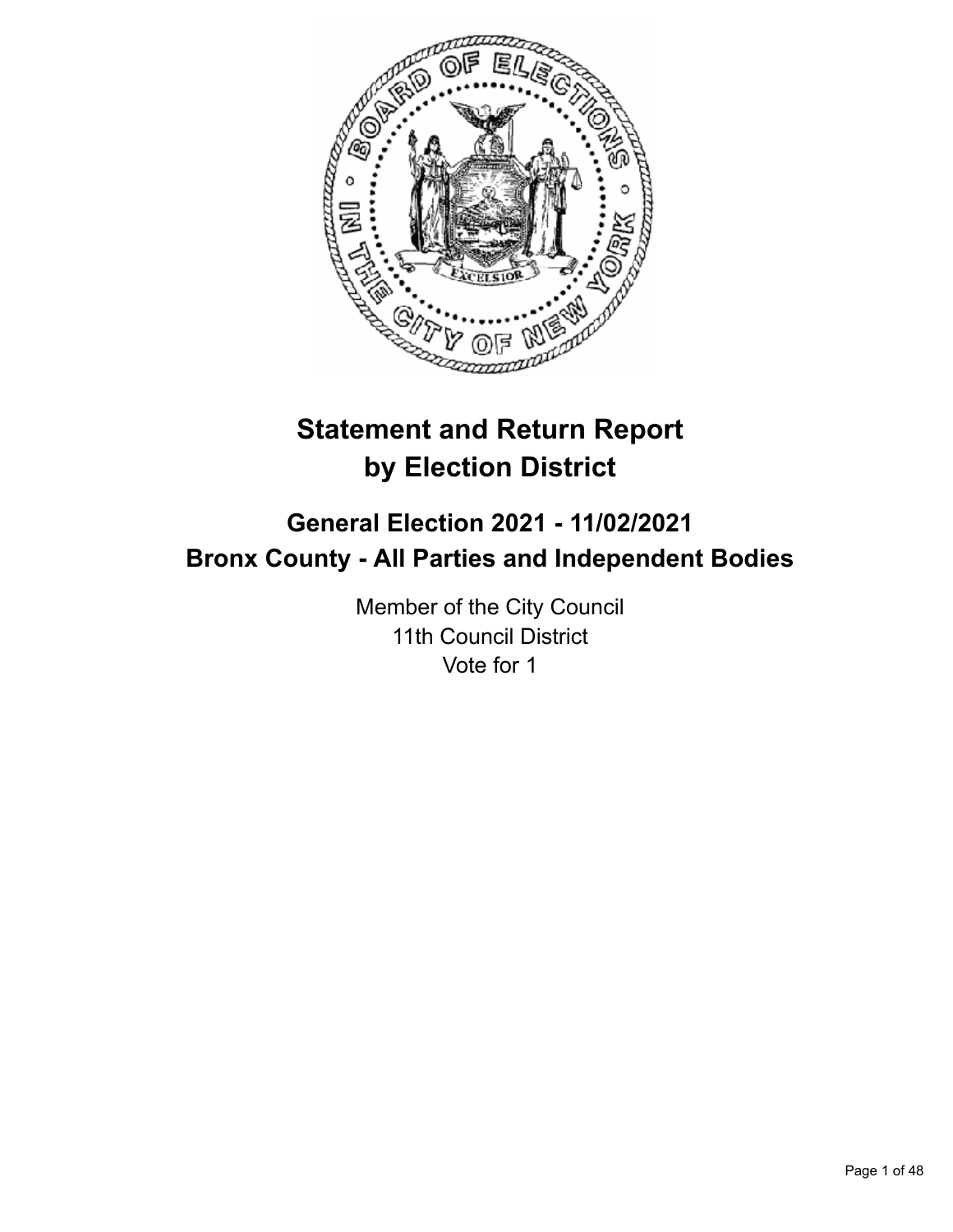

| PUBLIC COUNTER                                           | 99       |
|----------------------------------------------------------|----------|
| <b>MANUALLY COUNTED EMERGENCY</b>                        | 0        |
| ABSENTEE / MILITARY                                      | 6        |
| AFFIDAVIT                                                |          |
| <b>Total Ballots</b>                                     | 106      |
| Less - Inapplicable Federal/Special Presidential Ballots | $\Omega$ |
| <b>Total Applicable Ballots</b>                          | 106      |
| ERIC DINOWITZ (DEMOCRATIC)                               | 64       |
| KEVIN PAZMINO (REPUBLICAN)                               | 20       |
|                                                          |          |
| <b>KEVIN PAZMINO (CONSERVATIVE)</b>                      | 4        |
| <b>Total Votes</b>                                       | 88       |

### **031/78**

| PUBLIC COUNTER                                           | 137      |
|----------------------------------------------------------|----------|
| <b>MANUALLY COUNTED EMERGENCY</b>                        | 0        |
| ABSENTEE / MILITARY                                      | 7        |
| AFFIDAVIT                                                | 0        |
| <b>Total Ballots</b>                                     | 144      |
| Less - Inapplicable Federal/Special Presidential Ballots | $\Omega$ |
| <b>Total Applicable Ballots</b>                          | 144      |
| ERIC DINOWITZ (DEMOCRATIC)                               | 95       |
| KEVIN PAZMINO (REPUBLICAN)                               | 19       |
| KEVIN PAZMINO (CONSERVATIVE)                             | 5        |
| MINO LORA (WRITE-IN)                                     | 1        |
| <b>Total Votes</b>                                       | 120      |
| Unrecorded                                               | 24       |

| PUBLIC COUNTER                                           | 117 |
|----------------------------------------------------------|-----|
| <b>MANUALLY COUNTED EMERGENCY</b>                        | 0   |
| ABSENTEE / MILITARY                                      | 4   |
| AFFIDAVIT                                                | 0   |
| <b>Total Ballots</b>                                     | 121 |
| Less - Inapplicable Federal/Special Presidential Ballots | 0   |
| <b>Total Applicable Ballots</b>                          | 121 |
| ERIC DINOWITZ (DEMOCRATIC)                               | 87  |
| KEVIN PAZMINO (REPUBLICAN)                               | 14  |
| KEVIN PAZMINO (CONSERVATIVE)                             | 4   |
| LATONYA DEVAUGHAN (WRITE-IN)                             | 1   |
| <b>Total Votes</b>                                       | 106 |
| Unrecorded                                               | 15  |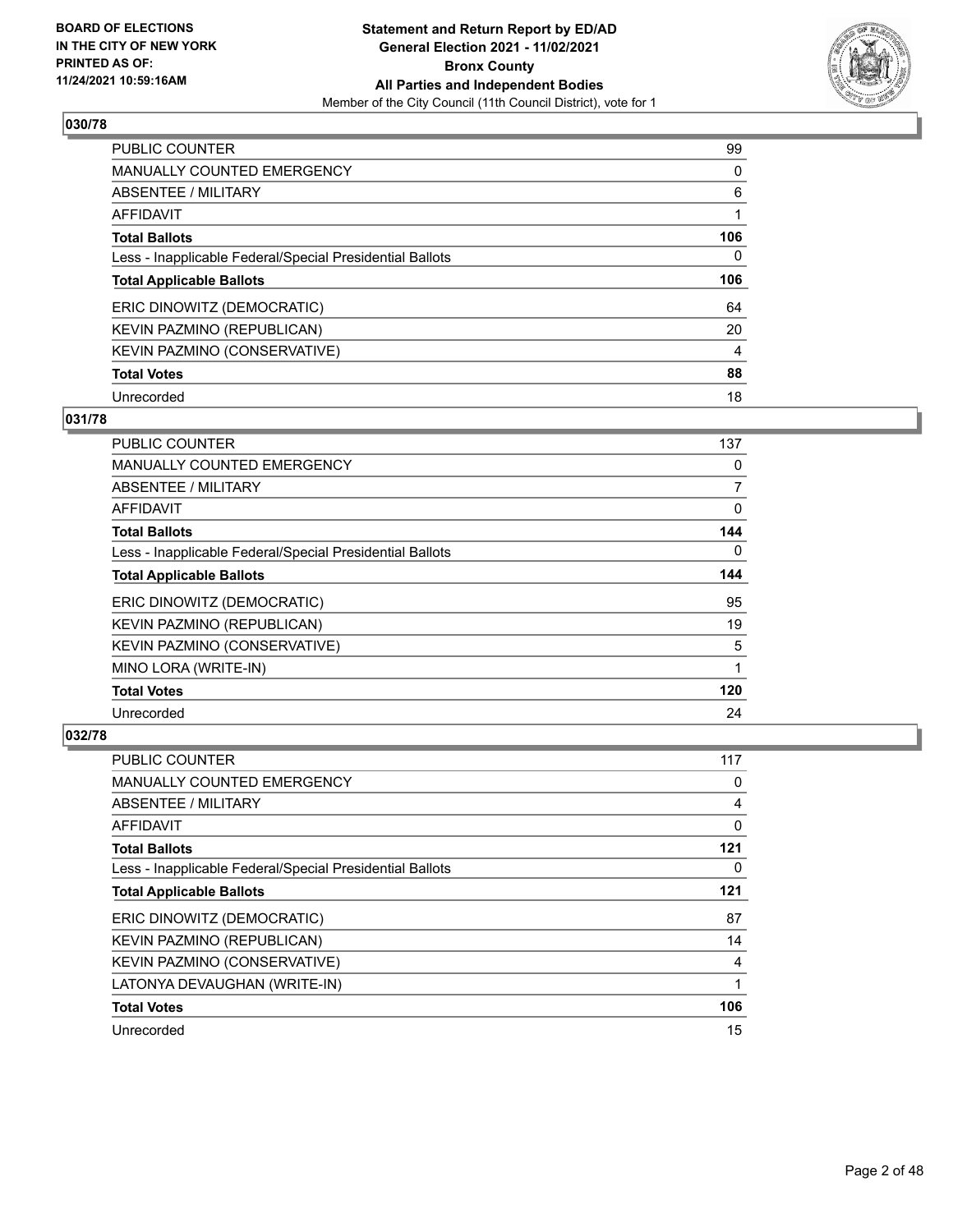

| <b>PUBLIC COUNTER</b>                                    | 206            |
|----------------------------------------------------------|----------------|
| <b>MANUALLY COUNTED EMERGENCY</b>                        | 0              |
| ABSENTEE / MILITARY                                      | 28             |
| AFFIDAVIT                                                | 3              |
| <b>Total Ballots</b>                                     | 237            |
| Less - Inapplicable Federal/Special Presidential Ballots | 0              |
| <b>Total Applicable Ballots</b>                          | 237            |
| ERIC DINOWITZ (DEMOCRATIC)                               | 165            |
| KEVIN PAZMINO (REPUBLICAN)                               | 36             |
| KEVIN PAZMINO (CONSERVATIVE)                             | 10             |
| <b>ASSATA SHAKUR (WRITE-IN)</b>                          |                |
| <b>KEVIN RILEY (WRITE-IN)</b>                            | 1              |
| MINO LORA (WRITE-IN)                                     | 1              |
| UNATTRIBUTABLE WRITE-IN (WRITE-IN)                       | $\overline{2}$ |
| <b>Total Votes</b>                                       | 216            |
| Unrecorded                                               | 21             |

## **034/78**

| PUBLIC COUNTER                                           | 121 |
|----------------------------------------------------------|-----|
| MANUALLY COUNTED EMERGENCY                               | 0   |
| ABSENTEE / MILITARY                                      | 13  |
| AFFIDAVIT                                                |     |
| <b>Total Ballots</b>                                     | 135 |
| Less - Inapplicable Federal/Special Presidential Ballots | 0   |
| <b>Total Applicable Ballots</b>                          | 135 |
| ERIC DINOWITZ (DEMOCRATIC)                               | 87  |
| KEVIN PAZMINO (REPUBLICAN)                               | 18  |
| KEVIN PAZMINO (CONSERVATIVE)                             | 9   |
| MARK LEVINE (WRITE-IN)                                   | 1   |
| <b>Total Votes</b>                                       | 115 |
| Unrecorded                                               | 20  |

| <b>PUBLIC COUNTER</b>                                    | 53             |
|----------------------------------------------------------|----------------|
| <b>MANUALLY COUNTED EMERGENCY</b>                        | 0              |
| ABSENTEE / MILITARY                                      | 7              |
| AFFIDAVIT                                                | 0              |
| <b>Total Ballots</b>                                     | 60             |
| Less - Inapplicable Federal/Special Presidential Ballots | 0              |
| <b>Total Applicable Ballots</b>                          | 60             |
| ERIC DINOWITZ (DEMOCRATIC)                               | 45             |
| KEVIN PAZMINO (REPUBLICAN)                               | 8              |
| KEVIN PAZMINO (CONSERVATIVE)                             | $\overline{2}$ |
| <b>Total Votes</b>                                       | 55             |
| Unrecorded                                               | 5              |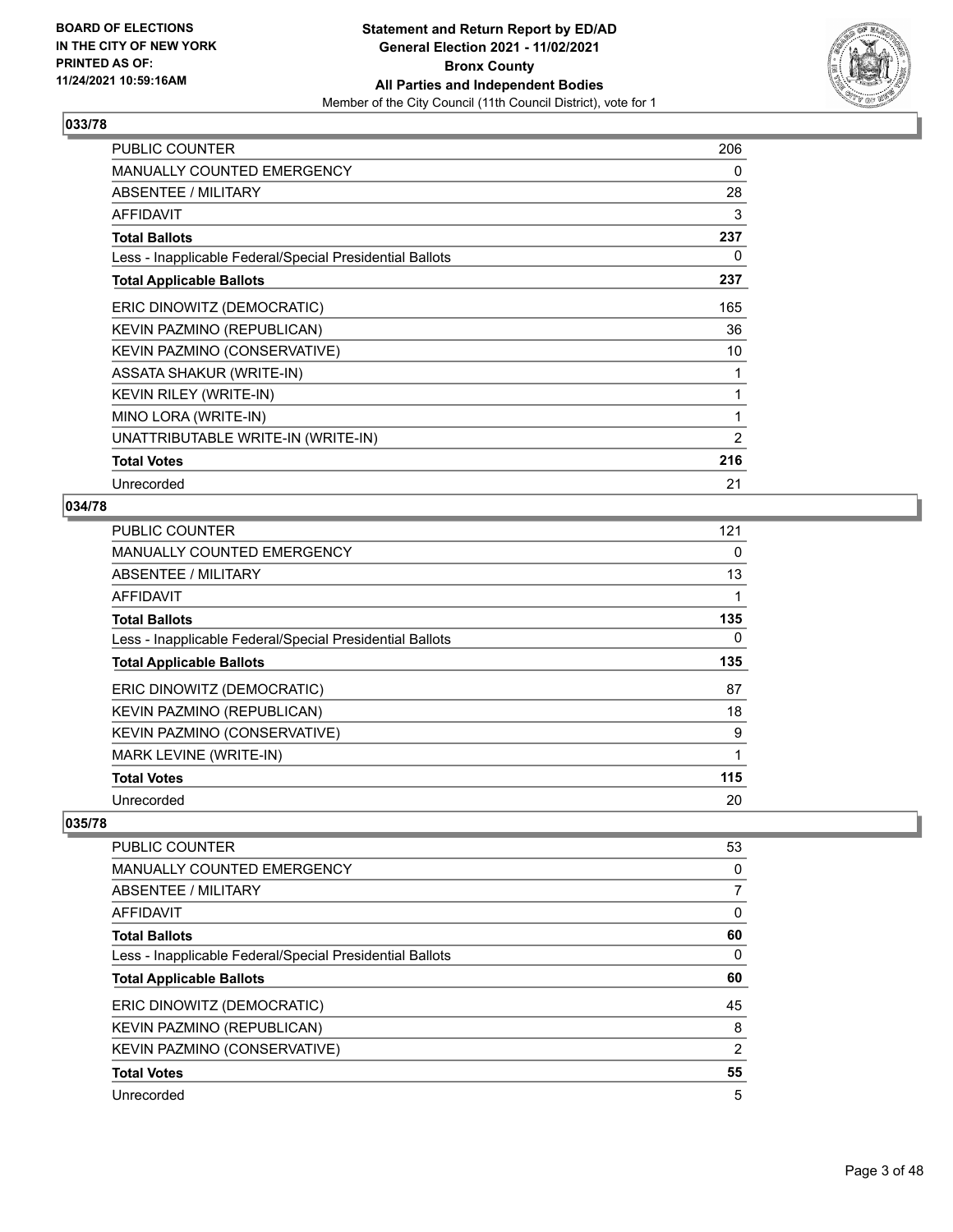

| <b>PUBLIC COUNTER</b>                                    | 107            |
|----------------------------------------------------------|----------------|
| <b>MANUALLY COUNTED EMERGENCY</b>                        | 0              |
| ABSENTEE / MILITARY                                      | 14             |
| <b>AFFIDAVIT</b>                                         | $\overline{2}$ |
| <b>Total Ballots</b>                                     | 123            |
| Less - Inapplicable Federal/Special Presidential Ballots | 0              |
| <b>Total Applicable Ballots</b>                          | 123            |
| ERIC DINOWITZ (DEMOCRATIC)                               | 95             |
| KEVIN PAZMINO (REPUBLICAN)                               | 16             |
| KEVIN PAZMINO (CONSERVATIVE)                             |                |
| OSWALD FELIZ (WRITE-IN)                                  |                |
| <b>Total Votes</b>                                       | 113            |
| Unrecorded                                               | 10             |

#### **038/78**

| <b>PUBLIC COUNTER</b>                                    | 146            |
|----------------------------------------------------------|----------------|
| MANUALLY COUNTED EMERGENCY                               | 0              |
| ABSENTEE / MILITARY                                      | $\overline{7}$ |
| AFFIDAVIT                                                | 2              |
| <b>Total Ballots</b>                                     | 155            |
| Less - Inapplicable Federal/Special Presidential Ballots | $\Omega$       |
| <b>Total Applicable Ballots</b>                          | 155            |
| ERIC DINOWITZ (DEMOCRATIC)                               | 102            |
| KEVIN PAZMINO (REPUBLICAN)                               | 25             |
| KEVIN PAZMINO (CONSERVATIVE)                             | 4              |
| DOM TORRETO (WRITE-IN)                                   |                |
| <b>Total Votes</b>                                       | 132            |
| Unrecorded                                               | 23             |
| 058/78 COMBINED into: 035/78                             |                |

| <b>PUBLIC COUNTER</b>                                    | 106 |
|----------------------------------------------------------|-----|
| <b>MANUALLY COUNTED EMERGENCY</b>                        | 0   |
| ABSENTEE / MILITARY                                      | 6   |
| <b>AFFIDAVIT</b>                                         | 1   |
| <b>Total Ballots</b>                                     | 113 |
| Less - Inapplicable Federal/Special Presidential Ballots | 0   |
| <b>Total Applicable Ballots</b>                          | 113 |
| ERIC DINOWITZ (DEMOCRATIC)                               | 78  |
| KEVIN PAZMINO (REPUBLICAN)                               | 17  |
| KEVIN PAZMINO (CONSERVATIVE)                             |     |
| MINO LORA (WRITE-IN)                                     | 1   |
| UNATTRIBUTABLE WRITE-IN (WRITE-IN)                       | 1   |
| <b>Total Votes</b>                                       | 98  |
| Unrecorded                                               | 15  |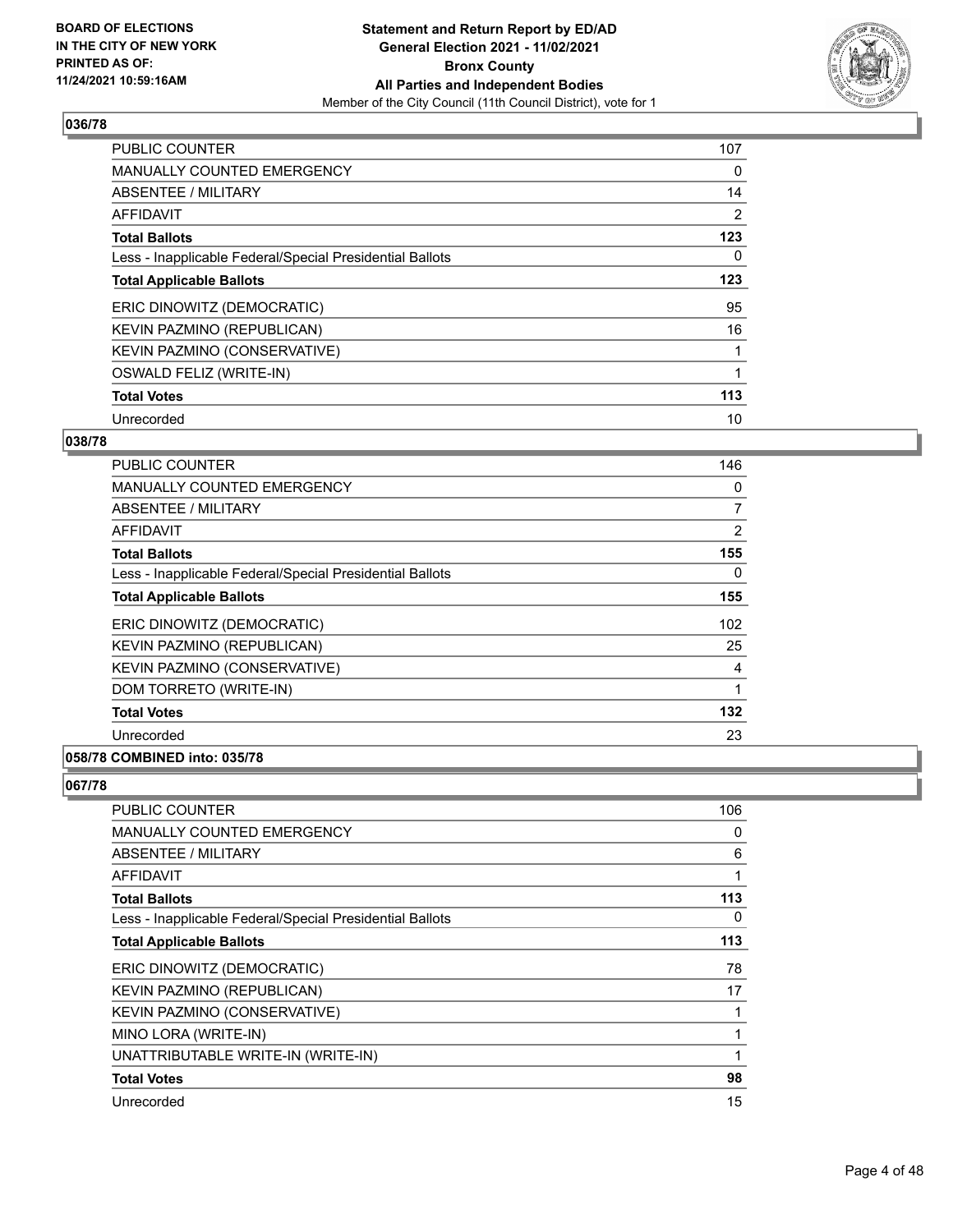

| <b>PUBLIC COUNTER</b>                                    | 80       |
|----------------------------------------------------------|----------|
| <b>MANUALLY COUNTED EMERGENCY</b>                        | 0        |
| <b>ABSENTEE / MILITARY</b>                               |          |
| <b>AFFIDAVIT</b>                                         |          |
| <b>Total Ballots</b>                                     | 88       |
| Less - Inapplicable Federal/Special Presidential Ballots | $\Omega$ |
| <b>Total Applicable Ballots</b>                          | 88       |
| ERIC DINOWITZ (DEMOCRATIC)                               | 61       |
| KEVIN PAZMINO (REPUBLICAN)                               | 18       |
| KEVIN PAZMINO (CONSERVATIVE)                             |          |
| <b>Total Votes</b>                                       | 80       |
| Unrecorded                                               | 8        |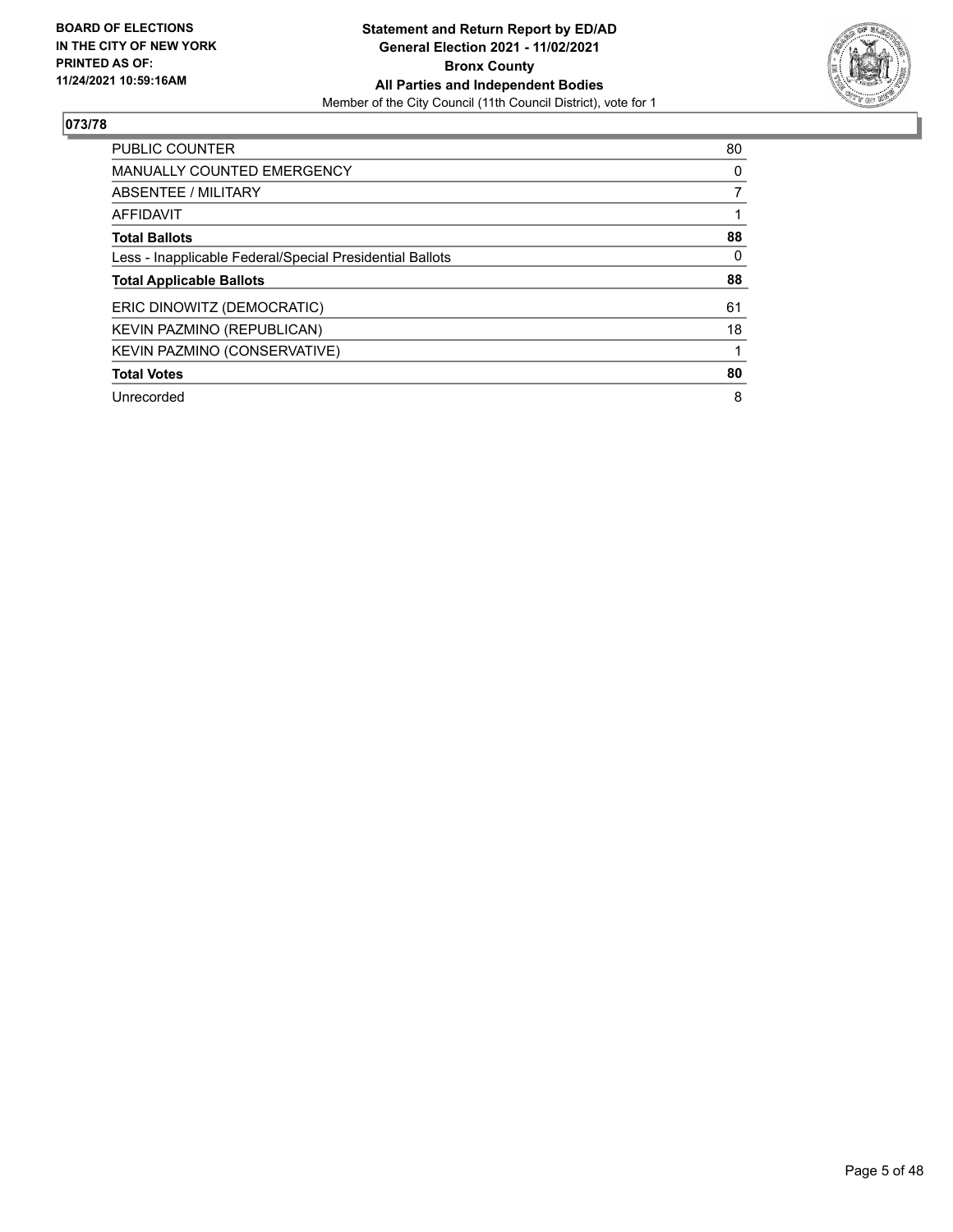

| PUBLIC COUNTER                                           | 36             |
|----------------------------------------------------------|----------------|
| <b>MANUALLY COUNTED EMERGENCY</b>                        | 0              |
| ABSENTEE / MILITARY                                      | $\overline{2}$ |
| AFFIDAVIT                                                | $\Omega$       |
| <b>Total Ballots</b>                                     | 38             |
| Less - Inapplicable Federal/Special Presidential Ballots | $\Omega$       |
| <b>Total Applicable Ballots</b>                          | 38             |
| ERIC DINOWITZ (DEMOCRATIC)                               | 27             |
| KEVIN PAZMINO (REPUBLICAN)                               | 4              |
| <b>KEVIN PAZMINO (CONSERVATIVE)</b>                      |                |
| <b>Total Votes</b>                                       | 32             |
| Unrecorded                                               | 6              |

#### **056/80**

| <b>PUBLIC COUNTER</b>                                    | 255 |
|----------------------------------------------------------|-----|
| <b>MANUALLY COUNTED EMERGENCY</b>                        | 0   |
| ABSENTEE / MILITARY                                      | 12  |
| AFFIDAVIT                                                | 4   |
| <b>Total Ballots</b>                                     | 271 |
| Less - Inapplicable Federal/Special Presidential Ballots | 0   |
| <b>Total Applicable Ballots</b>                          | 271 |
| ERIC DINOWITZ (DEMOCRATIC)                               | 224 |
| KEVIN PAZMINO (REPUBLICAN)                               | 8   |
| KEVIN PAZMINO (CONSERVATIVE)                             | 5   |
| <b>Total Votes</b>                                       | 237 |
| Unrecorded                                               | 34  |

| <b>PUBLIC COUNTER</b>                                    | 294 |
|----------------------------------------------------------|-----|
| <b>MANUALLY COUNTED EMERGENCY</b>                        | 0   |
| ABSENTEE / MILITARY                                      | 6   |
| <b>AFFIDAVIT</b>                                         | 2   |
| <b>Total Ballots</b>                                     | 302 |
| Less - Inapplicable Federal/Special Presidential Ballots | 0   |
| <b>Total Applicable Ballots</b>                          | 302 |
| ERIC DINOWITZ (DEMOCRATIC)                               | 263 |
| KEVIN PAZMINO (REPUBLICAN)                               |     |
| KEVIN PAZMINO (CONSERVATIVE)                             |     |
| <b>Total Votes</b>                                       | 271 |
| Unrecorded                                               | 31  |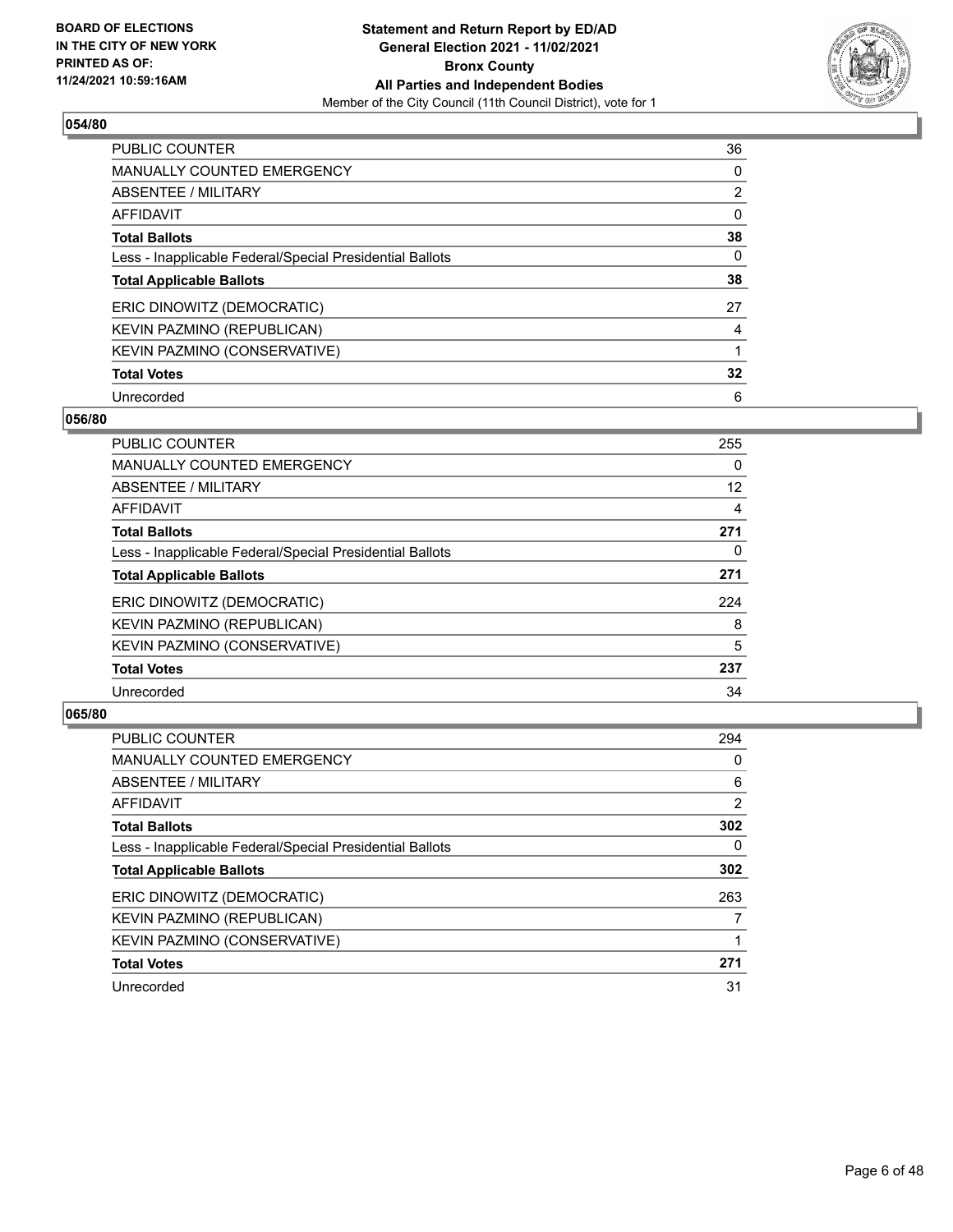

| <b>PUBLIC COUNTER</b>                                    | $\overline{2}$ |
|----------------------------------------------------------|----------------|
| <b>MANUALLY COUNTED EMERGENCY</b>                        | 0              |
| <b>ABSENTEE / MILITARY</b>                               | $\Omega$       |
| AFFIDAVIT                                                | $\Omega$       |
| <b>Total Ballots</b>                                     | $\mathbf{2}$   |
| Less - Inapplicable Federal/Special Presidential Ballots | $\Omega$       |
| <b>Total Applicable Ballots</b>                          | $\mathbf{2}$   |
| ERIC DINOWITZ (DEMOCRATIC)                               | 2              |
| KEVIN PAZMINO (REPUBLICAN)                               | 0              |
| KEVIN PAZMINO (CONSERVATIVE)                             | $\Omega$       |
| <b>Total Votes</b>                                       | $\mathbf{2}$   |

# **076/80**

| PUBLIC COUNTER                                           | 162            |
|----------------------------------------------------------|----------------|
| <b>MANUALLY COUNTED EMERGENCY</b>                        | 0              |
| ABSENTEE / MILITARY                                      |                |
| AFFIDAVIT                                                | $\overline{2}$ |
| <b>Total Ballots</b>                                     | 165            |
| Less - Inapplicable Federal/Special Presidential Ballots | $\Omega$       |
| <b>Total Applicable Ballots</b>                          | 165            |
| ERIC DINOWITZ (DEMOCRATIC)                               | 119            |
| KEVIN PAZMINO (REPUBLICAN)                               | 23             |
| KEVIN PAZMINO (CONSERVATIVE)                             | 6              |
| <b>Total Votes</b>                                       | 148            |
| Unrecorded                                               | 17             |

| <b>PUBLIC COUNTER</b>                                    | 130      |
|----------------------------------------------------------|----------|
| <b>MANUALLY COUNTED EMERGENCY</b>                        | $\Omega$ |
| ABSENTEE / MILITARY                                      | 17       |
| <b>AFFIDAVIT</b>                                         |          |
| <b>Total Ballots</b>                                     | 148      |
| Less - Inapplicable Federal/Special Presidential Ballots | $\Omega$ |
| <b>Total Applicable Ballots</b>                          | 148      |
| ERIC DINOWITZ (DEMOCRATIC)                               | 110      |
| KEVIN PAZMINO (REPUBLICAN)                               | 12       |
| KEVIN PAZMINO (CONSERVATIVE)                             | 3        |
| <b>Total Votes</b>                                       | 125      |
| Unrecorded                                               | 23       |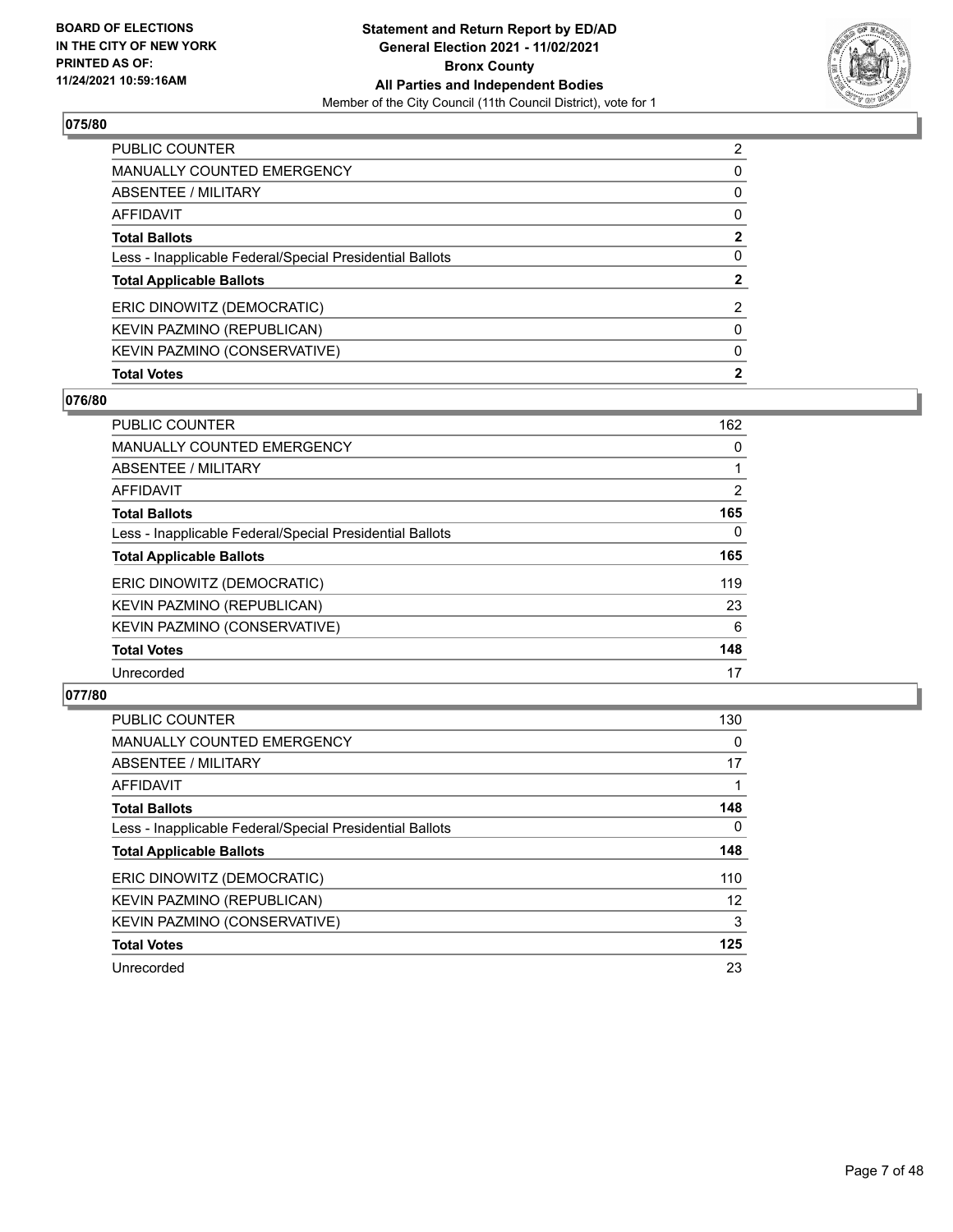

| <b>PUBLIC COUNTER</b>                                    | 170 |
|----------------------------------------------------------|-----|
| <b>MANUALLY COUNTED EMERGENCY</b>                        | 0   |
| ABSENTEE / MILITARY                                      | 11  |
| AFFIDAVIT                                                | 1   |
| <b>Total Ballots</b>                                     | 182 |
| Less - Inapplicable Federal/Special Presidential Ballots | 0   |
| <b>Total Applicable Ballots</b>                          | 182 |
| ERIC DINOWITZ (DEMOCRATIC)                               | 130 |
| KEVIN PAZMINO (REPUBLICAN)                               | 18  |
| KEVIN PAZMINO (CONSERVATIVE)                             | 2   |
| ALTHEA STEVENS (WRITE-IN)                                | 1   |
| JACQULINE ALTAMIRANO (WRITE-IN)                          | 1   |
| SAMUEL SEABURY (WRITE-IN)                                | 1   |
| <b>Total Votes</b>                                       | 153 |
| Unrecorded                                               | 29  |

# **079/80**

| <b>PUBLIC COUNTER</b>                                    | 101 |
|----------------------------------------------------------|-----|
| <b>MANUALLY COUNTED EMERGENCY</b>                        | 0   |
| ABSENTEE / MILITARY                                      | 10  |
| AFFIDAVIT                                                | 0   |
| <b>Total Ballots</b>                                     | 111 |
| Less - Inapplicable Federal/Special Presidential Ballots | 0   |
| <b>Total Applicable Ballots</b>                          | 111 |
| ERIC DINOWITZ (DEMOCRATIC)                               | 88  |
| KEVIN PAZMINO (REPUBLICAN)                               | 7   |
| KEVIN PAZMINO (CONSERVATIVE)                             | 3   |
| <b>Total Votes</b>                                       | 98  |
| Unrecorded                                               | 13  |

| <b>PUBLIC COUNTER</b>                                    | 142      |
|----------------------------------------------------------|----------|
| <b>MANUALLY COUNTED EMERGENCY</b>                        | $\Omega$ |
| <b>ABSENTEE / MILITARY</b>                               | 13       |
| AFFIDAVIT                                                |          |
| <b>Total Ballots</b>                                     | 156      |
| Less - Inapplicable Federal/Special Presidential Ballots | $\Omega$ |
| <b>Total Applicable Ballots</b>                          | 156      |
| ERIC DINOWITZ (DEMOCRATIC)                               | 117      |
| KEVIN PAZMINO (REPUBLICAN)                               | 23       |
| KEVIN PAZMINO (CONSERVATIVE)                             | 3        |
| <b>Total Votes</b>                                       | 143      |
| Unrecorded                                               | 13       |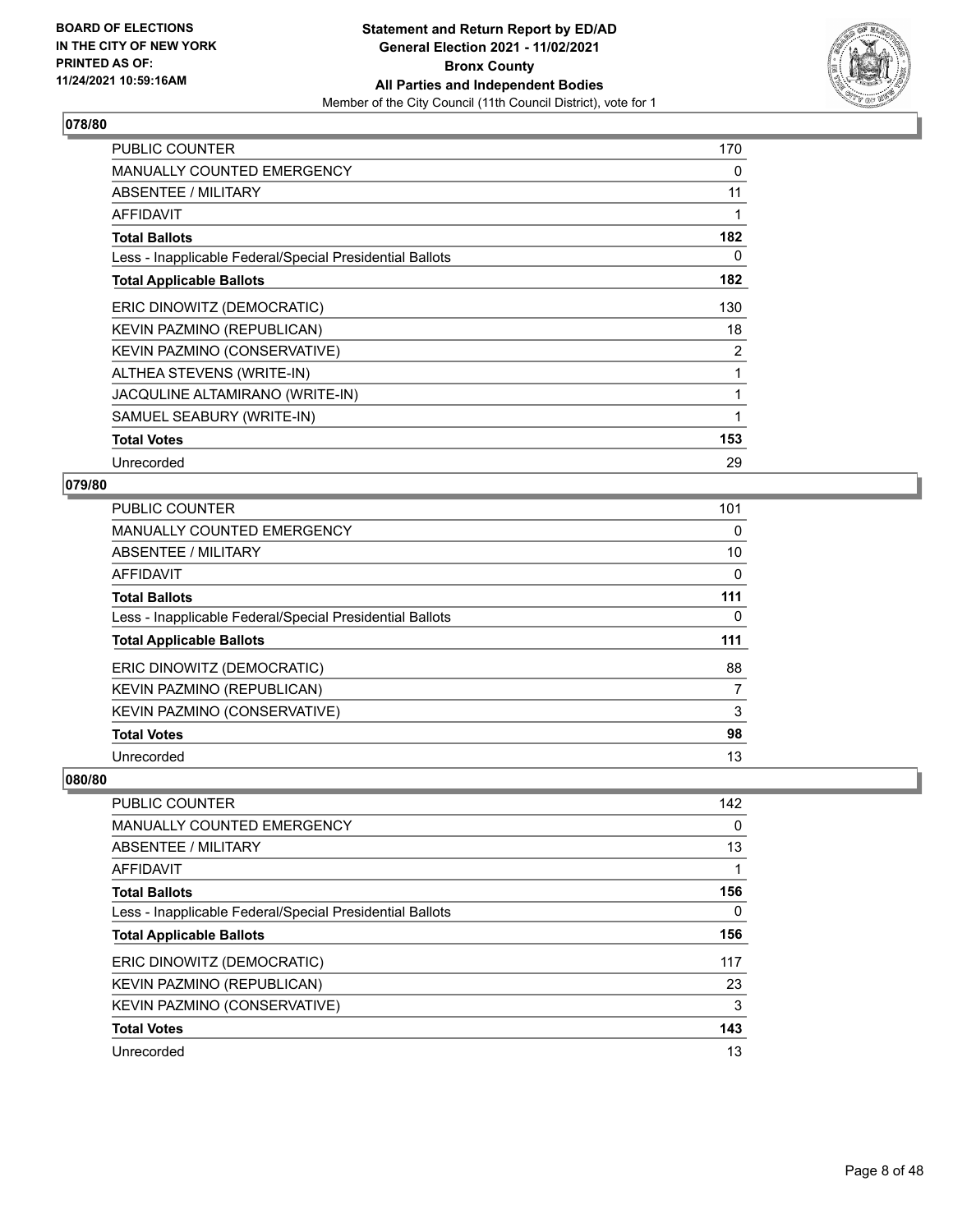

| <b>PUBLIC COUNTER</b>                                    | 89 |
|----------------------------------------------------------|----|
| <b>MANUALLY COUNTED EMERGENCY</b>                        | 0  |
| ABSENTEE / MILITARY                                      | 10 |
| <b>AFFIDAVIT</b>                                         | 0  |
| <b>Total Ballots</b>                                     | 99 |
| Less - Inapplicable Federal/Special Presidential Ballots | 0  |
| <b>Total Applicable Ballots</b>                          | 99 |
| ERIC DINOWITZ (DEMOCRATIC)                               | 67 |
| KEVIN PAZMINO (REPUBLICAN)                               | 17 |
| KEVIN PAZMINO (CONSERVATIVE)                             | 2  |
| ANTHONY REVIECCIO (WRITE-IN)                             |    |
| <b>Total Votes</b>                                       | 87 |
| Unrecorded                                               | 12 |

## **082/80**

| <b>PUBLIC COUNTER</b>                                    | 106            |
|----------------------------------------------------------|----------------|
| MANUALLY COUNTED EMERGENCY                               | 0              |
| ABSENTEE / MILITARY                                      | $\overline{7}$ |
| <b>AFFIDAVIT</b>                                         | 0              |
| <b>Total Ballots</b>                                     | 113            |
| Less - Inapplicable Federal/Special Presidential Ballots | 0              |
| <b>Total Applicable Ballots</b>                          | 113            |
| ERIC DINOWITZ (DEMOCRATIC)                               | 85             |
| KEVIN PAZMINO (REPUBLICAN)                               | 14             |
| KEVIN PAZMINO (CONSERVATIVE)                             | 5              |
| MINO LORA (WRITE-IN)                                     | 2              |
| <b>Total Votes</b>                                       | 106            |
| Unrecorded                                               | 7              |

| <b>PUBLIC COUNTER</b>                                    | 142            |
|----------------------------------------------------------|----------------|
| <b>MANUALLY COUNTED EMERGENCY</b>                        | 0              |
| ABSENTEE / MILITARY                                      | 12             |
| AFFIDAVIT                                                | 0              |
| <b>Total Ballots</b>                                     | 154            |
| Less - Inapplicable Federal/Special Presidential Ballots | $\Omega$       |
| <b>Total Applicable Ballots</b>                          | 154            |
| ERIC DINOWITZ (DEMOCRATIC)                               | 93             |
| KEVIN PAZMINO (REPUBLICAN)                               | 32             |
| KEVIN PAZMINO (CONSERVATIVE)                             | 3              |
| ADOLFO ABREU (WRITE-IN)                                  |                |
| MINO LORA (WRITE-IN)                                     | $\overline{2}$ |
| <b>Total Votes</b>                                       | 131            |
| Unrecorded                                               | 23             |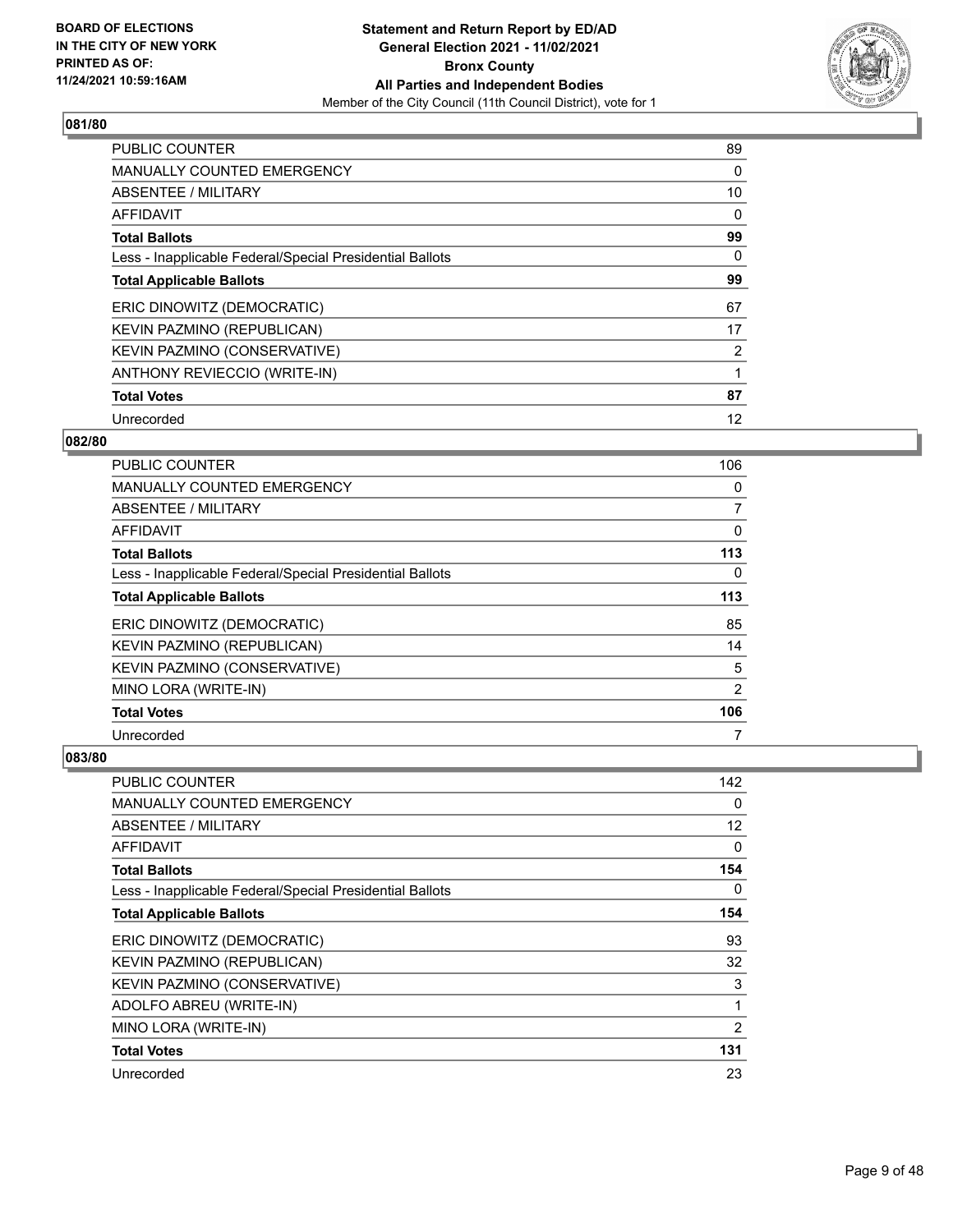

| <b>PUBLIC COUNTER</b>                                    | 130      |
|----------------------------------------------------------|----------|
| <b>MANUALLY COUNTED EMERGENCY</b>                        | $\Omega$ |
| ABSENTEE / MILITARY                                      | 12       |
| <b>AFFIDAVIT</b>                                         | $\Omega$ |
| <b>Total Ballots</b>                                     | 142      |
| Less - Inapplicable Federal/Special Presidential Ballots | 0        |
| <b>Total Applicable Ballots</b>                          | 142      |
| ERIC DINOWITZ (DEMOCRATIC)                               | 101      |
| KEVIN PAZMINO (REPUBLICAN)                               | 16       |
| KEVIN PAZMINO (CONSERVATIVE)                             | 4        |
| <b>Total Votes</b>                                       | 121      |
| Unrecorded                                               | 21       |

#### **085/80**

| <b>PUBLIC COUNTER</b>                                    | 122            |
|----------------------------------------------------------|----------------|
| MANUALLY COUNTED EMERGENCY                               | 0              |
| ABSENTEE / MILITARY                                      |                |
| AFFIDAVIT                                                | 0              |
| <b>Total Ballots</b>                                     | 123            |
| Less - Inapplicable Federal/Special Presidential Ballots | 0              |
| <b>Total Applicable Ballots</b>                          | 123            |
| ERIC DINOWITZ (DEMOCRATIC)                               | 89             |
| KEVIN PAZMINO (REPUBLICAN)                               | 11             |
| KEVIN PAZMINO (CONSERVATIVE)                             | 0              |
| ERIC RAMIREZ (WRITE-IN)                                  | $\overline{2}$ |
| <b>Total Votes</b>                                       | 102            |
| Unrecorded                                               | 21             |

| <b>PUBLIC COUNTER</b>                                    | 93       |
|----------------------------------------------------------|----------|
| MANUALLY COUNTED EMERGENCY                               | 0        |
| ABSENTEE / MILITARY                                      | 5        |
| AFFIDAVIT                                                | 0        |
| <b>Total Ballots</b>                                     | 98       |
| Less - Inapplicable Federal/Special Presidential Ballots | $\Omega$ |
| <b>Total Applicable Ballots</b>                          | 98       |
| ERIC DINOWITZ (DEMOCRATIC)                               | 64       |
| KEVIN PAZMINO (REPUBLICAN)                               | 13       |
| KEVIN PAZMINO (CONSERVATIVE)                             | 4        |
| ADOLFO ABREU (WRITE-IN)                                  | 3        |
| <b>Total Votes</b>                                       | 84       |
| Unrecorded                                               | 14       |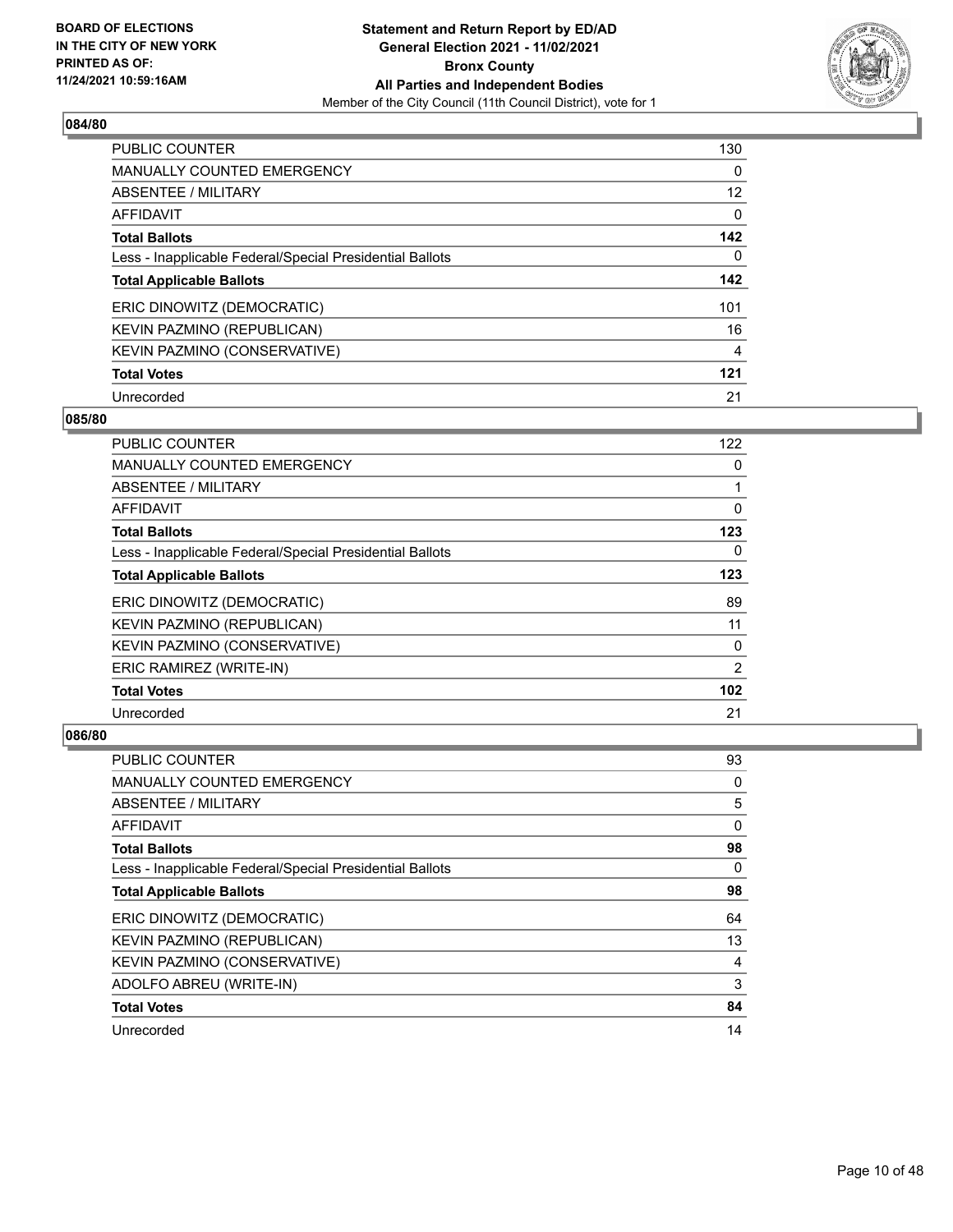

| <b>PUBLIC COUNTER</b>                                    | 57             |
|----------------------------------------------------------|----------------|
| <b>MANUALLY COUNTED EMERGENCY</b>                        | 0              |
| ABSENTEE / MILITARY                                      | $\overline{2}$ |
| AFFIDAVIT                                                | 0              |
| <b>Total Ballots</b>                                     | 59             |
| Less - Inapplicable Federal/Special Presidential Ballots | 0              |
| <b>Total Applicable Ballots</b>                          | 59             |
| ERIC DINOWITZ (DEMOCRATIC)                               | 50             |
| KEVIN PAZMINO (REPUBLICAN)                               | $\overline{4}$ |
| KEVIN PAZMINO (CONSERVATIVE)                             | $\Omega$       |
| <b>Total Votes</b>                                       | 54             |
| Unrecorded                                               | 5              |
|                                                          |                |

# **089/80 COMBINED into: 087/80**

# **092/80**

| <b>Total Votes</b>                                       | 0        |
|----------------------------------------------------------|----------|
| KEVIN PAZMINO (CONSERVATIVE)                             | $\Omega$ |
| KEVIN PAZMINO (REPUBLICAN)                               | 0        |
| ERIC DINOWITZ (DEMOCRATIC)                               | $\Omega$ |
| <b>Total Applicable Ballots</b>                          | 0        |
| Less - Inapplicable Federal/Special Presidential Ballots | 0        |
| <b>Total Ballots</b>                                     | 0        |
| AFFIDAVIT                                                | 0        |
| ABSENTEE / MILITARY                                      | $\Omega$ |
| MANUALLY COUNTED EMERGENCY                               | 0        |
| <b>PUBLIC COUNTER</b>                                    | 0        |

| <b>PUBLIC COUNTER</b>                                    | 137      |
|----------------------------------------------------------|----------|
| <b>MANUALLY COUNTED EMERGENCY</b>                        | 0        |
| <b>ABSENTEE / MILITARY</b>                               | 12       |
| <b>AFFIDAVIT</b>                                         | 0        |
| <b>Total Ballots</b>                                     | 149      |
| Less - Inapplicable Federal/Special Presidential Ballots | $\Omega$ |
| <b>Total Applicable Ballots</b>                          | 149      |
| ERIC DINOWITZ (DEMOCRATIC)                               | 101      |
| KEVIN PAZMINO (REPUBLICAN)                               | 24       |
| KEVIN PAZMINO (CONSERVATIVE)                             | 5        |
| UNATTRIBUTABLE WRITE-IN (WRITE-IN)                       |          |
| <b>Total Votes</b>                                       | 131      |
| Unrecorded                                               | 18       |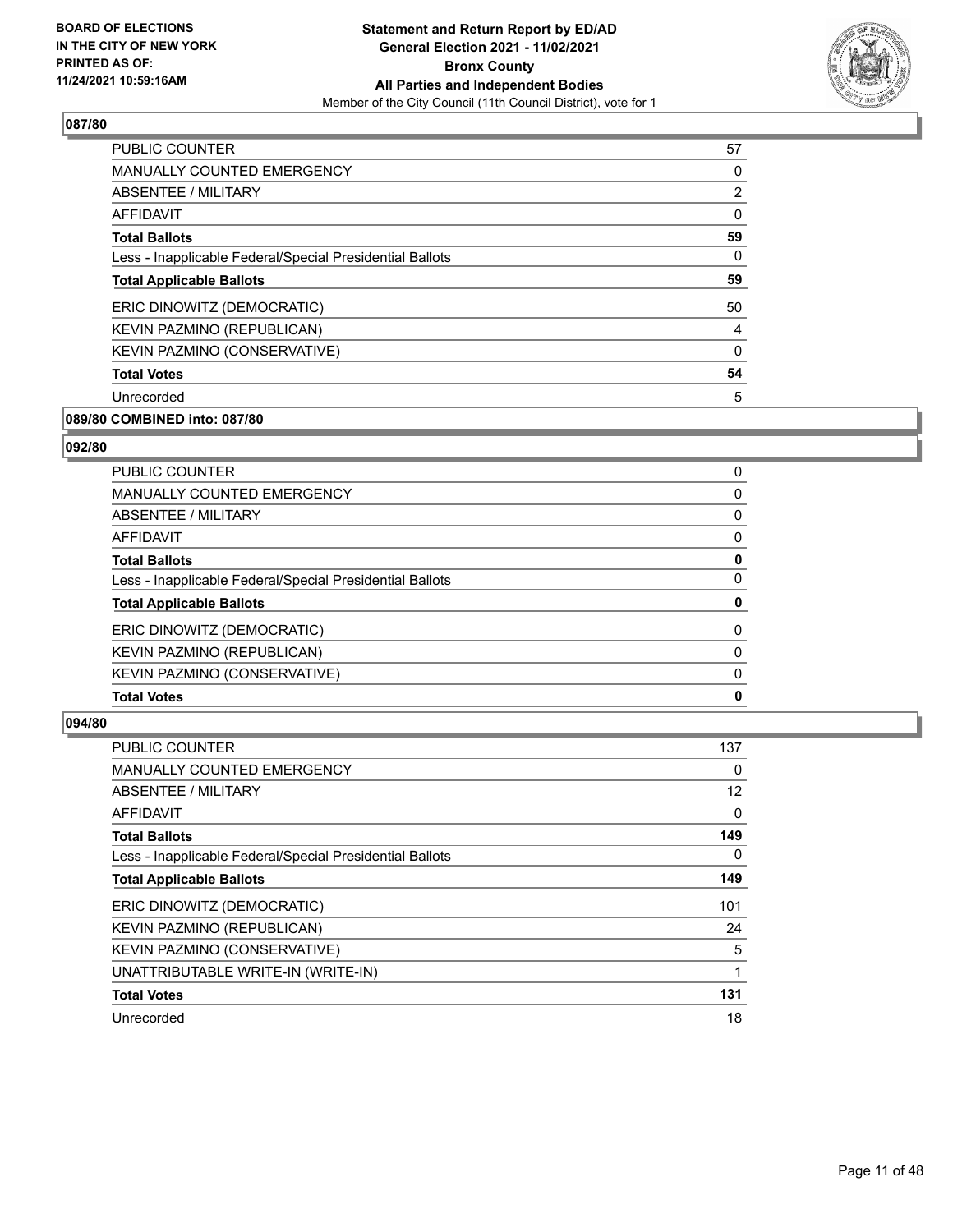

| <b>PUBLIC COUNTER</b>                                    | 102      |
|----------------------------------------------------------|----------|
| <b>MANUALLY COUNTED EMERGENCY</b>                        | 0        |
| <b>ABSENTEE / MILITARY</b>                               | 16       |
| <b>AFFIDAVIT</b>                                         | 1        |
| <b>Total Ballots</b>                                     | 119      |
| Less - Inapplicable Federal/Special Presidential Ballots | $\Omega$ |
| <b>Total Applicable Ballots</b>                          | 119      |
| ERIC DINOWITZ (DEMOCRATIC)                               | 75       |
| KEVIN PAZMINO (REPUBLICAN)                               | 24       |
| KEVIN PAZMINO (CONSERVATIVE)                             | 3        |
| MINO LORA (WRITE-IN)                                     | 1        |
| <b>Total Votes</b>                                       | 103      |
| Unrecorded                                               | 16       |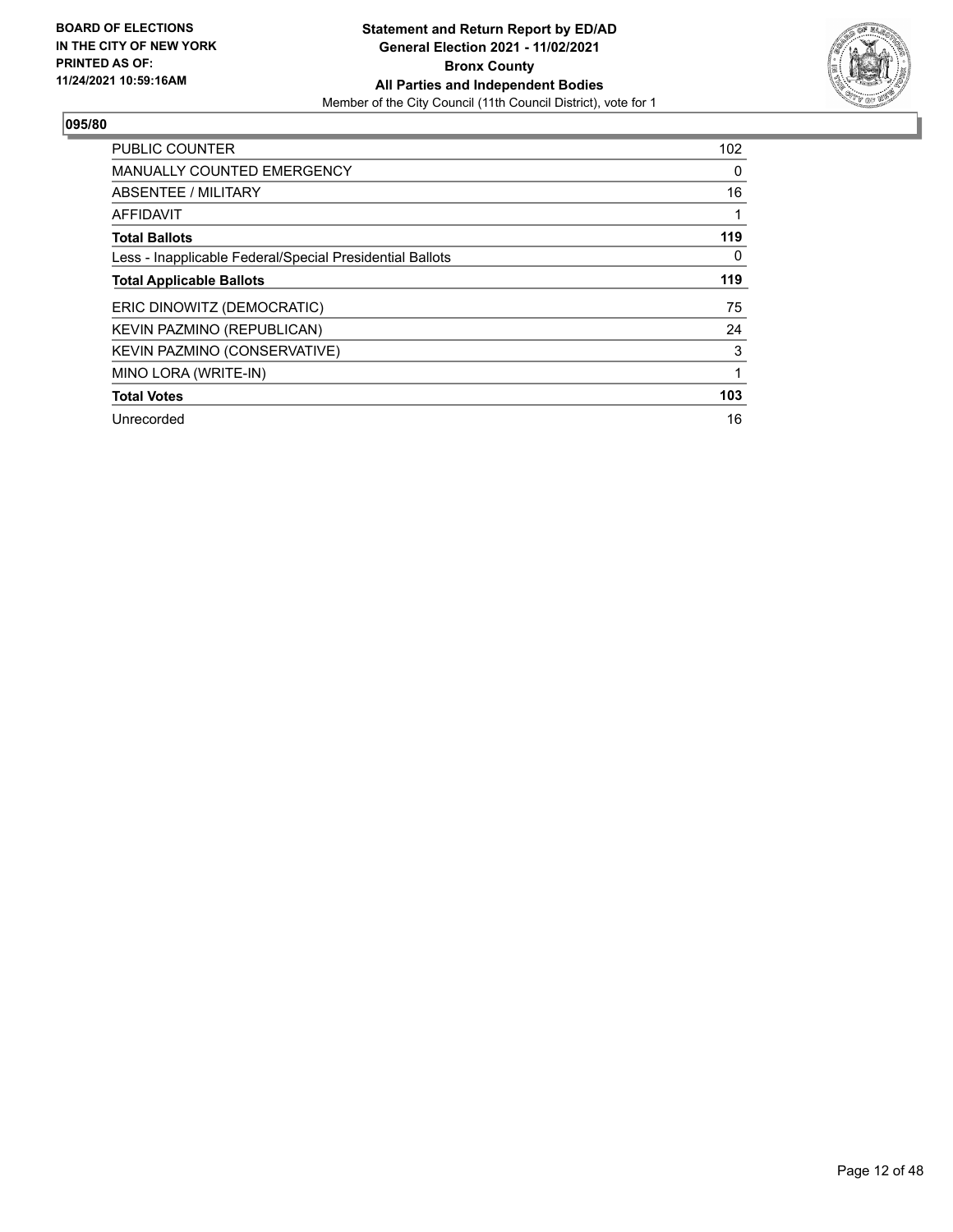

| <b>PUBLIC COUNTER</b>                                    | 51       |
|----------------------------------------------------------|----------|
| <b>MANUALLY COUNTED EMERGENCY</b>                        | $\Omega$ |
| ABSENTEE / MILITARY                                      | 5        |
| AFFIDAVIT                                                | $\Omega$ |
| <b>Total Ballots</b>                                     | 56       |
| Less - Inapplicable Federal/Special Presidential Ballots | 0        |
| <b>Total Applicable Ballots</b>                          | 56       |
| ERIC DINOWITZ (DEMOCRATIC)                               | 40       |
| KEVIN PAZMINO (REPUBLICAN)                               | 8        |
| KEVIN PAZMINO (CONSERVATIVE)                             |          |
| <b>Total Votes</b>                                       | 49       |
| Unrecorded                                               | 7        |

# **011/81**

| <b>PUBLIC COUNTER</b>                                    | 28       |
|----------------------------------------------------------|----------|
| <b>MANUALLY COUNTED EMERGENCY</b>                        | 0        |
| ABSENTEE / MILITARY                                      |          |
| <b>AFFIDAVIT</b>                                         |          |
| <b>Total Ballots</b>                                     | 30       |
| Less - Inapplicable Federal/Special Presidential Ballots | $\Omega$ |
| <b>Total Applicable Ballots</b>                          | 30       |
| ERIC DINOWITZ (DEMOCRATIC)                               | 23       |
| KEVIN PAZMINO (REPUBLICAN)                               | 3        |
| KEVIN PAZMINO (CONSERVATIVE)                             | $\Omega$ |
| <b>Total Votes</b>                                       | 26       |
| Unrecorded                                               | 4        |

| PUBLIC COUNTER                                           | 222 |
|----------------------------------------------------------|-----|
| MANUALLY COUNTED EMERGENCY                               | 0   |
| ABSENTEE / MILITARY                                      | 24  |
| <b>AFFIDAVIT</b>                                         | 3   |
| <b>Total Ballots</b>                                     | 249 |
| Less - Inapplicable Federal/Special Presidential Ballots | 0   |
| <b>Total Applicable Ballots</b>                          | 249 |
| ERIC DINOWITZ (DEMOCRATIC)                               | 173 |
| KEVIN PAZMINO (REPUBLICAN)                               | 31  |
| KEVIN PAZMINO (CONSERVATIVE)                             | 8   |
| <b>JACK MARTH (WRITE-IN)</b>                             | 1   |
| JORDAN MOSS (WRITE-IN)                                   | 1   |
| MINO LORA (WRITE-IN)                                     | 1   |
| UNATTRIBUTABLE WRITE-IN (WRITE-IN)                       | 1   |
| <b>Total Votes</b>                                       | 216 |
| Unrecorded                                               | 33  |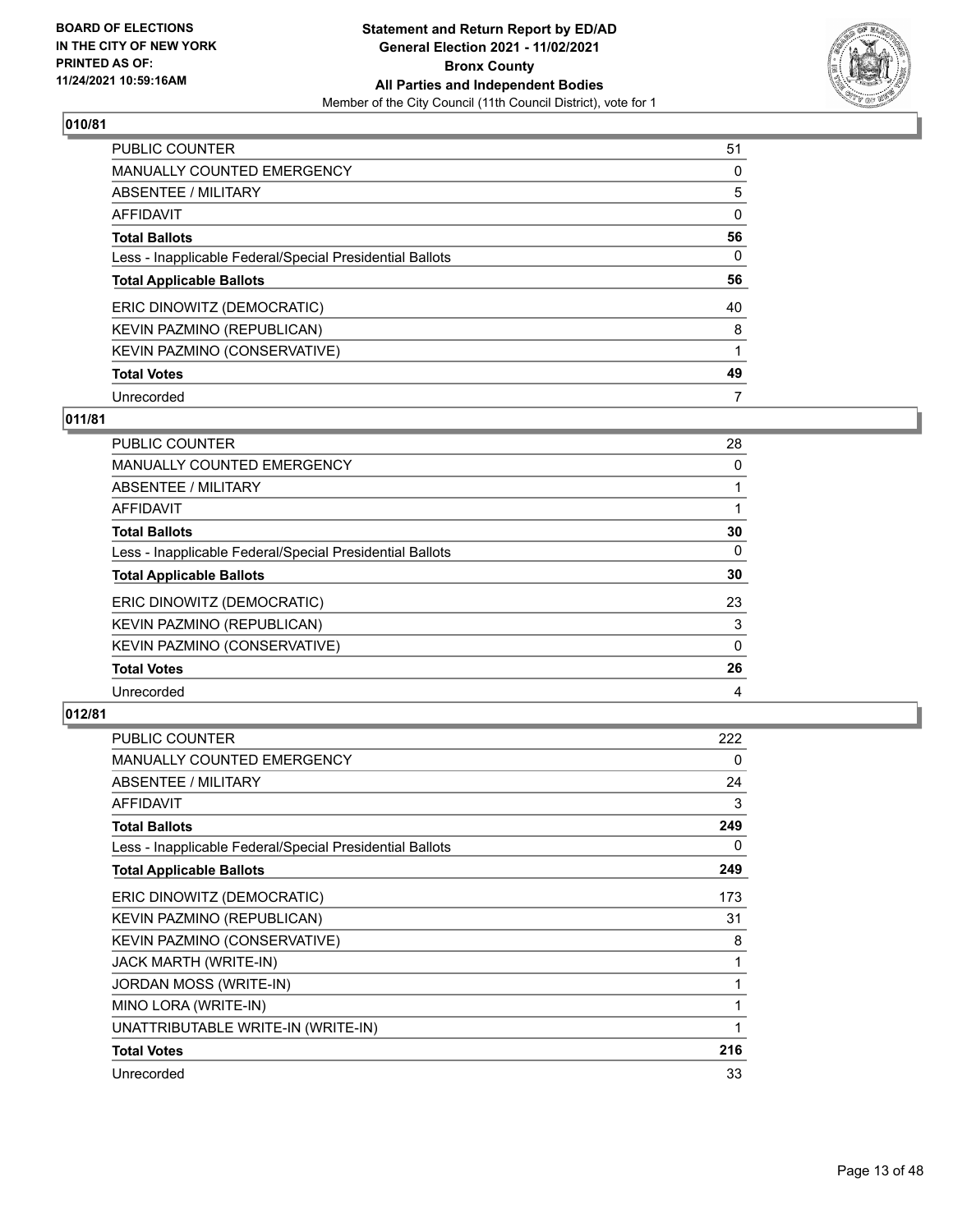

| <b>PUBLIC COUNTER</b>                                    | 82             |
|----------------------------------------------------------|----------------|
| <b>MANUALLY COUNTED EMERGENCY</b>                        | 0              |
| <b>ABSENTEE / MILITARY</b>                               | 6              |
| <b>AFFIDAVIT</b>                                         | 3              |
| <b>Total Ballots</b>                                     | 91             |
| Less - Inapplicable Federal/Special Presidential Ballots | $\Omega$       |
| <b>Total Applicable Ballots</b>                          | 91             |
| ERIC DINOWITZ (DEMOCRATIC)                               | 63             |
| KEVIN PAZMINO (REPUBLICAN)                               | 14             |
| KEVIN PAZMINO (CONSERVATIVE)                             | 3              |
| DAN PADERNACHT (WRITE-IN)                                | $\overline{2}$ |
| MICHAEL HINMAN (WRITE-IN)                                |                |
| <b>Total Votes</b>                                       | 83             |
| Unrecorded                                               | 8              |

# **014/81**

| PUBLIC COUNTER                                           | 189      |
|----------------------------------------------------------|----------|
| MANUALLY COUNTED EMERGENCY                               | $\Omega$ |
| ABSENTEE / MILITARY                                      | 40       |
| AFFIDAVIT                                                |          |
| <b>Total Ballots</b>                                     | 230      |
| Less - Inapplicable Federal/Special Presidential Ballots | 0        |
| <b>Total Applicable Ballots</b>                          | 230      |
| ERIC DINOWITZ (DEMOCRATIC)                               | 180      |
| KEVIN PAZMINO (REPUBLICAN)                               | 21       |
| KEVIN PAZMINO (CONSERVATIVE)                             | 3        |
| MINO LORA (WRITE-IN)                                     | 1        |
| <b>Total Votes</b>                                       | 205      |
| Unrecorded                                               | 25       |

| <b>PUBLIC COUNTER</b>                                    | 239 |
|----------------------------------------------------------|-----|
| <b>MANUALLY COUNTED EMERGENCY</b>                        | 0   |
| ABSENTEE / MILITARY                                      | 37  |
| AFFIDAVIT                                                | 4   |
| <b>Total Ballots</b>                                     | 280 |
| Less - Inapplicable Federal/Special Presidential Ballots | 0   |
| <b>Total Applicable Ballots</b>                          | 280 |
| ERIC DINOWITZ (DEMOCRATIC)                               | 211 |
| KEVIN PAZMINO (REPUBLICAN)                               | 37  |
| KEVIN PAZMINO (CONSERVATIVE)                             | 9   |
| DAN PADERNACHT (WRITE-IN)                                | 1   |
| PEDRO VEGA (WRITE-IN)                                    |     |
| <b>Total Votes</b>                                       | 259 |
| Unrecorded                                               | 21  |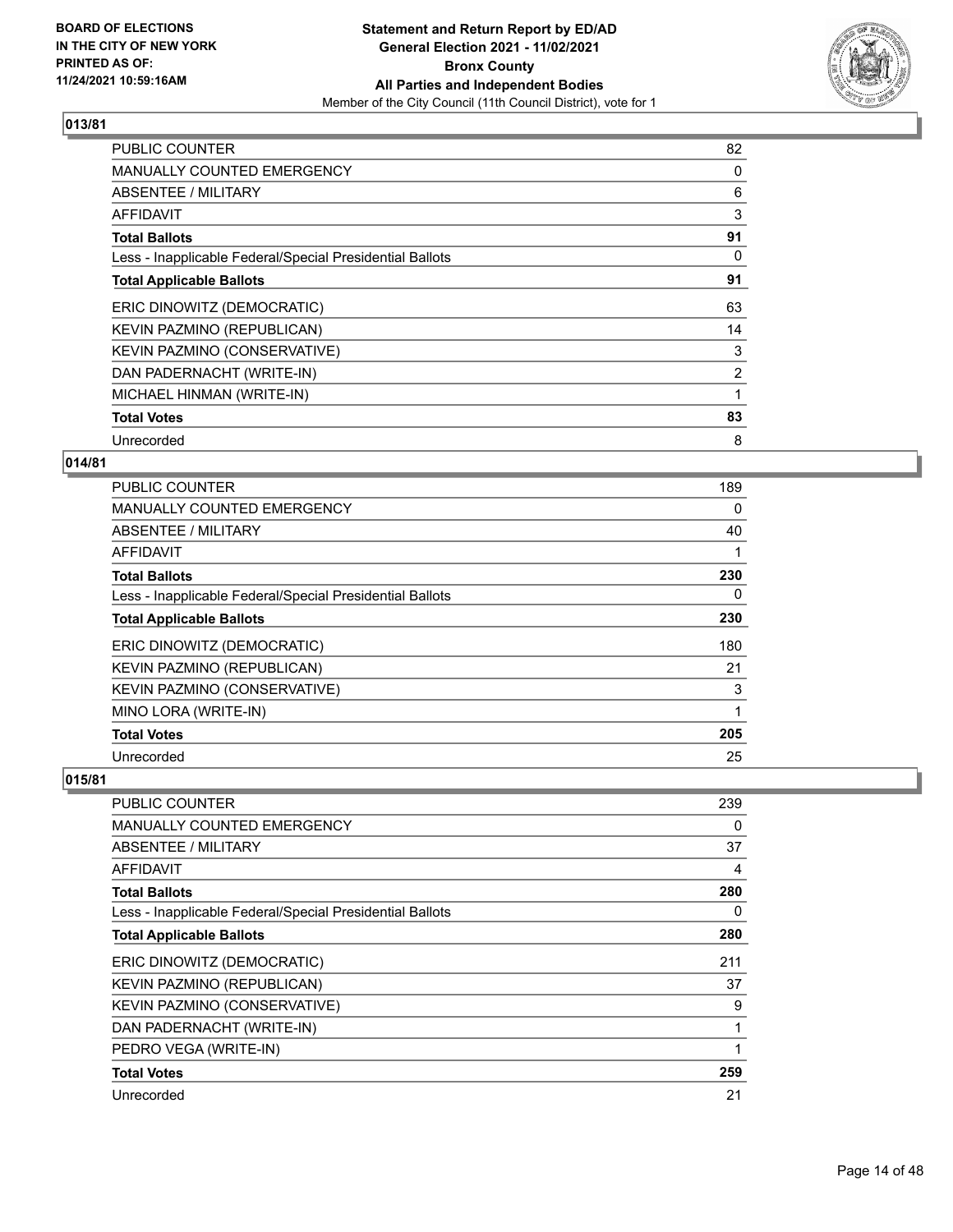

| <b>PUBLIC COUNTER</b>                                    | 109            |
|----------------------------------------------------------|----------------|
| <b>MANUALLY COUNTED EMERGENCY</b>                        | 0              |
| ABSENTEE / MILITARY                                      | 7              |
| <b>AFFIDAVIT</b>                                         | 0              |
| <b>Total Ballots</b>                                     | 116            |
| Less - Inapplicable Federal/Special Presidential Ballots | 0              |
| <b>Total Applicable Ballots</b>                          | 116            |
| ERIC DINOWITZ (DEMOCRATIC)                               | 94             |
| KEVIN PAZMINO (REPUBLICAN)                               | 4              |
| KEVIN PAZMINO (CONSERVATIVE)                             | $\overline{2}$ |
| ABIGAIL MARTIN (WRITE-IN)                                | 1              |
| UNATTRIBUTABLE WRITE-IN (WRITE-IN)                       |                |
| <b>Total Votes</b>                                       | 102            |
| Unrecorded                                               | 14             |

# **019/81**

| <b>PUBLIC COUNTER</b>                                    | 147      |
|----------------------------------------------------------|----------|
| MANUALLY COUNTED EMERGENCY                               | $\Omega$ |
| ABSENTEE / MILITARY                                      | 14       |
| AFFIDAVIT                                                |          |
| <b>Total Ballots</b>                                     | 162      |
| Less - Inapplicable Federal/Special Presidential Ballots | $\Omega$ |
| <b>Total Applicable Ballots</b>                          | 162      |
| ERIC DINOWITZ (DEMOCRATIC)                               | 128      |
| KEVIN PAZMINO (REPUBLICAN)                               | 20       |
| KEVIN PAZMINO (CONSERVATIVE)                             | $\Omega$ |
| <b>Total Votes</b>                                       | 148      |
| Unrecorded                                               | 14       |

| <b>PUBLIC COUNTER</b>                                    | 177 |
|----------------------------------------------------------|-----|
| <b>MANUALLY COUNTED EMERGENCY</b>                        | 0   |
| ABSENTEE / MILITARY                                      | 19  |
| AFFIDAVIT                                                | 2   |
| <b>Total Ballots</b>                                     | 198 |
| Less - Inapplicable Federal/Special Presidential Ballots | 0   |
| <b>Total Applicable Ballots</b>                          | 198 |
| ERIC DINOWITZ (DEMOCRATIC)                               | 156 |
| KEVIN PAZMINO (REPUBLICAN)                               | 19  |
| KEVIN PAZMINO (CONSERVATIVE)                             | 4   |
| <b>Total Votes</b>                                       | 179 |
| Unrecorded                                               | 19  |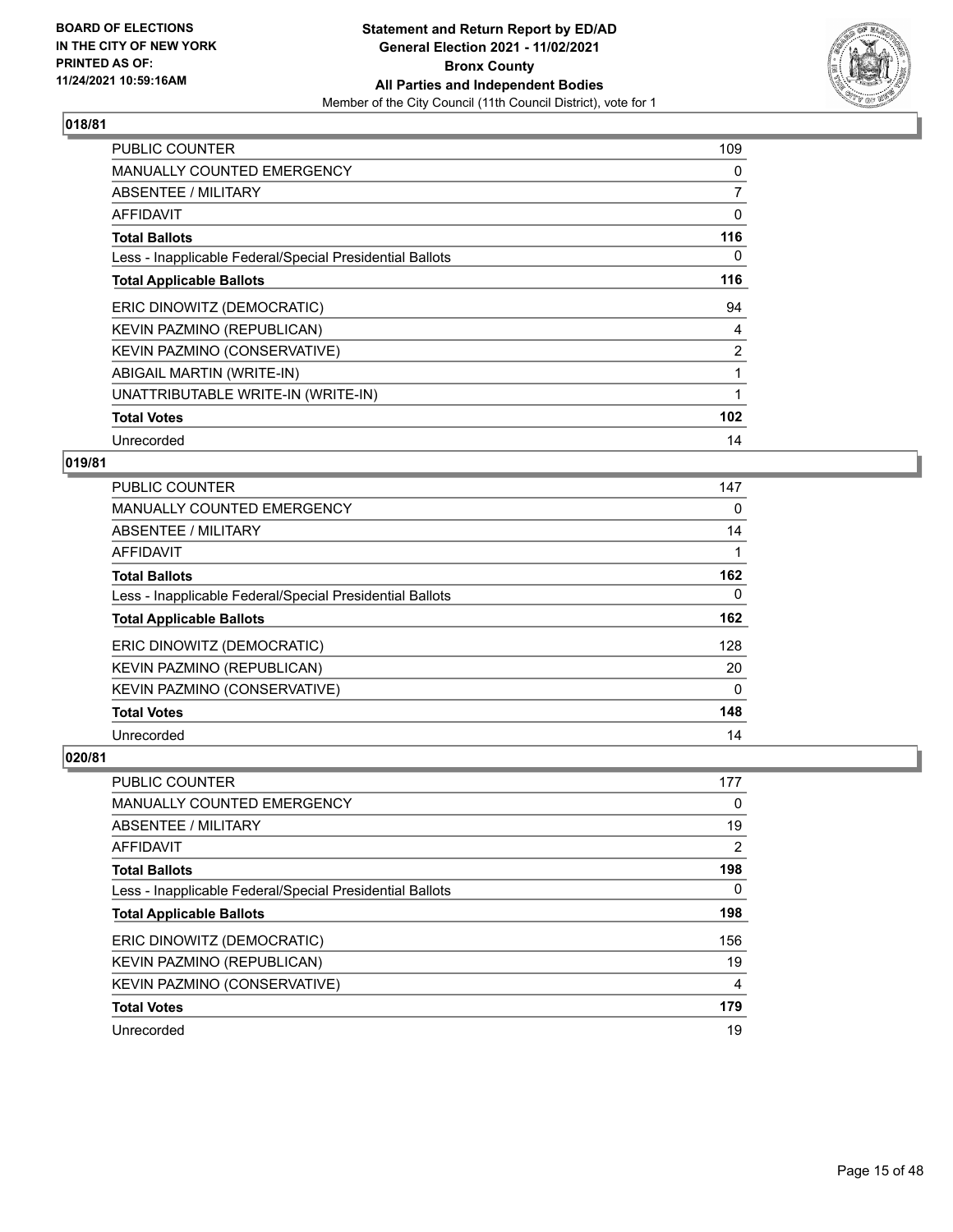

| <b>PUBLIC COUNTER</b>                                    | 150      |
|----------------------------------------------------------|----------|
| <b>MANUALLY COUNTED EMERGENCY</b>                        | 0        |
| ABSENTEE / MILITARY                                      | 13       |
| AFFIDAVIT                                                | $\Omega$ |
| <b>Total Ballots</b>                                     | 163      |
| Less - Inapplicable Federal/Special Presidential Ballots | $\Omega$ |
| <b>Total Applicable Ballots</b>                          | 163      |
| ERIC DINOWITZ (DEMOCRATIC)                               | 136      |
| KEVIN PAZMINO (REPUBLICAN)                               | 10       |
| KEVIN PAZMINO (CONSERVATIVE)                             | 2        |
| <b>Total Votes</b>                                       | 148      |
| Unrecorded                                               | 15       |

#### **022/81**

| PUBLIC COUNTER                                           | 117          |
|----------------------------------------------------------|--------------|
| <b>MANUALLY COUNTED EMERGENCY</b>                        | 0            |
| ABSENTEE / MILITARY                                      | 15           |
| <b>AFFIDAVIT</b>                                         |              |
| <b>Total Ballots</b>                                     | 133          |
| Less - Inapplicable Federal/Special Presidential Ballots | $\Omega$     |
| <b>Total Applicable Ballots</b>                          | 133          |
| ERIC DINOWITZ (DEMOCRATIC)                               | 117          |
| KEVIN PAZMINO (REPUBLICAN)                               | 3            |
| KEVIN PAZMINO (CONSERVATIVE)                             | $\mathbf{0}$ |
| <b>Total Votes</b>                                       | 120          |
| Unrecorded                                               | 13           |

| <b>PUBLIC COUNTER</b>                                    | 241      |
|----------------------------------------------------------|----------|
| <b>MANUALLY COUNTED EMERGENCY</b>                        | 0        |
| ABSENTEE / MILITARY                                      | 15       |
| <b>AFFIDAVIT</b>                                         | $\Omega$ |
| <b>Total Ballots</b>                                     | 256      |
| Less - Inapplicable Federal/Special Presidential Ballots | 0        |
| <b>Total Applicable Ballots</b>                          | 256      |
| ERIC DINOWITZ (DEMOCRATIC)                               | 208      |
| KEVIN PAZMINO (REPUBLICAN)                               | 28       |
| KEVIN PAZMINO (CONSERVATIVE)                             | 2        |
| <b>Total Votes</b>                                       | 238      |
| Unrecorded                                               | 18       |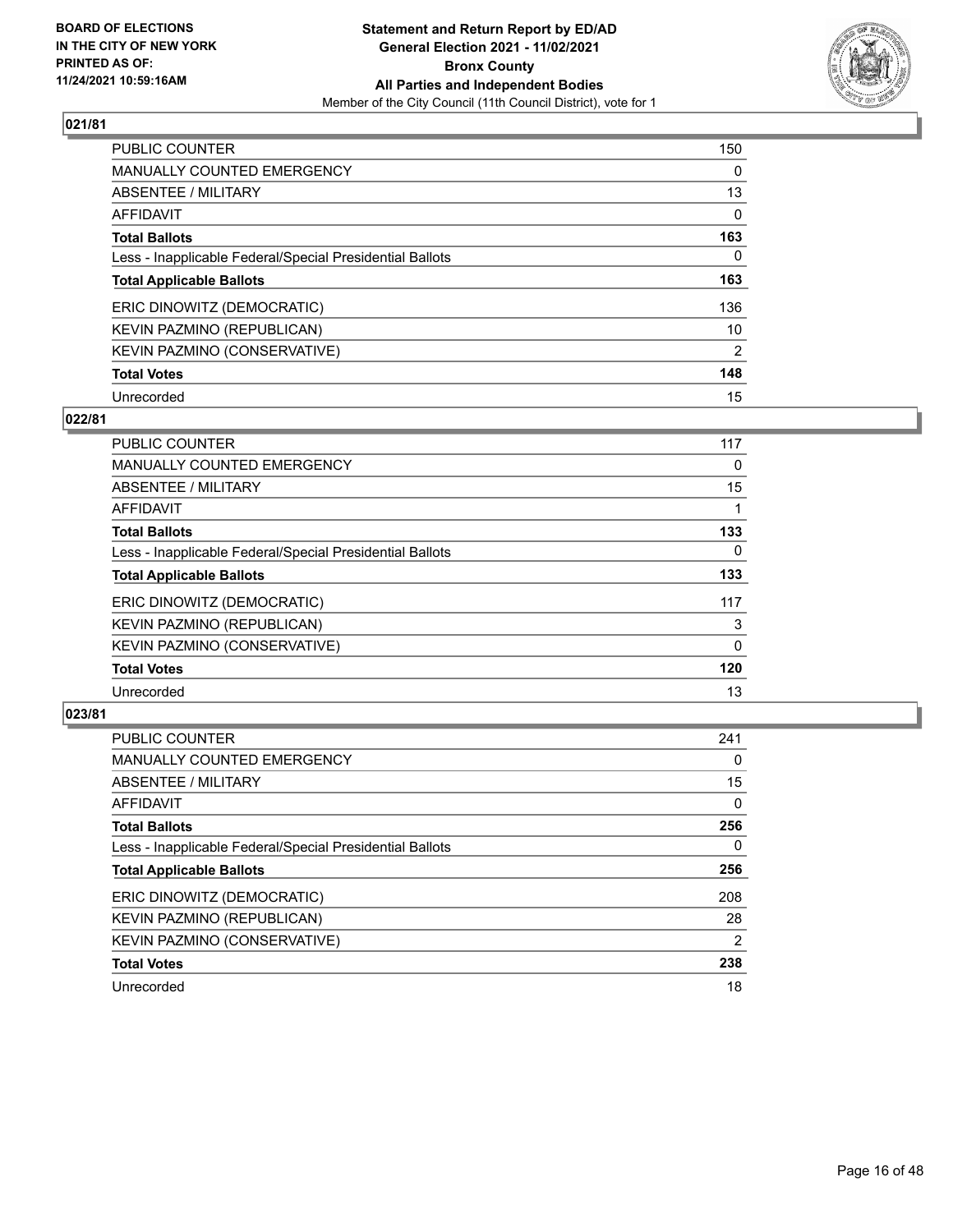

| <b>PUBLIC COUNTER</b>                                    | 139      |
|----------------------------------------------------------|----------|
| MANUALLY COUNTED EMERGENCY                               | $\Omega$ |
| ABSENTEE / MILITARY                                      |          |
| AFFIDAVIT                                                | 0        |
| <b>Total Ballots</b>                                     | 146      |
| Less - Inapplicable Federal/Special Presidential Ballots | 0        |
| <b>Total Applicable Ballots</b>                          | 146      |
| ERIC DINOWITZ (DEMOCRATIC)                               | 119      |
| KEVIN PAZMINO (REPUBLICAN)                               | 15       |
| KEVIN PAZMINO (CONSERVATIVE)                             |          |
| <b>Total Votes</b>                                       | 135      |
| Unrecorded                                               | 11       |

#### **025/81**

| <b>PUBLIC COUNTER</b>                                    | 150            |
|----------------------------------------------------------|----------------|
| <b>MANUALLY COUNTED EMERGENCY</b>                        | $\Omega$       |
| ABSENTEE / MILITARY                                      | 10             |
| <b>AFFIDAVIT</b>                                         | $\overline{2}$ |
| <b>Total Ballots</b>                                     | 162            |
| Less - Inapplicable Federal/Special Presidential Ballots | 0              |
| <b>Total Applicable Ballots</b>                          | 162            |
| ERIC DINOWITZ (DEMOCRATIC)                               | 92             |
| KEVIN PAZMINO (REPUBLICAN)                               | 42             |
| KEVIN PAZMINO (CONSERVATIVE)                             | 9              |
| <b>Total Votes</b>                                       | 143            |
| Unrecorded                                               | 19             |

| PUBLIC COUNTER                                           | 118 |
|----------------------------------------------------------|-----|
| <b>MANUALLY COUNTED EMERGENCY</b>                        | 0   |
| ABSENTEE / MILITARY                                      | 16  |
| AFFIDAVIT                                                | 3   |
| <b>Total Ballots</b>                                     | 137 |
| Less - Inapplicable Federal/Special Presidential Ballots | 0   |
| <b>Total Applicable Ballots</b>                          | 137 |
| ERIC DINOWITZ (DEMOCRATIC)                               | 76  |
| KEVIN PAZMINO (REPUBLICAN)                               | 38  |
| KEVIN PAZMINO (CONSERVATIVE)                             | 11  |
| NOLAN HEEGE (WRITE-IN)                                   |     |
| <b>Total Votes</b>                                       | 126 |
| Unrecorded                                               | 11  |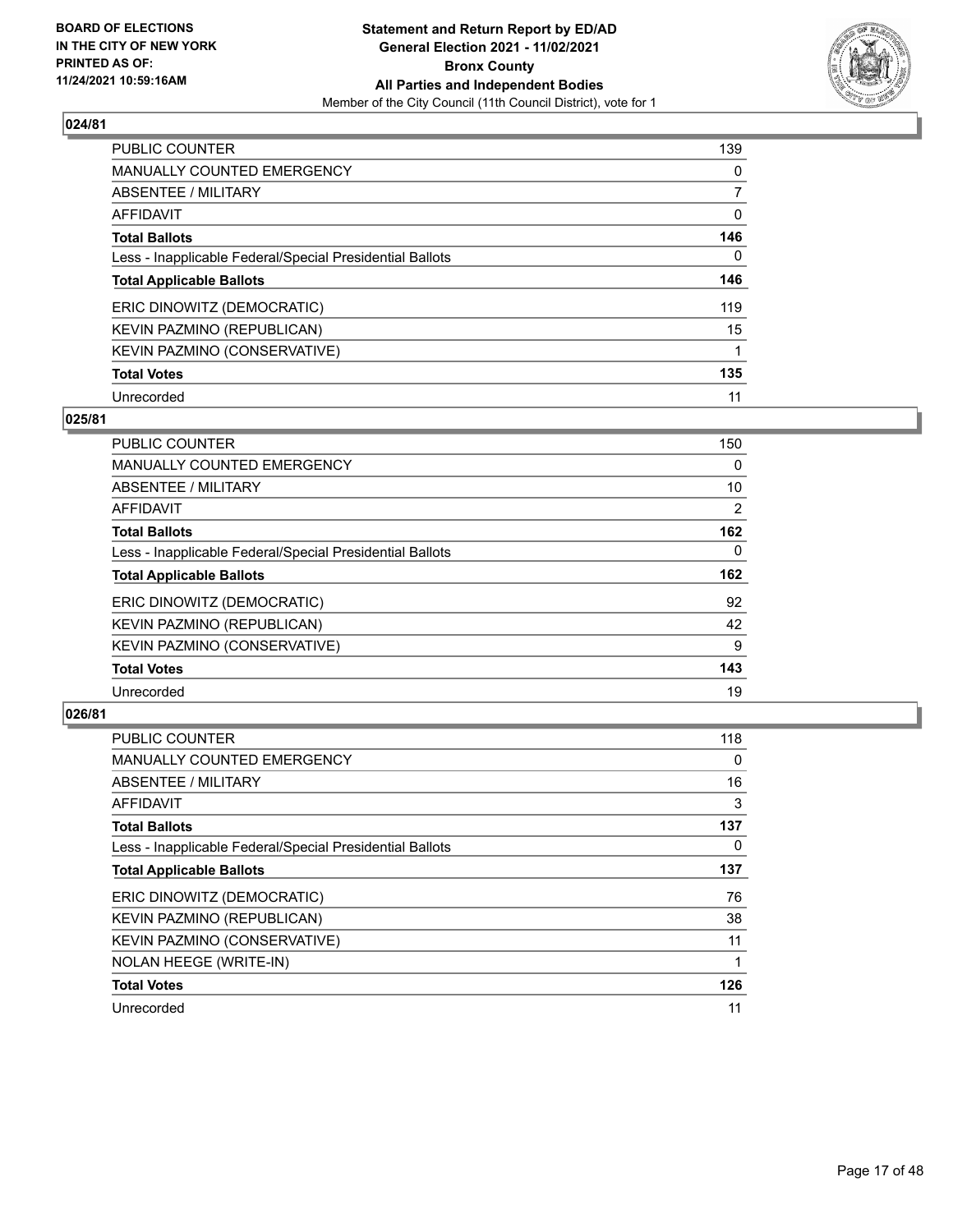

| <b>PUBLIC COUNTER</b>                                    | 157      |
|----------------------------------------------------------|----------|
| <b>MANUALLY COUNTED EMERGENCY</b>                        | 0        |
| ABSENTEE / MILITARY                                      | 5        |
| AFFIDAVIT                                                | 3        |
| <b>Total Ballots</b>                                     | 165      |
| Less - Inapplicable Federal/Special Presidential Ballots | $\Omega$ |
| <b>Total Applicable Ballots</b>                          | 165      |
|                                                          |          |
| ERIC DINOWITZ (DEMOCRATIC)                               | 81       |
| KEVIN PAZMINO (REPUBLICAN)                               | 62       |
| KEVIN PAZMINO (CONSERVATIVE)                             | 12       |
| <b>Total Votes</b>                                       | 155      |

#### **028/81**

| <b>PUBLIC COUNTER</b>                                    | 185 |
|----------------------------------------------------------|-----|
| <b>MANUALLY COUNTED EMERGENCY</b>                        | 0   |
| ABSENTEE / MILITARY                                      | 12  |
| AFFIDAVIT                                                | 1   |
| <b>Total Ballots</b>                                     | 198 |
| Less - Inapplicable Federal/Special Presidential Ballots | 0   |
| <b>Total Applicable Ballots</b>                          | 198 |
| ERIC DINOWITZ (DEMOCRATIC)                               | 102 |
| KEVIN PAZMINO (REPUBLICAN)                               | 69  |
| KEVIN PAZMINO (CONSERVATIVE)                             | 13  |
| MINO LORA (WRITE-IN)                                     | 1   |
| UNATTRIBUTABLE WRITE-IN (WRITE-IN)                       | 1   |
| <b>Total Votes</b>                                       | 186 |
| Unrecorded                                               | 12  |

| PUBLIC COUNTER                                           | 130            |
|----------------------------------------------------------|----------------|
| <b>MANUALLY COUNTED EMERGENCY</b>                        | 0              |
| ABSENTEE / MILITARY                                      | 11             |
| AFFIDAVIT                                                | 2              |
| <b>Total Ballots</b>                                     | 143            |
| Less - Inapplicable Federal/Special Presidential Ballots | $\Omega$       |
| <b>Total Applicable Ballots</b>                          | 143            |
| ERIC DINOWITZ (DEMOCRATIC)                               | 67             |
| KEVIN PAZMINO (REPUBLICAN)                               | 52             |
| KEVIN PAZMINO (CONSERVATIVE)                             | 10             |
| UNATTRIBUTABLE WRITE-IN (WRITE-IN)                       | $\overline{2}$ |
| <b>Total Votes</b>                                       | 131            |
| Unrecorded                                               | 12             |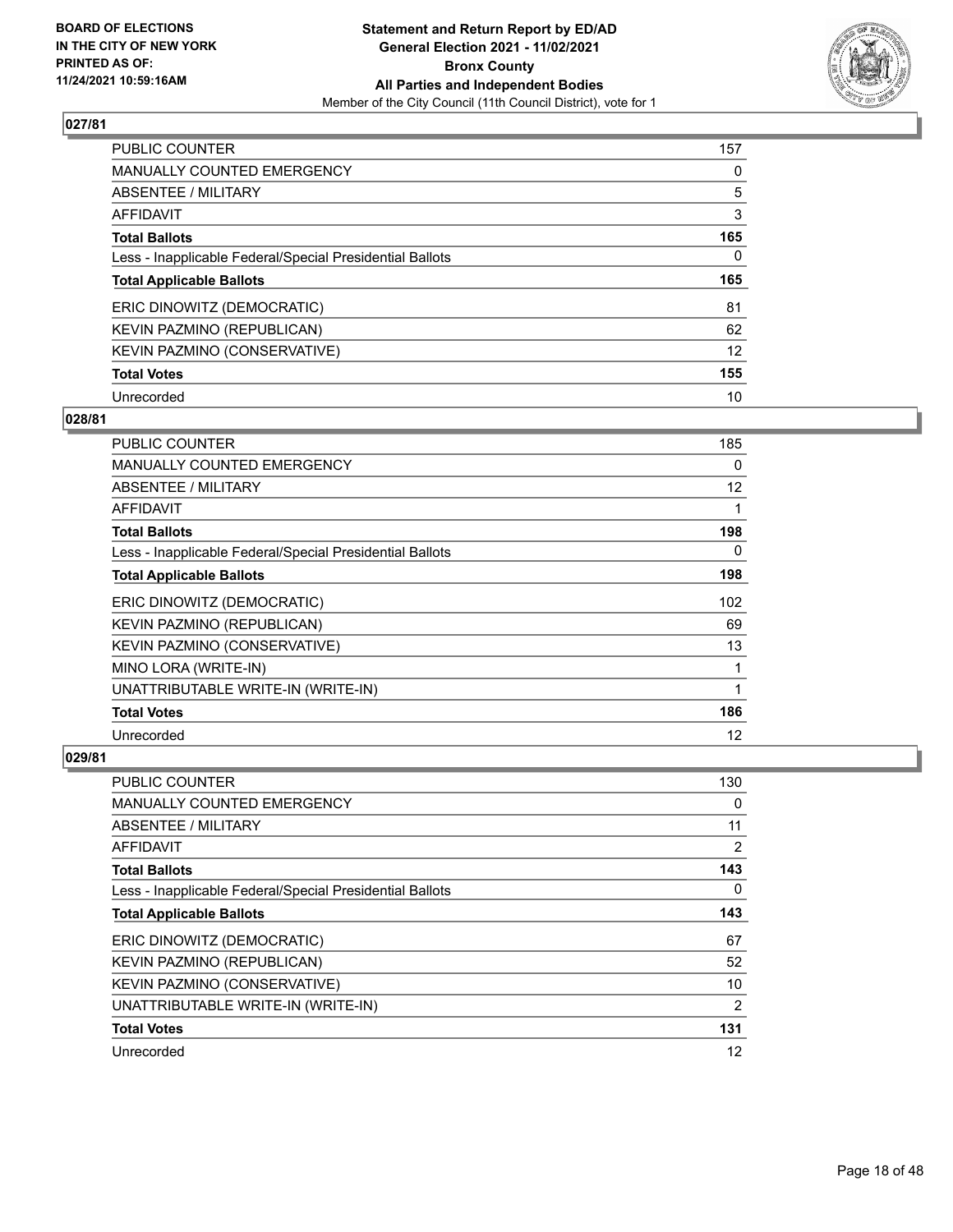

| <b>PUBLIC COUNTER</b>                                    | 202 |
|----------------------------------------------------------|-----|
| <b>MANUALLY COUNTED EMERGENCY</b>                        | 0   |
| ABSENTEE / MILITARY                                      | 8   |
| AFFIDAVIT                                                | 3   |
| <b>Total Ballots</b>                                     | 213 |
| Less - Inapplicable Federal/Special Presidential Ballots | 0   |
| <b>Total Applicable Ballots</b>                          | 213 |
| ERIC DINOWITZ (DEMOCRATIC)                               | 86  |
| KEVIN PAZMINO (REPUBLICAN)                               | 91  |
| KEVIN PAZMINO (CONSERVATIVE)                             | 22  |
| CHRISTINE LOUGHRAN (WRITE-IN)                            | 1   |
| JOSEPH ROBINSON (WRITE-IN)                               | 1   |
| KEVIN DINOWITZ (WRITE-IN)                                |     |
| MINO LORA (WRITE-IN)                                     |     |
| <b>Total Votes</b>                                       | 203 |
| Unrecorded                                               | 10  |

## **031/81**

| PUBLIC COUNTER                                           | 159 |
|----------------------------------------------------------|-----|
| MANUALLY COUNTED EMERGENCY                               | 0   |
| ABSENTEE / MILITARY                                      | 7   |
| AFFIDAVIT                                                | 0   |
| <b>Total Ballots</b>                                     | 166 |
| Less - Inapplicable Federal/Special Presidential Ballots | 0   |
|                                                          |     |
| <b>Total Applicable Ballots</b>                          | 166 |
| ERIC DINOWITZ (DEMOCRATIC)                               | 72  |
| KEVIN PAZMINO (REPUBLICAN)                               | 67  |
| KEVIN PAZMINO (CONSERVATIVE)                             | 16  |
| <b>Total Votes</b>                                       | 155 |

| <b>PUBLIC COUNTER</b>                                    | 150      |
|----------------------------------------------------------|----------|
| <b>MANUALLY COUNTED EMERGENCY</b>                        | 0        |
| ABSENTEE / MILITARY                                      | 8        |
| <b>AFFIDAVIT</b>                                         | 0        |
| <b>Total Ballots</b>                                     | 158      |
| Less - Inapplicable Federal/Special Presidential Ballots | $\Omega$ |
| <b>Total Applicable Ballots</b>                          | 158      |
| ERIC DINOWITZ (DEMOCRATIC)                               | 79       |
| KEVIN PAZMINO (REPUBLICAN)                               | 55       |
| KEVIN PAZMINO (CONSERVATIVE)                             | 12       |
| <b>KRISTIN KEHO (WRITE-IN)</b>                           | 1        |
| <b>Total Votes</b>                                       | 147      |
| Unrecorded                                               | 11       |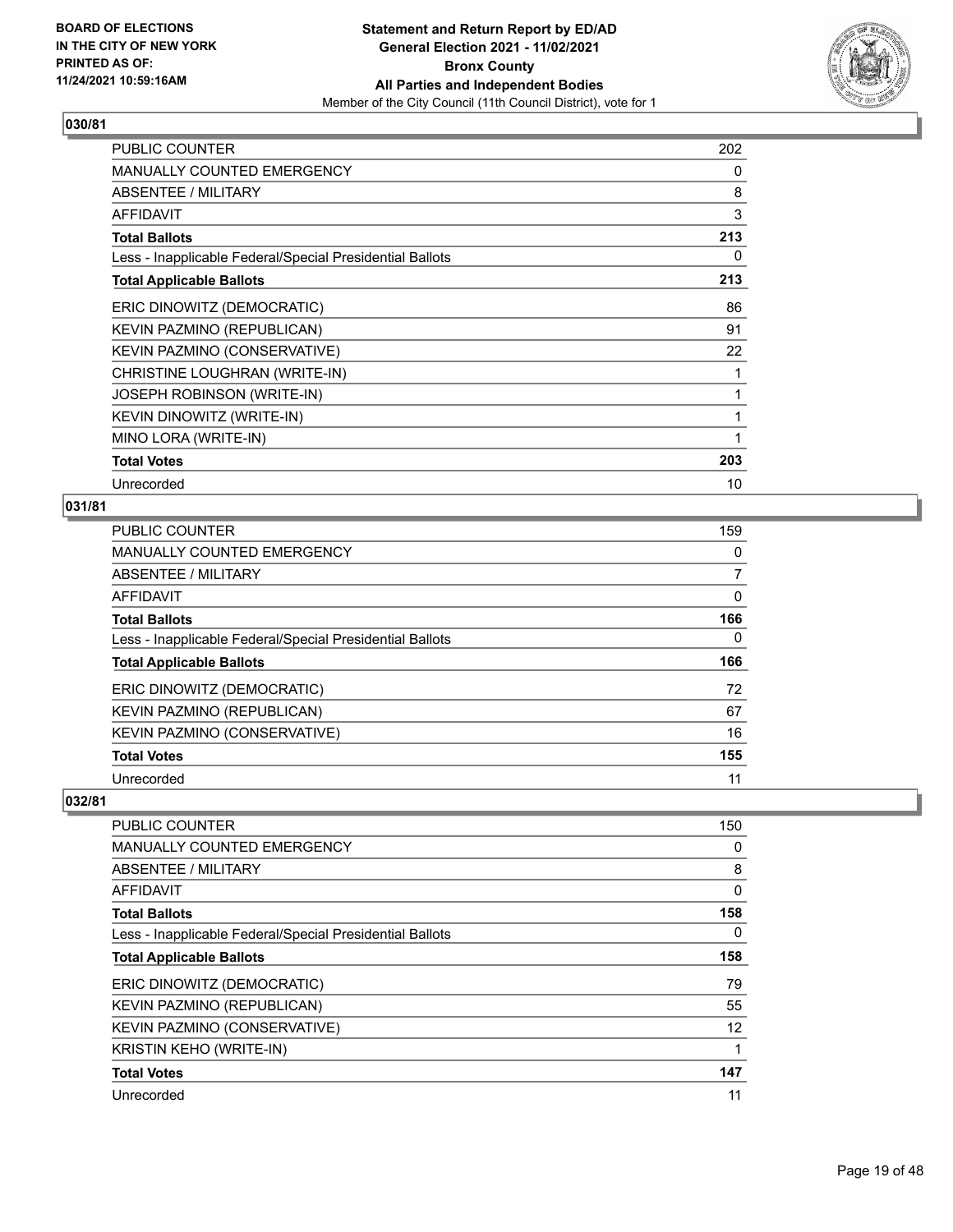

| <b>PUBLIC COUNTER</b>                                    | 203            |
|----------------------------------------------------------|----------------|
| <b>MANUALLY COUNTED EMERGENCY</b>                        | 0              |
| ABSENTEE / MILITARY                                      | 14             |
| <b>AFFIDAVIT</b>                                         | $\overline{2}$ |
| <b>Total Ballots</b>                                     | 219            |
| Less - Inapplicable Federal/Special Presidential Ballots | 0              |
| <b>Total Applicable Ballots</b>                          | 219            |
| ERIC DINOWITZ (DEMOCRATIC)                               | 173            |
| KEVIN PAZMINO (REPUBLICAN)                               | 26             |
| <b>KEVIN PAZMINO (CONSERVATIVE)</b>                      | 6              |
| ABIGAIL MARTIN (WRITE-IN)                                |                |
| <b>Total Votes</b>                                       | 206            |
| Unrecorded                                               | 13             |

# **034/81**

| PUBLIC COUNTER                                           | 272 |
|----------------------------------------------------------|-----|
| <b>MANUALLY COUNTED EMERGENCY</b>                        | 0   |
| ABSENTEE / MILITARY                                      | 24  |
| <b>AFFIDAVIT</b>                                         | 1   |
| <b>Total Ballots</b>                                     | 297 |
| Less - Inapplicable Federal/Special Presidential Ballots | 0   |
| <b>Total Applicable Ballots</b>                          | 297 |
| ERIC DINOWITZ (DEMOCRATIC)                               | 222 |
| KEVIN PAZMINO (REPUBLICAN)                               | 38  |
| KEVIN PAZMINO (CONSERVATIVE)                             | 11  |
| CLIFF STANTON (WRITE-IN)                                 |     |
| GASPER SANTIAGO (WRITE-IN)                               | 1   |
| MINO LORA (WRITE-IN)                                     |     |
| UNATTRIBUTABLE WRITE-IN (WRITE-IN)                       |     |
| <b>Total Votes</b>                                       | 275 |
| Unrecorded                                               | 22  |

| <b>PUBLIC COUNTER</b>                                    | 286 |
|----------------------------------------------------------|-----|
| <b>MANUALLY COUNTED EMERGENCY</b>                        | 0   |
| ABSENTEE / MILITARY                                      | 22  |
| AFFIDAVIT                                                |     |
| <b>Total Ballots</b>                                     | 309 |
| Less - Inapplicable Federal/Special Presidential Ballots | 0   |
| <b>Total Applicable Ballots</b>                          | 309 |
| ERIC DINOWITZ (DEMOCRATIC)                               | 214 |
| KEVIN PAZMINO (REPUBLICAN)                               | 62  |
| KEVIN PAZMINO (CONSERVATIVE)                             | 4   |
| MINO LORA (WRITE-IN)                                     | 3   |
| <b>Total Votes</b>                                       | 283 |
| Unrecorded                                               | 26  |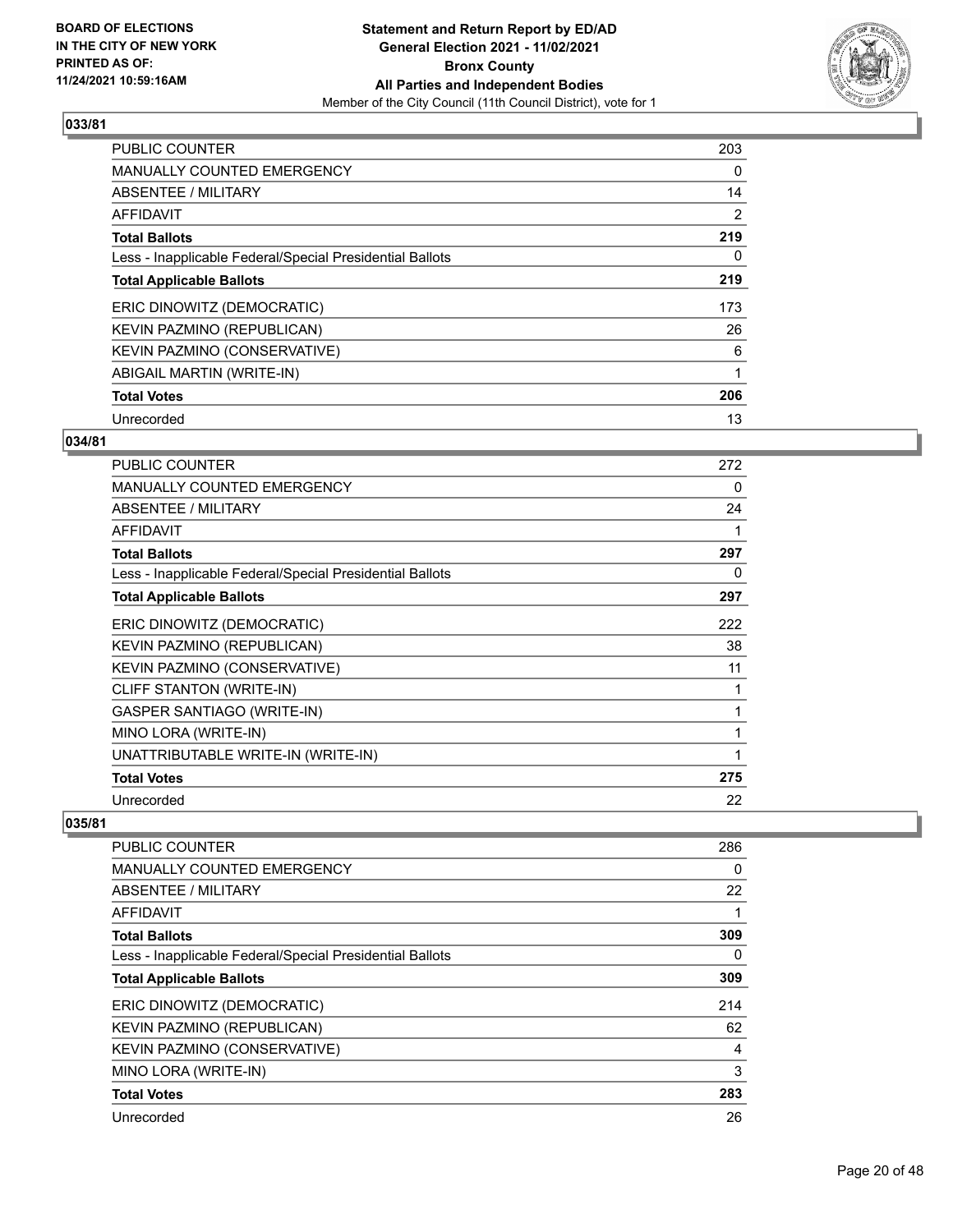

| <b>PUBLIC COUNTER</b>                                    | 151 |
|----------------------------------------------------------|-----|
| <b>MANUALLY COUNTED EMERGENCY</b>                        | 0   |
| ABSENTEE / MILITARY                                      | 18  |
| AFFIDAVIT                                                | 2   |
| <b>Total Ballots</b>                                     | 171 |
| Less - Inapplicable Federal/Special Presidential Ballots | 0   |
| <b>Total Applicable Ballots</b>                          | 171 |
| ERIC DINOWITZ (DEMOCRATIC)                               | 123 |
| KEVIN PAZMINO (REPUBLICAN)                               | 23  |
| KEVIN PAZMINO (CONSERVATIVE)                             | 7   |
| CARMEN KUNKEL AVESADA (WRITE-IN)                         | 1   |
| MINO LORA (WRITE-IN)                                     |     |
| <b>Total Votes</b>                                       | 155 |
| Unrecorded                                               | 16  |

# **037/81**

| PUBLIC COUNTER                                           | 151 |
|----------------------------------------------------------|-----|
| <b>MANUALLY COUNTED EMERGENCY</b>                        | 0   |
| ABSENTEE / MILITARY                                      | 19  |
| AFFIDAVIT                                                | 0   |
| <b>Total Ballots</b>                                     | 170 |
| Less - Inapplicable Federal/Special Presidential Ballots | 0   |
| <b>Total Applicable Ballots</b>                          | 170 |
| ERIC DINOWITZ (DEMOCRATIC)                               | 112 |
| KEVIN PAZMINO (REPUBLICAN)                               | 36  |
| KEVIN PAZMINO (CONSERVATIVE)                             | 5   |
| MINO LORA (WRITE-IN)                                     | 1   |
| <b>Total Votes</b>                                       | 154 |
| Unrecorded                                               | 16  |

| PUBLIC COUNTER                                           | 74 |
|----------------------------------------------------------|----|
| MANUALLY COUNTED EMERGENCY                               | 0  |
| ABSENTEE / MILITARY                                      |    |
| AFFIDAVIT                                                | 0  |
| <b>Total Ballots</b>                                     | 75 |
| Less - Inapplicable Federal/Special Presidential Ballots | 0  |
| <b>Total Applicable Ballots</b>                          | 75 |
| ERIC DINOWITZ (DEMOCRATIC)                               | 54 |
| KEVIN PAZMINO (REPUBLICAN)                               | 6  |
| KEVIN PAZMINO (CONSERVATIVE)                             | 3  |
| MINO LORA (WRITE-IN)                                     | 1  |
| <b>Total Votes</b>                                       | 64 |
| Unrecorded                                               | 11 |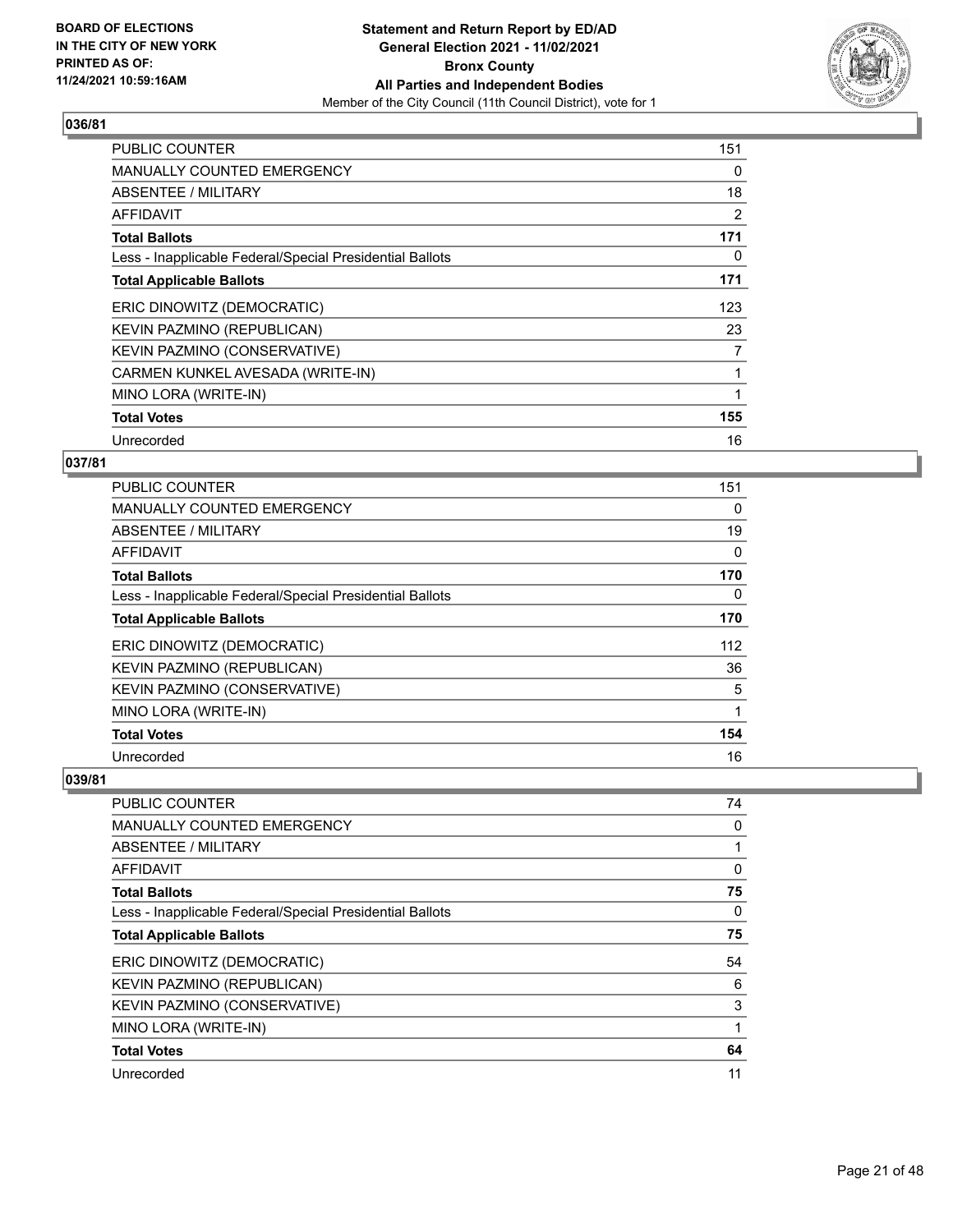

| PUBLIC COUNTER                                           | 172            |
|----------------------------------------------------------|----------------|
| <b>MANUALLY COUNTED EMERGENCY</b>                        | 0              |
| ABSENTEE / MILITARY                                      | $\overline{2}$ |
| AFFIDAVIT                                                | $\overline{2}$ |
| <b>Total Ballots</b>                                     | 176            |
| Less - Inapplicable Federal/Special Presidential Ballots | $\Omega$       |
| <b>Total Applicable Ballots</b>                          | 176            |
| ERIC DINOWITZ (DEMOCRATIC)                               | 132            |
| KEVIN PAZMINO (REPUBLICAN)                               | 14             |
| <b>KEVIN PAZMINO (CONSERVATIVE)</b>                      | 3              |
| <b>Total Votes</b>                                       | 149            |
| Unrecorded                                               | 27             |

#### **041/81**

| PUBLIC COUNTER                                           | 229            |
|----------------------------------------------------------|----------------|
| <b>MANUALLY COUNTED EMERGENCY</b>                        | 0              |
| ABSENTEE / MILITARY                                      | 25             |
| AFFIDAVIT                                                | 1              |
| <b>Total Ballots</b>                                     | 255            |
| Less - Inapplicable Federal/Special Presidential Ballots | 0              |
| <b>Total Applicable Ballots</b>                          | 255            |
| ERIC DINOWITZ (DEMOCRATIC)                               | 170            |
| KEVIN PAZMINO (REPUBLICAN)                               | 49             |
| KEVIN PAZMINO (CONSERVATIVE)                             | 7              |
| DESIRAE CAMBRELEN (WRITE-IN)                             | 1              |
| MINO LORA (WRITE-IN)                                     | 2              |
| UNATTRIBUTABLE WRITE-IN (WRITE-IN)                       | $\overline{2}$ |
| <b>Total Votes</b>                                       | 231            |
| Unrecorded                                               | 24             |

| PUBLIC COUNTER                                           | 165            |
|----------------------------------------------------------|----------------|
| MANUALLY COUNTED EMERGENCY                               | 0              |
| ABSENTEE / MILITARY                                      | $\overline{7}$ |
| AFFIDAVIT                                                | 2              |
| <b>Total Ballots</b>                                     | 174            |
| Less - Inapplicable Federal/Special Presidential Ballots | 0              |
| <b>Total Applicable Ballots</b>                          | 174            |
| ERIC DINOWITZ (DEMOCRATIC)                               | 132            |
| KEVIN PAZMINO (REPUBLICAN)                               | 22             |
| KEVIN PAZMINO (CONSERVATIVE)                             | 3              |
| MINO LORA (WRITE-IN)                                     | 1              |
| <b>Total Votes</b>                                       | 158            |
| Unrecorded                                               | 16             |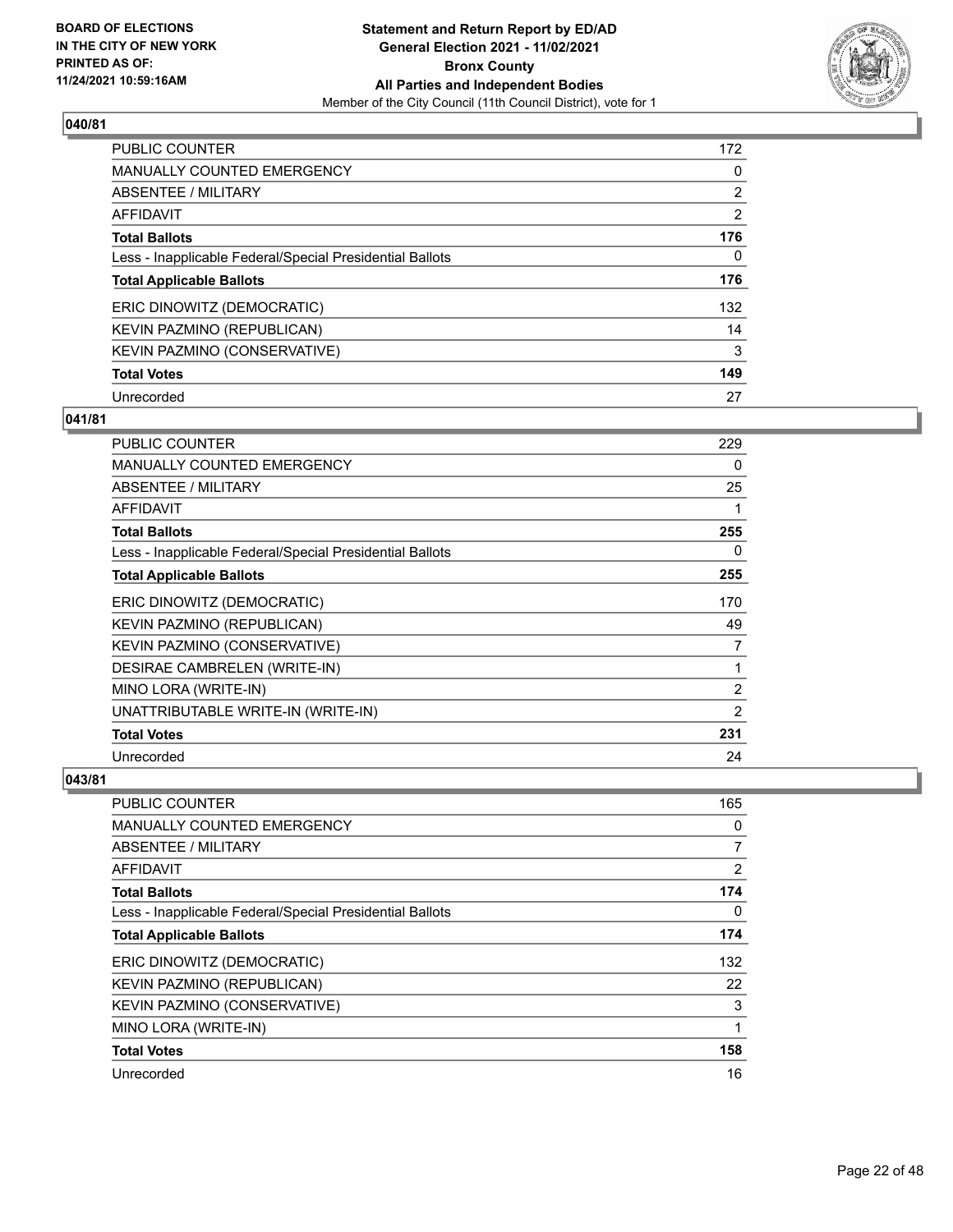

| <b>PUBLIC COUNTER</b>                                    | 108      |
|----------------------------------------------------------|----------|
| <b>MANUALLY COUNTED EMERGENCY</b>                        | 0        |
| ABSENTEE / MILITARY                                      | 11       |
| AFFIDAVIT                                                |          |
| <b>Total Ballots</b>                                     | 120      |
| Less - Inapplicable Federal/Special Presidential Ballots | $\Omega$ |
| <b>Total Applicable Ballots</b>                          | 120      |
| ERIC DINOWITZ (DEMOCRATIC)                               | 82       |
| KEVIN PAZMINO (REPUBLICAN)                               | 21       |
| <b>KEVIN PAZMINO (CONSERVATIVE)</b>                      | 6        |
| <b>Total Votes</b>                                       | 109      |
| Unrecorded                                               | 11       |

#### **045/81**

| <b>PUBLIC COUNTER</b>                                    | 45             |
|----------------------------------------------------------|----------------|
| MANUALLY COUNTED EMERGENCY                               | 0              |
| ABSENTEE / MILITARY                                      | 0              |
| AFFIDAVIT                                                | 0              |
| <b>Total Ballots</b>                                     | 45             |
| Less - Inapplicable Federal/Special Presidential Ballots | $\Omega$       |
| <b>Total Applicable Ballots</b>                          | 45             |
| ERIC DINOWITZ (DEMOCRATIC)                               | 34             |
| KEVIN PAZMINO (REPUBLICAN)                               | 7              |
| KEVIN PAZMINO (CONSERVATIVE)                             | $\overline{2}$ |
| JOHANNA ABAD (WRITE-IN)                                  |                |
| <b>Total Votes</b>                                       | 44             |
| Unrecorded                                               |                |

| <b>PUBLIC COUNTER</b>                                    | 60 |
|----------------------------------------------------------|----|
| <b>MANUALLY COUNTED EMERGENCY</b>                        | 0  |
| ABSENTEE / MILITARY                                      | 3  |
| AFFIDAVIT                                                | 0  |
| <b>Total Ballots</b>                                     | 63 |
| Less - Inapplicable Federal/Special Presidential Ballots | 0  |
|                                                          |    |
| <b>Total Applicable Ballots</b>                          | 63 |
| ERIC DINOWITZ (DEMOCRATIC)                               | 50 |
| KEVIN PAZMINO (REPUBLICAN)                               |    |
| KEVIN PAZMINO (CONSERVATIVE)                             | 2  |
| <b>Total Votes</b>                                       | 59 |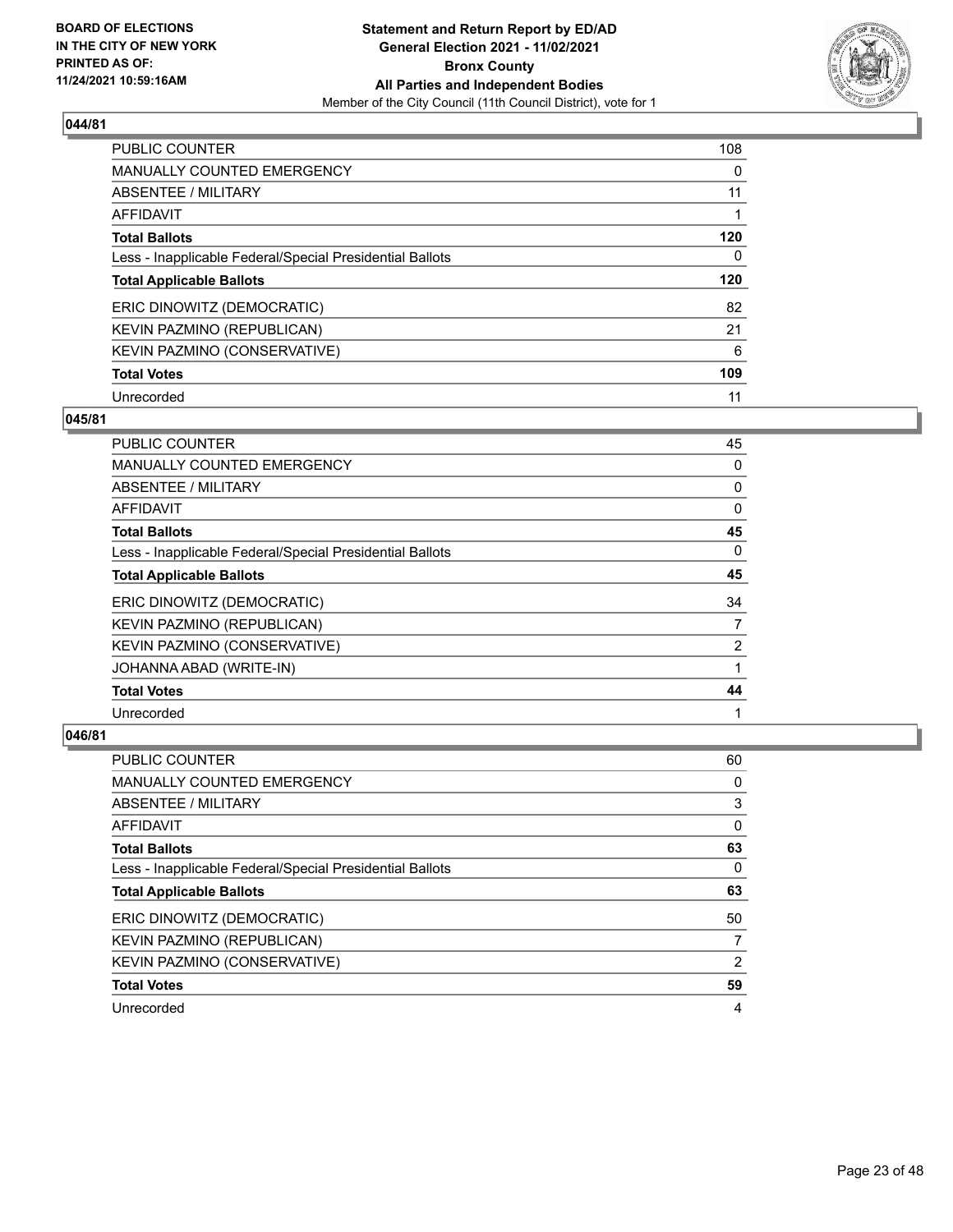

| <b>PUBLIC COUNTER</b>                                    | 55 |
|----------------------------------------------------------|----|
| <b>MANUALLY COUNTED EMERGENCY</b>                        | 0  |
| ABSENTEE / MILITARY                                      | 7  |
| <b>AFFIDAVIT</b>                                         | 1  |
| <b>Total Ballots</b>                                     | 63 |
| Less - Inapplicable Federal/Special Presidential Ballots | 0  |
| <b>Total Applicable Ballots</b>                          | 63 |
| ERIC DINOWITZ (DEMOCRATIC)                               | 38 |
| KEVIN PAZMINO (REPUBLICAN)                               | 18 |
| KEVIN PAZMINO (CONSERVATIVE)                             |    |
| ERNESTO A. NUNEZ-GERMOSEN (WRITE-IN)                     | 1  |
| <b>Total Votes</b>                                       | 58 |
| Unrecorded                                               | 5  |

| <b>PUBLIC COUNTER</b>                                    | 149 |
|----------------------------------------------------------|-----|
| <b>MANUALLY COUNTED EMERGENCY</b>                        | 0   |
| <b>ABSENTEE / MILITARY</b>                               | 31  |
| AFFIDAVIT                                                | 2   |
| <b>Total Ballots</b>                                     | 182 |
| Less - Inapplicable Federal/Special Presidential Ballots | 0   |
| <b>Total Applicable Ballots</b>                          | 182 |
| ERIC DINOWITZ (DEMOCRATIC)                               | 153 |
| KEVIN PAZMINO (REPUBLICAN)                               | 15  |
| KEVIN PAZMINO (CONSERVATIVE)                             | 2   |
| MINO LORA (WRITE-IN)                                     | 3   |
| UNATTRIBUTABLE WRITE-IN (WRITE-IN)                       | 1   |
| <b>Total Votes</b>                                       | 174 |
| Unrecorded                                               | 8   |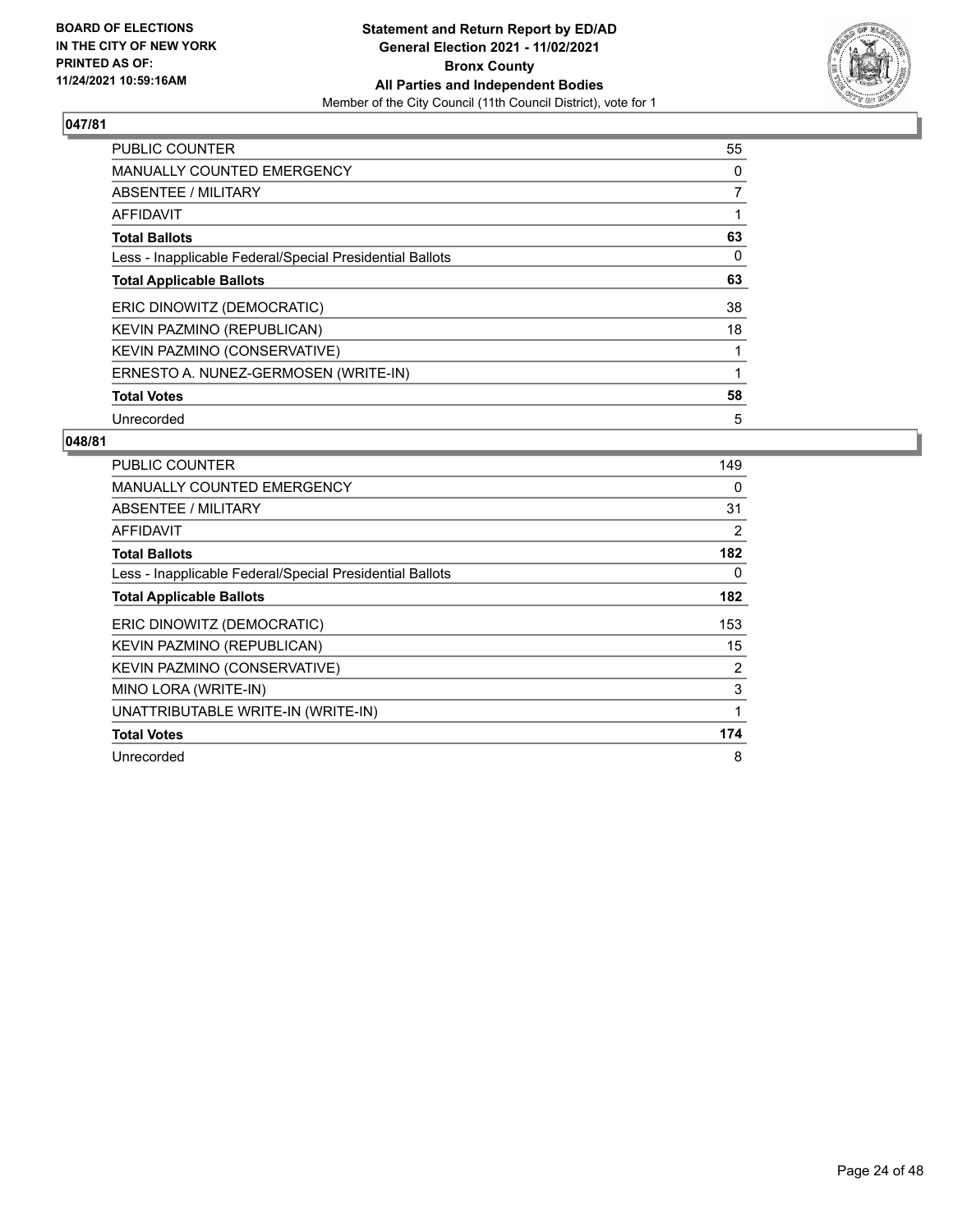

| PUBLIC COUNTER                                           | 136      |
|----------------------------------------------------------|----------|
| <b>MANUALLY COUNTED EMERGENCY</b>                        | $\Omega$ |
| ABSENTEE / MILITARY                                      | 22       |
| <b>AFFIDAVIT</b>                                         | 1        |
| <b>Total Ballots</b>                                     | 159      |
| Less - Inapplicable Federal/Special Presidential Ballots | 0        |
| <b>Total Applicable Ballots</b>                          | 159      |
| ERIC DINOWITZ (DEMOCRATIC)                               | 110      |
| KEVIN PAZMINO (REPUBLICAN)                               | 26       |
| KEVIN PAZMINO (CONSERVATIVE)                             | 4        |
| ABIGAIL MARTIN (WRITE-IN)                                | 3        |
| DAN PADERNACHT (WRITE-IN)                                | 1        |
| JAMIN SEWELL (WRITE-IN)                                  | 1        |
| RENEE RUHL (WRITE-IN)                                    | 1        |
| UNATTRIBUTABLE WRITE-IN (WRITE-IN)                       | 1        |
| <b>Total Votes</b>                                       | 147      |
| Unrecorded                                               | 12       |

### **050/81**

| <b>PUBLIC COUNTER</b>                                    | 130            |
|----------------------------------------------------------|----------------|
| MANUALLY COUNTED EMERGENCY                               | $\Omega$       |
| ABSENTEE / MILITARY                                      | 21             |
| <b>AFFIDAVIT</b>                                         | $\overline{2}$ |
| <b>Total Ballots</b>                                     | 153            |
| Less - Inapplicable Federal/Special Presidential Ballots | 0              |
| <b>Total Applicable Ballots</b>                          | 153            |
| ERIC DINOWITZ (DEMOCRATIC)                               | 116            |
| KEVIN PAZMINO (REPUBLICAN)                               | 25             |
| KEVIN PAZMINO (CONSERVATIVE)                             | 3              |
| MINO LORA (WRITE-IN)                                     | $\overline{4}$ |
| <b>Total Votes</b>                                       | 148            |
| Unrecorded                                               | 5              |

| <b>PUBLIC COUNTER</b>                                    | 126 |
|----------------------------------------------------------|-----|
| <b>MANUALLY COUNTED EMERGENCY</b>                        | 0   |
| ABSENTEE / MILITARY                                      | 24  |
| AFFIDAVIT                                                | 1   |
| <b>Total Ballots</b>                                     | 151 |
| Less - Inapplicable Federal/Special Presidential Ballots | 0   |
| <b>Total Applicable Ballots</b>                          | 151 |
| ERIC DINOWITZ (DEMOCRATIC)                               | 119 |
| KEVIN PAZMINO (REPUBLICAN)                               | 17  |
| KEVIN PAZMINO (CONSERVATIVE)                             | 7   |
| ABIGAIL MARTIN (WRITE-IN)                                |     |
| <b>Total Votes</b>                                       | 144 |
| Unrecorded                                               | 7   |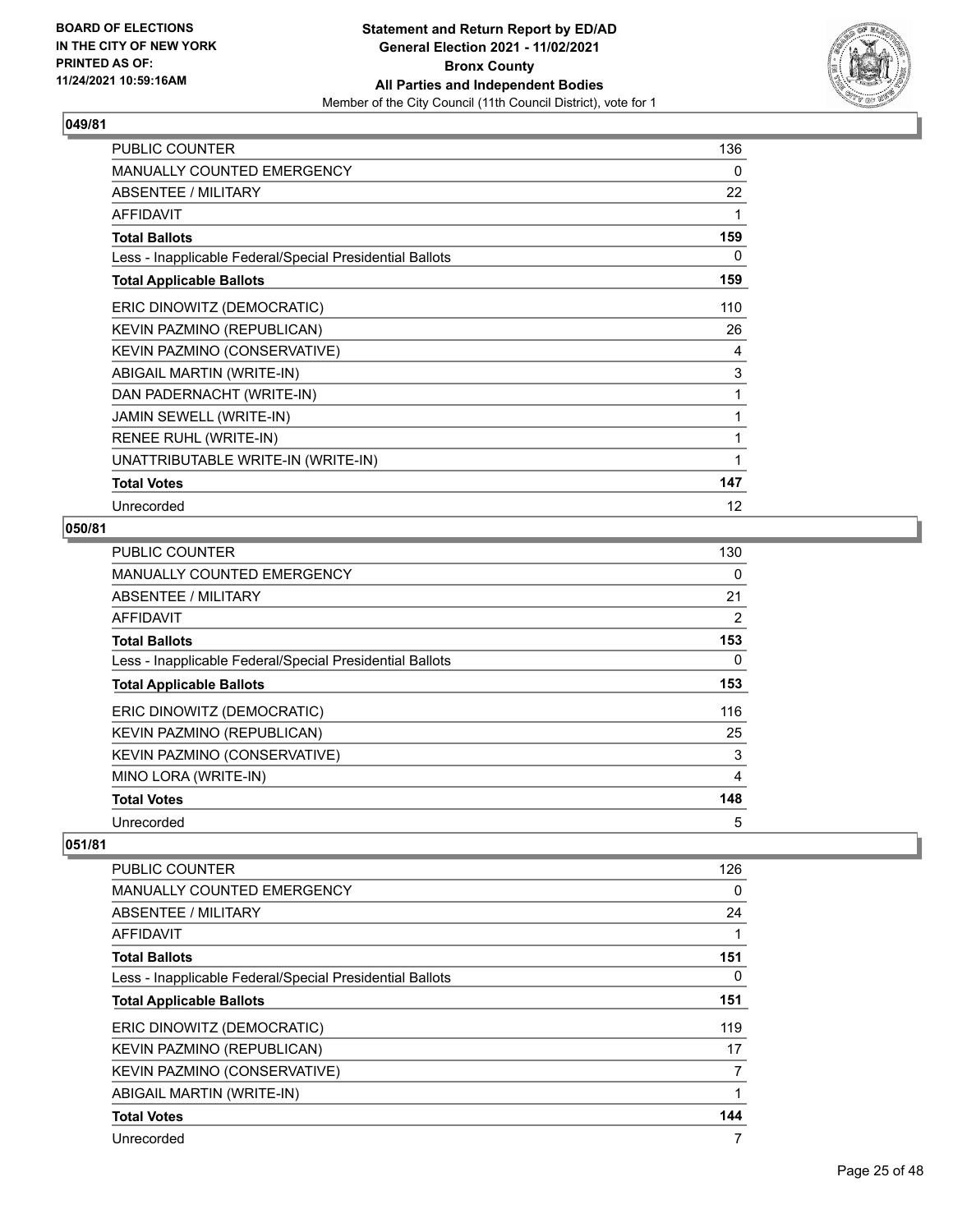

| <b>Total Votes</b>                                       | 73       |
|----------------------------------------------------------|----------|
| KEVIN PAZMINO (CONSERVATIVE)                             |          |
| KEVIN PAZMINO (REPUBLICAN)                               | 10       |
| ERIC DINOWITZ (DEMOCRATIC)                               | 62       |
| <b>Total Applicable Ballots</b>                          | 73       |
| Less - Inapplicable Federal/Special Presidential Ballots | 0        |
| <b>Total Ballots</b>                                     | 73       |
| AFFIDAVIT                                                | 0        |
| ABSENTEE / MILITARY                                      | 17       |
| <b>MANUALLY COUNTED EMERGENCY</b>                        | $\Omega$ |
| PUBLIC COUNTER                                           | 56       |

# **053/81**

| PUBLIC COUNTER                                           | 61       |
|----------------------------------------------------------|----------|
| <b>MANUALLY COUNTED EMERGENCY</b>                        | 0        |
| ABSENTEE / MILITARY                                      | 15       |
| AFFIDAVIT                                                |          |
| <b>Total Ballots</b>                                     | 77       |
| Less - Inapplicable Federal/Special Presidential Ballots | $\Omega$ |
| <b>Total Applicable Ballots</b>                          | 77       |
| ERIC DINOWITZ (DEMOCRATIC)                               | 53       |
| KEVIN PAZMINO (REPUBLICAN)                               | 19       |
| KEVIN PAZMINO (CONSERVATIVE)                             |          |
| MINO LORA (WRITE-IN)                                     |          |
| <b>Total Votes</b>                                       | 74       |
| Unrecorded                                               | 3        |

| <b>PUBLIC COUNTER</b>                                    | 159 |
|----------------------------------------------------------|-----|
| <b>MANUALLY COUNTED EMERGENCY</b>                        | 0   |
| ABSENTEE / MILITARY                                      | 32  |
| <b>AFFIDAVIT</b>                                         | 0   |
| <b>Total Ballots</b>                                     | 191 |
| Less - Inapplicable Federal/Special Presidential Ballots | 0   |
| <b>Total Applicable Ballots</b>                          | 191 |
| ERIC DINOWITZ (DEMOCRATIC)                               | 137 |
| KEVIN PAZMINO (REPUBLICAN)                               | 33  |
| KEVIN PAZMINO (CONSERVATIVE)                             | 8   |
| AMANDA SALZHANER (WRITE-IN)                              | 1   |
| MINO LORA (WRITE-IN)                                     | 1   |
| UNATTRIBUTABLE WRITE-IN (WRITE-IN)                       | 1   |
| <b>Total Votes</b>                                       | 181 |
| Unrecorded                                               | 10  |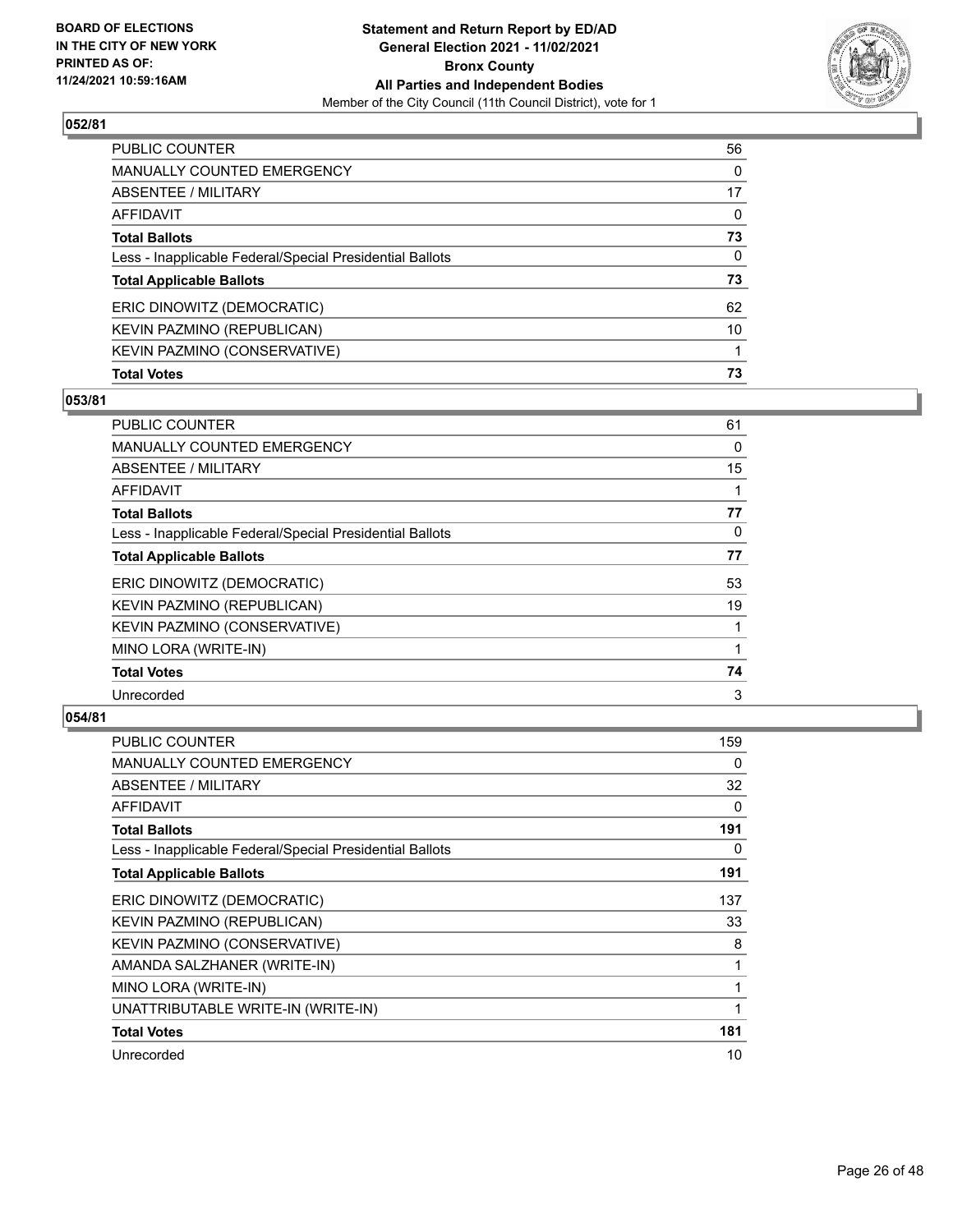

| <b>PUBLIC COUNTER</b>                                    | 207      |
|----------------------------------------------------------|----------|
| <b>MANUALLY COUNTED EMERGENCY</b>                        | 0        |
| ABSENTEE / MILITARY                                      | 36       |
| AFFIDAVIT                                                | $\Omega$ |
| <b>Total Ballots</b>                                     | 243      |
| Less - Inapplicable Federal/Special Presidential Ballots | 0        |
| <b>Total Applicable Ballots</b>                          | 243      |
| ERIC DINOWITZ (DEMOCRATIC)                               | 182      |
| KEVIN PAZMINO (REPUBLICAN)                               | 43       |
| KEVIN PAZMINO (CONSERVATIVE)                             | 6        |
| MINO LORA (WRITE-IN)                                     | 2        |
| <b>Total Votes</b>                                       | 233      |
| Unrecorded                                               | 10       |

# **056/81**

| <b>PUBLIC COUNTER</b>                                    | 202            |
|----------------------------------------------------------|----------------|
| <b>MANUALLY COUNTED EMERGENCY</b>                        | 0              |
| ABSENTEE / MILITARY                                      | 35             |
| AFFIDAVIT                                                | 0              |
| <b>Total Ballots</b>                                     | 237            |
| Less - Inapplicable Federal/Special Presidential Ballots | 0              |
| <b>Total Applicable Ballots</b>                          | 237            |
| ERIC DINOWITZ (DEMOCRATIC)                               | 152            |
| KEVIN PAZMINO (REPUBLICAN)                               | 45             |
| KEVIN PAZMINO (CONSERVATIVE)                             | 11             |
| JOSE ALFARO (WRITE-IN)                                   | 1              |
| MINO LORA (WRITE-IN)                                     | 1              |
| ROGER PARSON (WRITE-IN)                                  | $\overline{2}$ |
| <b>Total Votes</b>                                       | 212            |
| Unrecorded                                               | 25             |

| <b>PUBLIC COUNTER</b>                                    | 153 |
|----------------------------------------------------------|-----|
| MANUALLY COUNTED EMERGENCY                               | 0   |
| ABSENTEE / MILITARY                                      | 17  |
| AFFIDAVIT                                                |     |
| <b>Total Ballots</b>                                     | 171 |
| Less - Inapplicable Federal/Special Presidential Ballots | 0   |
| <b>Total Applicable Ballots</b>                          | 171 |
| ERIC DINOWITZ (DEMOCRATIC)                               | 120 |
| KEVIN PAZMINO (REPUBLICAN)                               | 35  |
| KEVIN PAZMINO (CONSERVATIVE)                             | 8   |
| <b>Total Votes</b>                                       | 163 |
| Unrecorded                                               | 8   |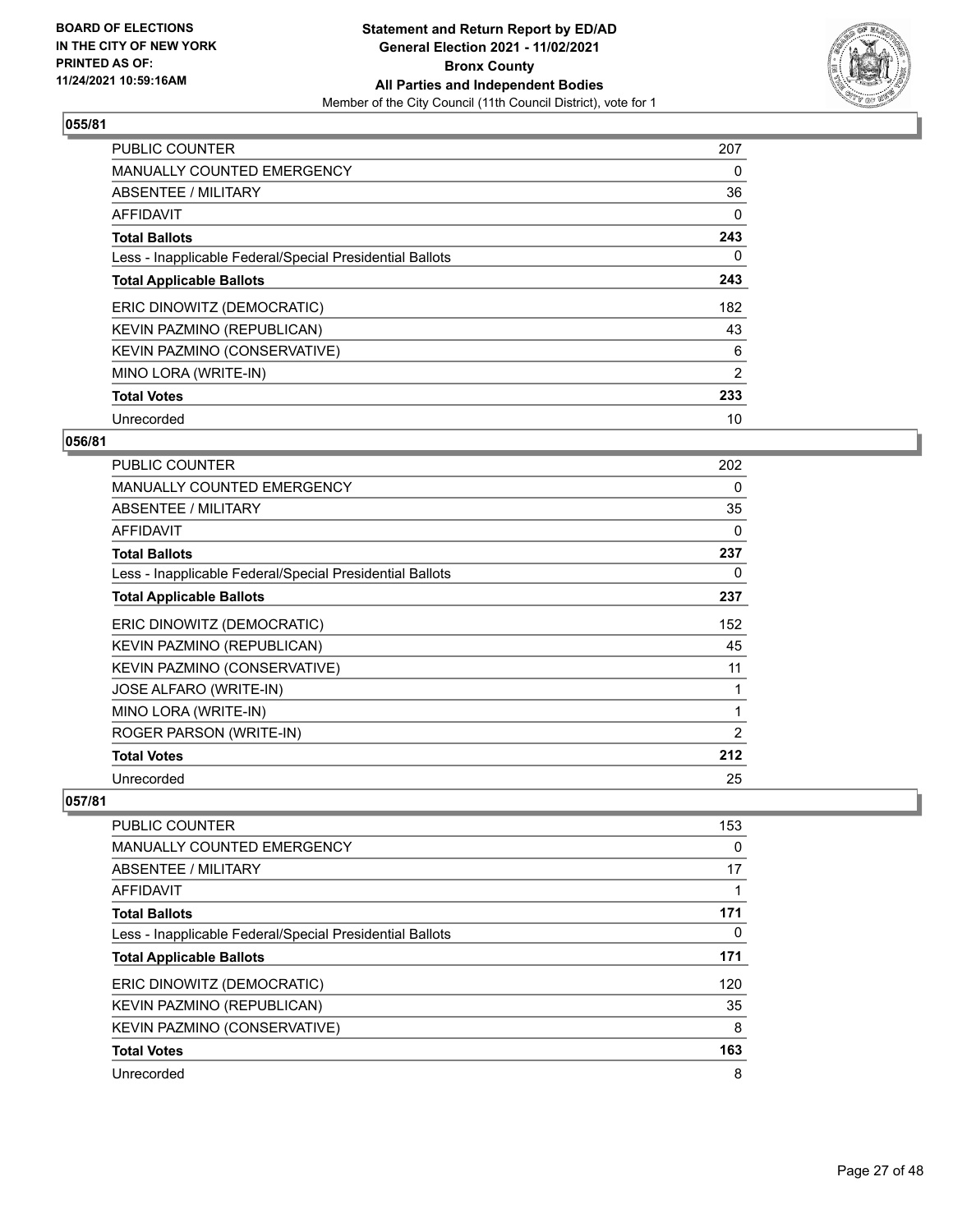

| <b>PUBLIC COUNTER</b>                                    | 131 |
|----------------------------------------------------------|-----|
| <b>MANUALLY COUNTED EMERGENCY</b>                        | 0   |
| <b>ABSENTEE / MILITARY</b>                               | 25  |
| <b>AFFIDAVIT</b>                                         | 2   |
| <b>Total Ballots</b>                                     | 158 |
| Less - Inapplicable Federal/Special Presidential Ballots | 0   |
| <b>Total Applicable Ballots</b>                          | 158 |
| ERIC DINOWITZ (DEMOCRATIC)                               | 115 |
| KEVIN PAZMINO (REPUBLICAN)                               | 28  |
| <b>KEVIN PAZMINO (CONSERVATIVE)</b>                      | 5   |
| EUGENE MC CLAIN (WRITE-IN)                               |     |
| MINO LORA (WRITE-IN)                                     |     |
| <b>Total Votes</b>                                       | 150 |
| Unrecorded                                               | 8   |

| <b>PUBLIC COUNTER</b>                                    | 163 |
|----------------------------------------------------------|-----|
| MANUALLY COUNTED EMERGENCY                               | 0   |
| ABSENTEE / MILITARY                                      | 23  |
| <b>AFFIDAVIT</b>                                         | 1   |
| <b>Total Ballots</b>                                     | 187 |
| Less - Inapplicable Federal/Special Presidential Ballots | 0   |
| <b>Total Applicable Ballots</b>                          | 187 |
| ERIC DINOWITZ (DEMOCRATIC)                               | 116 |
| KEVIN PAZMINO (REPUBLICAN)                               | 42  |
| KEVIN PAZMINO (CONSERVATIVE)                             | 10  |
| DEBRA FOX (WRITE-IN)                                     | 1   |
| KIM CORONA (WRITE-IN)                                    | 1   |
| MINO LORA (WRITE-IN)                                     | 3   |
| PHILIP ALCABES (WRITE-IN)                                | 1   |
| SUE ELLEN DODELL (WRITE-IN)                              | 3   |
| <b>Total Votes</b>                                       | 177 |
| Unrecorded                                               | 10  |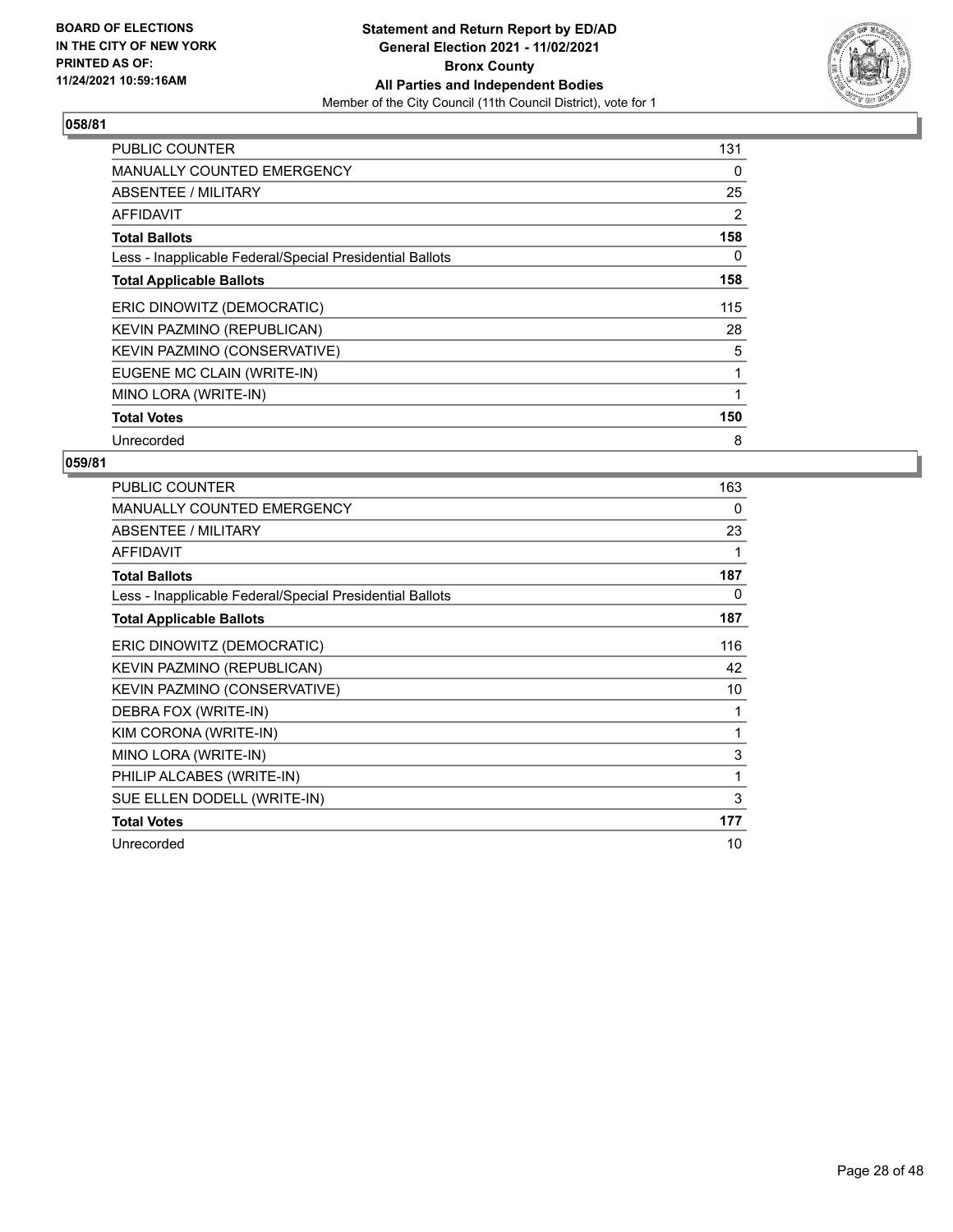

| <b>PUBLIC COUNTER</b>                                    | 175 |
|----------------------------------------------------------|-----|
| <b>MANUALLY COUNTED EMERGENCY</b>                        | 0   |
| <b>ABSENTEE / MILITARY</b>                               | 25  |
| <b>AFFIDAVIT</b>                                         | 2   |
| <b>Total Ballots</b>                                     | 202 |
| Less - Inapplicable Federal/Special Presidential Ballots | 0   |
| <b>Total Applicable Ballots</b>                          | 202 |
| ERIC DINOWITZ (DEMOCRATIC)                               | 133 |
| KEVIN PAZMINO (REPUBLICAN)                               | 50  |
| KEVIN PAZMINO (CONSERVATIVE)                             | 9   |
| ANTHONY CASSINO (WRITE-IN)                               | 1   |
| UNATTRIBUTABLE WRITE-IN (WRITE-IN)                       |     |
| <b>Total Votes</b>                                       | 194 |
| Unrecorded                                               | 8   |

# **061/81**

| <b>PUBLIC COUNTER</b>                                    | 103 |
|----------------------------------------------------------|-----|
| <b>MANUALLY COUNTED EMERGENCY</b>                        | 0   |
| ABSENTEE / MILITARY                                      | 38  |
| <b>AFFIDAVIT</b>                                         |     |
| <b>Total Ballots</b>                                     | 142 |
| Less - Inapplicable Federal/Special Presidential Ballots | 0   |
| <b>Total Applicable Ballots</b>                          | 142 |
| ERIC DINOWITZ (DEMOCRATIC)                               | 103 |
| KEVIN PAZMINO (REPUBLICAN)                               | 24  |
| KEVIN PAZMINO (CONSERVATIVE)                             | 6   |
| <b>Total Votes</b>                                       | 133 |
| Unrecorded                                               | 9   |

| <b>PUBLIC COUNTER</b>                                    | 245 |
|----------------------------------------------------------|-----|
| <b>MANUALLY COUNTED EMERGENCY</b>                        | 0   |
| ABSENTEE / MILITARY                                      | 28  |
| AFFIDAVIT                                                | 0   |
| <b>Total Ballots</b>                                     | 273 |
| Less - Inapplicable Federal/Special Presidential Ballots | 0   |
| <b>Total Applicable Ballots</b>                          | 273 |
| ERIC DINOWITZ (DEMOCRATIC)                               | 217 |
| KEVIN PAZMINO (REPUBLICAN)                               | 28  |
| KEVIN PAZMINO (CONSERVATIVE)                             | 9   |
| EUGENE DEBS (WRITE-IN)                                   | 1   |
| <b>Total Votes</b>                                       | 255 |
| Unrecorded                                               | 18  |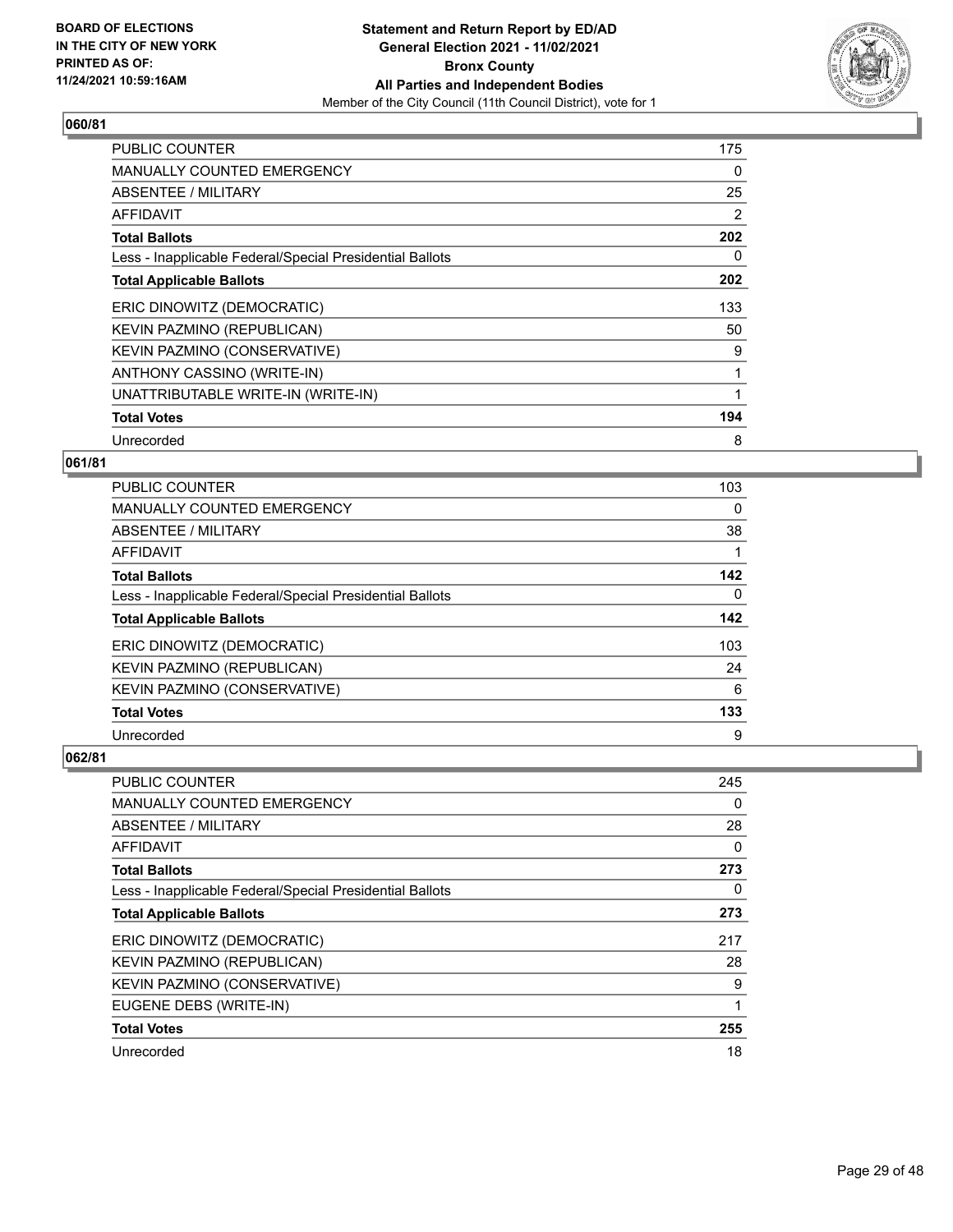

| <b>PUBLIC COUNTER</b>                                    | 249      |
|----------------------------------------------------------|----------|
| <b>MANUALLY COUNTED EMERGENCY</b>                        | 0        |
| ABSENTEE / MILITARY                                      | 24       |
| <b>AFFIDAVIT</b>                                         | $\Omega$ |
| <b>Total Ballots</b>                                     | 273      |
| Less - Inapplicable Federal/Special Presidential Ballots | 0        |
| <b>Total Applicable Ballots</b>                          | 273      |
| ERIC DINOWITZ (DEMOCRATIC)                               | 187      |
| KEVIN PAZMINO (REPUBLICAN)                               | 54       |
| KEVIN PAZMINO (CONSERVATIVE)                             | 5        |
| MARTHA STARK (WRITE-IN)                                  | 1        |
| MAYA WILEY (WRITE-IN)                                    | 1        |
| UNATTRIBUTABLE WRITE-IN (WRITE-IN)                       | 2        |
| <b>Total Votes</b>                                       | 250      |
| Unrecorded                                               | 23       |

# **064/81**

| <b>PUBLIC COUNTER</b>                                    | 404            |
|----------------------------------------------------------|----------------|
| MANUALLY COUNTED EMERGENCY                               | 0              |
| ABSENTEE / MILITARY                                      | 51             |
| AFFIDAVIT                                                | 0              |
| <b>Total Ballots</b>                                     | 455            |
| Less - Inapplicable Federal/Special Presidential Ballots | 0              |
| <b>Total Applicable Ballots</b>                          | 455            |
| ERIC DINOWITZ (DEMOCRATIC)                               | 362            |
| KEVIN PAZMINO (REPUBLICAN)                               | 54             |
| KEVIN PAZMINO (CONSERVATIVE)                             | 4              |
| <b>JESSICA HALLER (WRITE-IN)</b>                         | $\overline{2}$ |
| MINO LORA (WRITE-IN)                                     | $\overline{2}$ |
| <b>Total Votes</b>                                       | 424            |
| Unrecorded                                               | 31             |

| PUBLIC COUNTER                                           | 274 |
|----------------------------------------------------------|-----|
| MANUALLY COUNTED EMERGENCY                               | 0   |
| ABSENTEE / MILITARY                                      | 34  |
| AFFIDAVIT                                                | 0   |
| <b>Total Ballots</b>                                     | 308 |
| Less - Inapplicable Federal/Special Presidential Ballots | 0   |
| <b>Total Applicable Ballots</b>                          | 308 |
| ERIC DINOWITZ (DEMOCRATIC)                               | 230 |
| KEVIN PAZMINO (REPUBLICAN)                               | 43  |
| KEVIN PAZMINO (CONSERVATIVE)                             | 10  |
| MINO LORA (WRITE-IN)                                     | 4   |
| RAMARLEY GRAHAM (WRITE-IN)                               | 1   |
| <b>Total Votes</b>                                       | 288 |
| Unrecorded                                               | 20  |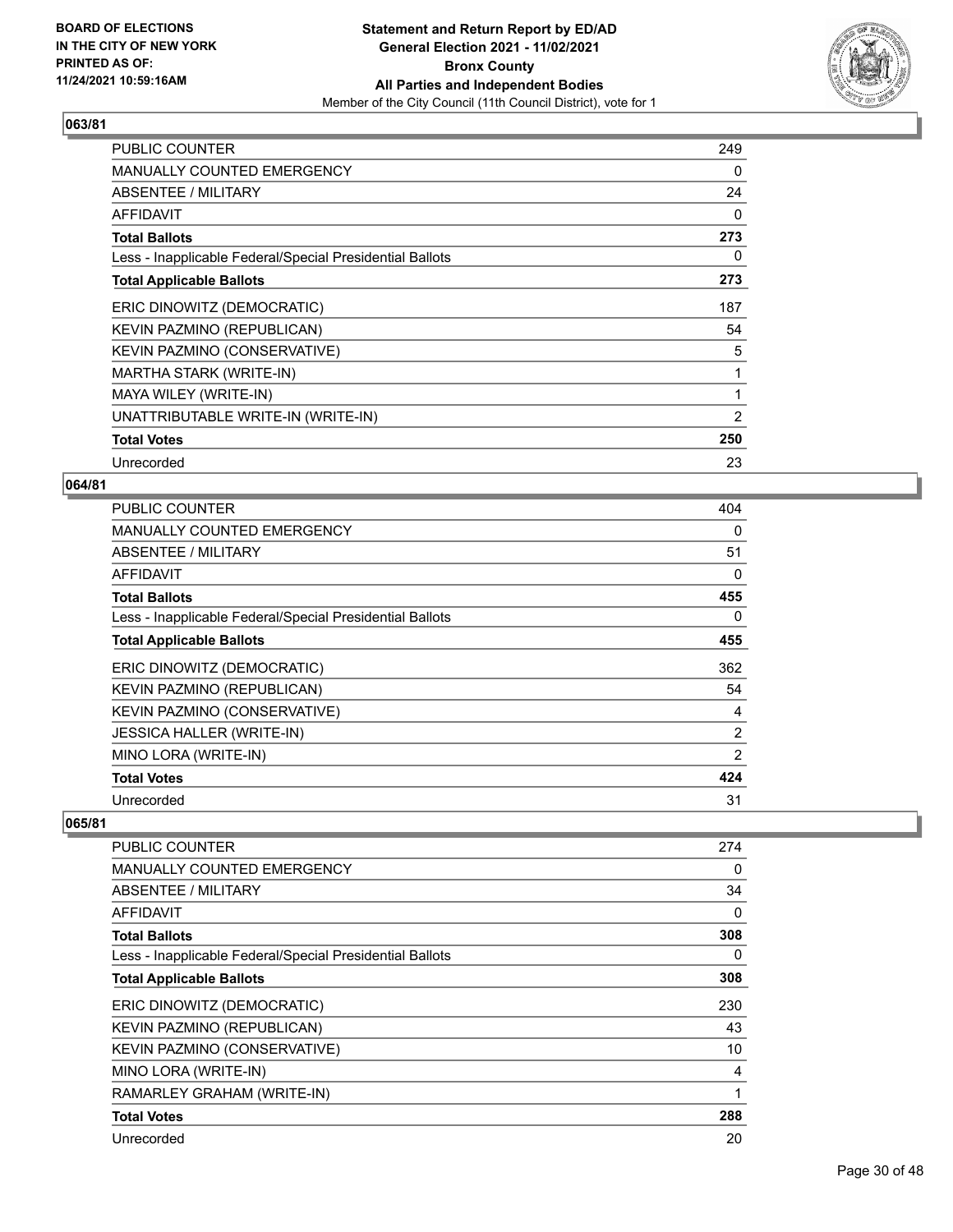

| PUBLIC COUNTER                                           | 145            |
|----------------------------------------------------------|----------------|
| <b>MANUALLY COUNTED EMERGENCY</b>                        | 0              |
| ABSENTEE / MILITARY                                      | 26             |
| AFFIDAVIT                                                | 0              |
| <b>Total Ballots</b>                                     | 171            |
| Less - Inapplicable Federal/Special Presidential Ballots | 0              |
| <b>Total Applicable Ballots</b>                          | 171            |
| ERIC DINOWITZ (DEMOCRATIC)                               | 101            |
| KEVIN PAZMINO (REPUBLICAN)                               | 39             |
| KEVIN PAZMINO (CONSERVATIVE)                             | 10             |
| <b>JESSICA HALLER (WRITE-IN)</b>                         |                |
| MINO LORA (WRITE-IN)                                     | 1              |
| SUE ELLEN DODELL (WRITE-IN)                              | $\overline{2}$ |
| UNATTRIBUTABLE WRITE-IN (WRITE-IN)                       | 1              |
| <b>Total Votes</b>                                       | 155            |
| Unrecorded                                               | 16             |

# **067/81**

| PUBLIC COUNTER                                           | 103 |
|----------------------------------------------------------|-----|
| <b>MANUALLY COUNTED EMERGENCY</b>                        | 0   |
| ABSENTEE / MILITARY                                      | 27  |
| AFFIDAVIT                                                | 0   |
| <b>Total Ballots</b>                                     | 130 |
| Less - Inapplicable Federal/Special Presidential Ballots | 0   |
| <b>Total Applicable Ballots</b>                          | 130 |
| ERIC DINOWITZ (DEMOCRATIC)                               | 101 |
| KEVIN PAZMINO (REPUBLICAN)                               | 16  |
| KEVIN PAZMINO (CONSERVATIVE)                             | 2   |
| <b>JULIE REYES (WRITE-IN)</b>                            | 1   |
| <b>Total Votes</b>                                       | 120 |
| Unrecorded                                               | 10  |

| <b>PUBLIC COUNTER</b>                                    | 227      |
|----------------------------------------------------------|----------|
| <b>MANUALLY COUNTED EMERGENCY</b>                        | 0        |
| ABSENTEE / MILITARY                                      | 33       |
| <b>AFFIDAVIT</b>                                         | 1        |
| <b>Total Ballots</b>                                     | 261      |
| Less - Inapplicable Federal/Special Presidential Ballots | $\Omega$ |
| <b>Total Applicable Ballots</b>                          | 261      |
| ERIC DINOWITZ (DEMOCRATIC)                               | 212      |
| KEVIN PAZMINO (REPUBLICAN)                               | 30       |
| KEVIN PAZMINO (CONSERVATIVE)                             |          |
| MINO LORA (WRITE-IN)                                     | 2        |
| <b>Total Votes</b>                                       | 245      |
| Unrecorded                                               | 16       |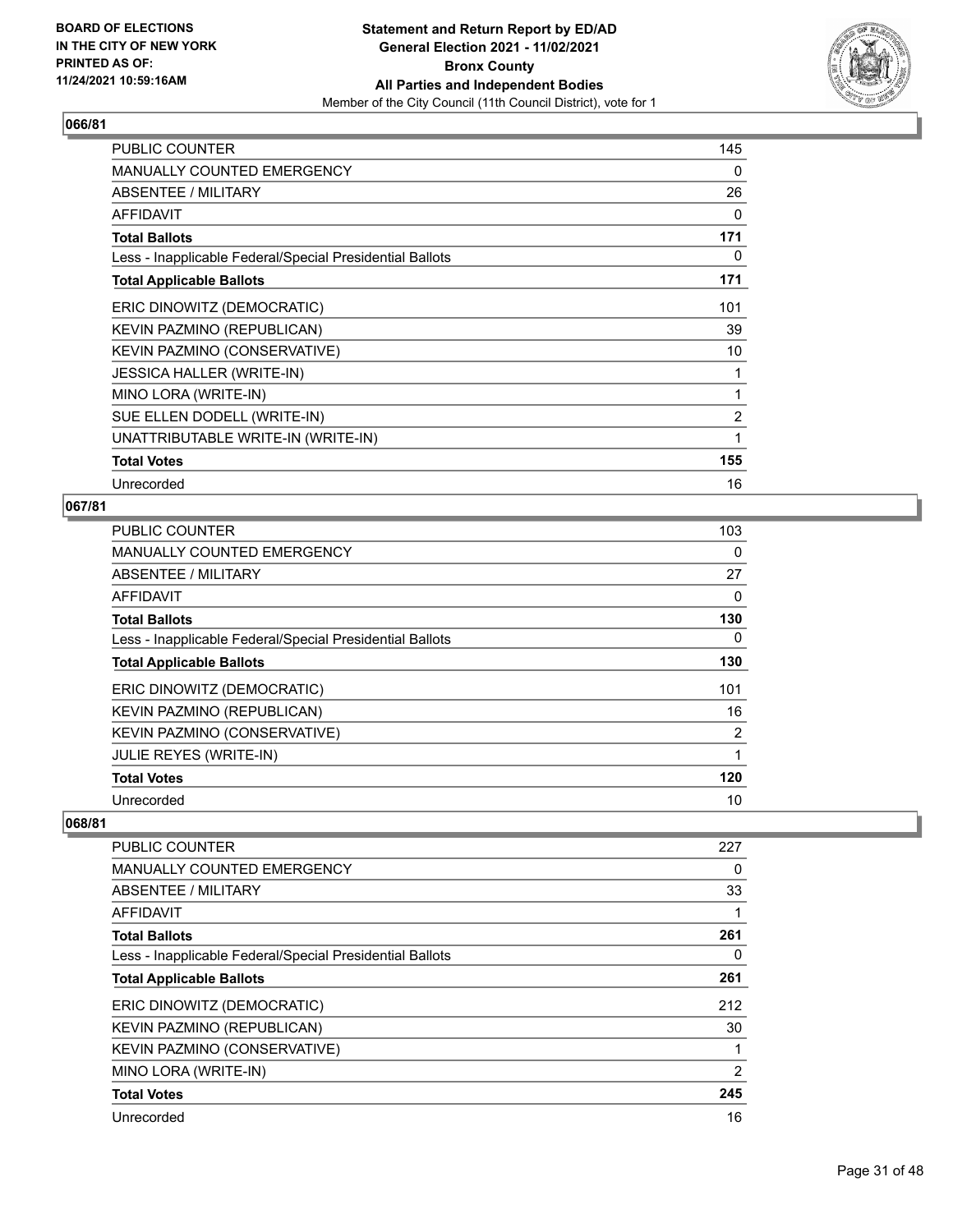

| PUBLIC COUNTER                                           | 281 |
|----------------------------------------------------------|-----|
| <b>MANUALLY COUNTED EMERGENCY</b>                        | 0   |
| ABSENTEE / MILITARY                                      | 64  |
| AFFIDAVIT                                                | 0   |
| <b>Total Ballots</b>                                     | 345 |
| Less - Inapplicable Federal/Special Presidential Ballots | 0   |
| <b>Total Applicable Ballots</b>                          | 345 |
| ERIC DINOWITZ (DEMOCRATIC)                               | 267 |
| KEVIN PAZMINO (REPUBLICAN)                               | 47  |
| KEVIN PAZMINO (CONSERVATIVE)                             | 9   |
| LORRAINE COYLE KOPPELL (WRITE-IN)                        |     |
| MINO LORA (WRITE-IN)                                     | 1   |
| OLIVER SALOS (WRITE-IN)                                  | 1   |
| UNATTRIBUTABLE WRITE-IN (WRITE-IN)                       | 1   |
| <b>Total Votes</b>                                       | 327 |
| Unrecorded                                               | 18  |

# **070/81**

| PUBLIC COUNTER                                           | 80             |
|----------------------------------------------------------|----------------|
| <b>MANUALLY COUNTED EMERGENCY</b>                        | $\Omega$       |
| ABSENTEE / MILITARY                                      | 23             |
| AFFIDAVIT                                                | 0              |
| <b>Total Ballots</b>                                     | 103            |
| Less - Inapplicable Federal/Special Presidential Ballots | 0              |
| <b>Total Applicable Ballots</b>                          | 103            |
| ERIC DINOWITZ (DEMOCRATIC)                               | 93             |
| KEVIN PAZMINO (REPUBLICAN)                               | 7              |
| KEVIN PAZMINO (CONSERVATIVE)                             |                |
| <b>Total Votes</b>                                       | 101            |
| Unrecorded                                               | $\overline{2}$ |

| PUBLIC COUNTER                                           | 197          |
|----------------------------------------------------------|--------------|
| <b>MANUALLY COUNTED EMERGENCY</b>                        | 0            |
| <b>ABSENTEE / MILITARY</b>                               | 38           |
| AFFIDAVIT                                                | 0            |
| <b>Total Ballots</b>                                     | 235          |
| Less - Inapplicable Federal/Special Presidential Ballots | 0            |
| <b>Total Applicable Ballots</b>                          | 235          |
| ERIC DINOWITZ (DEMOCRATIC)                               | 192          |
| KEVIN PAZMINO (REPUBLICAN)                               | 27           |
| KEVIN PAZMINO (CONSERVATIVE)                             | 1            |
| ABIGAIL MARTIN (WRITE-IN)                                | 1            |
| KATHRYN GARCIA (WRITE-IN)                                | $\mathbf{1}$ |
| UNATTRIBUTABLE WRITE-IN (WRITE-IN)                       | $\mathbf{1}$ |
| <b>Total Votes</b>                                       | 223          |
| Unrecorded                                               | 12           |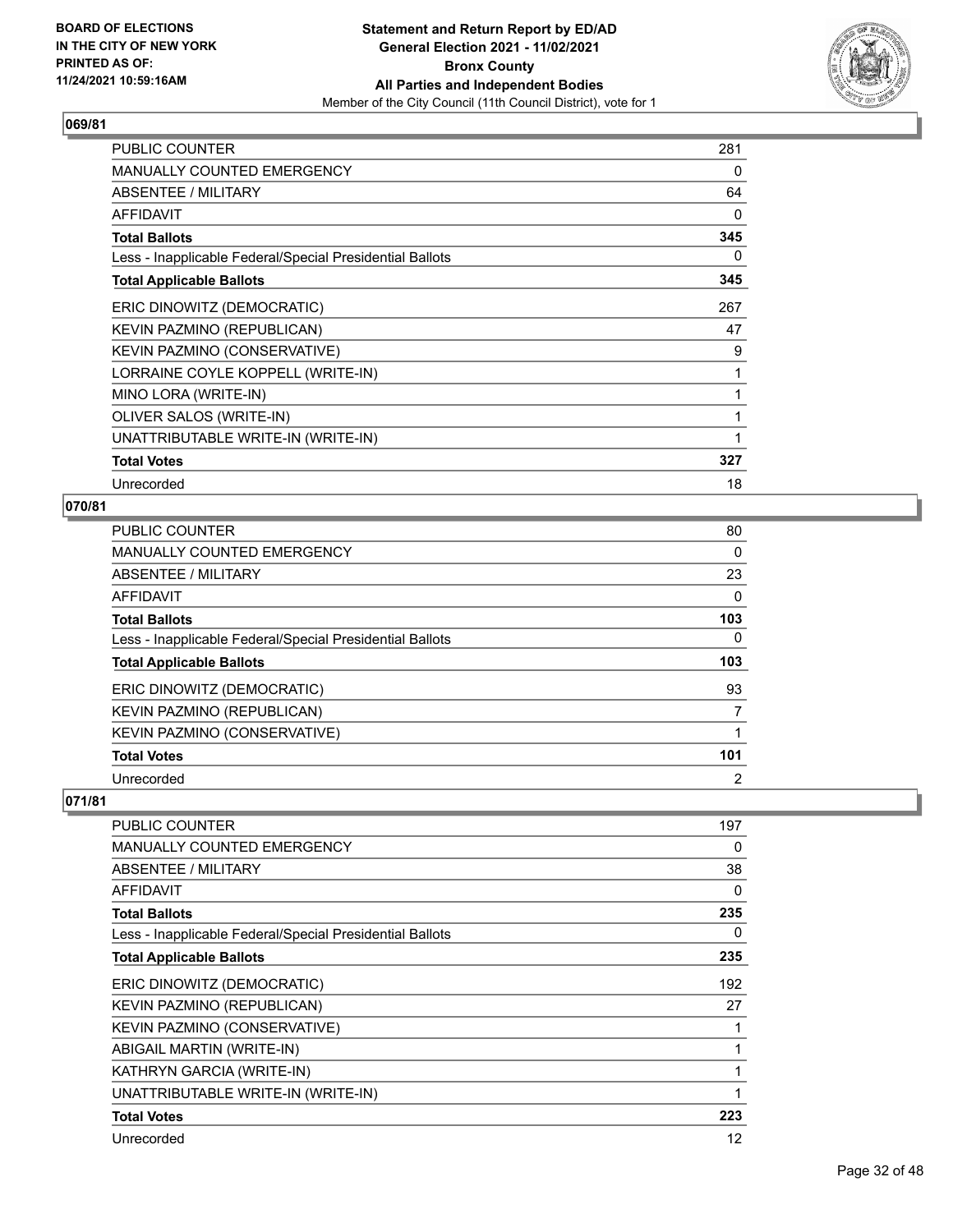

| <b>PUBLIC COUNTER</b>                                    | 321 |
|----------------------------------------------------------|-----|
| <b>MANUALLY COUNTED EMERGENCY</b>                        | 0   |
| <b>ABSENTEE / MILITARY</b>                               | 39  |
| AFFIDAVIT                                                |     |
| <b>Total Ballots</b>                                     | 361 |
| Less - Inapplicable Federal/Special Presidential Ballots | 0   |
| <b>Total Applicable Ballots</b>                          | 361 |
| ERIC DINOWITZ (DEMOCRATIC)                               | 289 |
| KEVIN PAZMINO (REPUBLICAN)                               | 42  |
| KEVIN PAZMINO (CONSERVATIVE)                             | 10  |
| <b>JESSICA HALLER (WRITE-IN)</b>                         | 1   |
| RANDY E. BERNFELD (WRITE-IN)                             |     |
| <b>Total Votes</b>                                       | 343 |
| Unrecorded                                               | 18  |

| PUBLIC COUNTER                                           | 378            |
|----------------------------------------------------------|----------------|
| <b>MANUALLY COUNTED EMERGENCY</b>                        | 0              |
| ABSENTEE / MILITARY                                      | 46             |
| <b>AFFIDAVIT</b>                                         | 2              |
| <b>Total Ballots</b>                                     | 426            |
| Less - Inapplicable Federal/Special Presidential Ballots | 0              |
| <b>Total Applicable Ballots</b>                          | 426            |
| ERIC DINOWITZ (DEMOCRATIC)                               | 334            |
| KEVIN PAZMINO (REPUBLICAN)                               | 52             |
| KEVIN PAZMINO (CONSERVATIVE)                             | 6              |
| BRIEONA MARTIN HOWARD (WRITE-IN)                         | 1              |
| DON PATTERNACK (WRITE-IN)                                | 1              |
| JOHN SMITH (WRITE-IN)                                    | 1              |
| MINO LORA (WRITE-IN)                                     | 3              |
| STUART GANTNER (WRITE-IN)                                | 1              |
| UNATTRIBUTABLE WRITE-IN (WRITE-IN)                       | $\overline{2}$ |
| <b>Total Votes</b>                                       | 401            |
| Unrecorded                                               | 25             |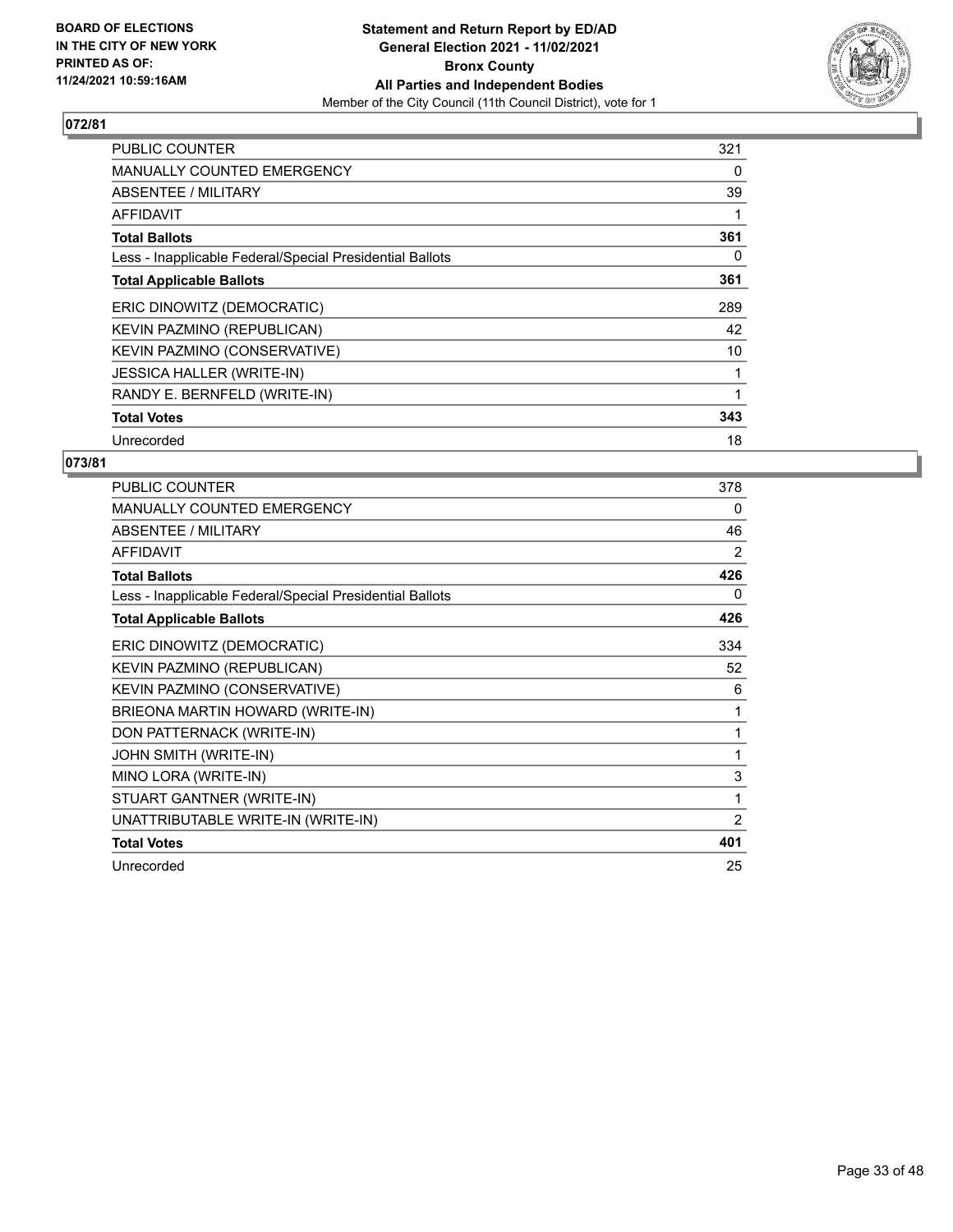

| <b>PUBLIC COUNTER</b>                                    | 205 |
|----------------------------------------------------------|-----|
| <b>MANUALLY COUNTED EMERGENCY</b>                        | 0   |
| ABSENTEE / MILITARY                                      | 30  |
| <b>AFFIDAVIT</b>                                         | 1   |
| <b>Total Ballots</b>                                     | 236 |
| Less - Inapplicable Federal/Special Presidential Ballots | 0   |
| <b>Total Applicable Ballots</b>                          | 236 |
| ERIC DINOWITZ (DEMOCRATIC)                               | 185 |
| KEVIN PAZMINO (REPUBLICAN)                               | 29  |
| KEVIN PAZMINO (CONSERVATIVE)                             | 5   |
| ABIGAIL MARTIN (WRITE-IN)                                | 1   |
| DENIS JOHN BOYLE (WRITE-IN)                              | 1   |
| DROR BIKEL (WRITE-IN)                                    | 1   |
| LARRY TOWERS (WRITE-IN)                                  | 1   |
| UNATTRIBUTABLE WRITE-IN (WRITE-IN)                       | 1   |
| <b>Total Votes</b>                                       | 224 |
| Unrecorded                                               | 12  |

| <b>PUBLIC COUNTER</b>                                    | 214 |
|----------------------------------------------------------|-----|
| <b>MANUALLY COUNTED EMERGENCY</b>                        | 0   |
| ABSENTEE / MILITARY                                      | 29  |
| <b>AFFIDAVIT</b>                                         | 3   |
| <b>Total Ballots</b>                                     | 246 |
| Less - Inapplicable Federal/Special Presidential Ballots | 0   |
| <b>Total Applicable Ballots</b>                          | 246 |
| ERIC DINOWITZ (DEMOCRATIC)                               | 202 |
| KEVIN PAZMINO (REPUBLICAN)                               | 21  |
| KEVIN PAZMINO (CONSERVATIVE)                             | 8   |
| CHRIS B. ORTIZ (WRITE-IN)                                | 1   |
| MINO LORA (WRITE-IN)                                     | 1   |
| UNATTRIBUTABLE WRITE-IN (WRITE-IN)                       | 1   |
| <b>Total Votes</b>                                       | 234 |
| Unrecorded                                               | 12  |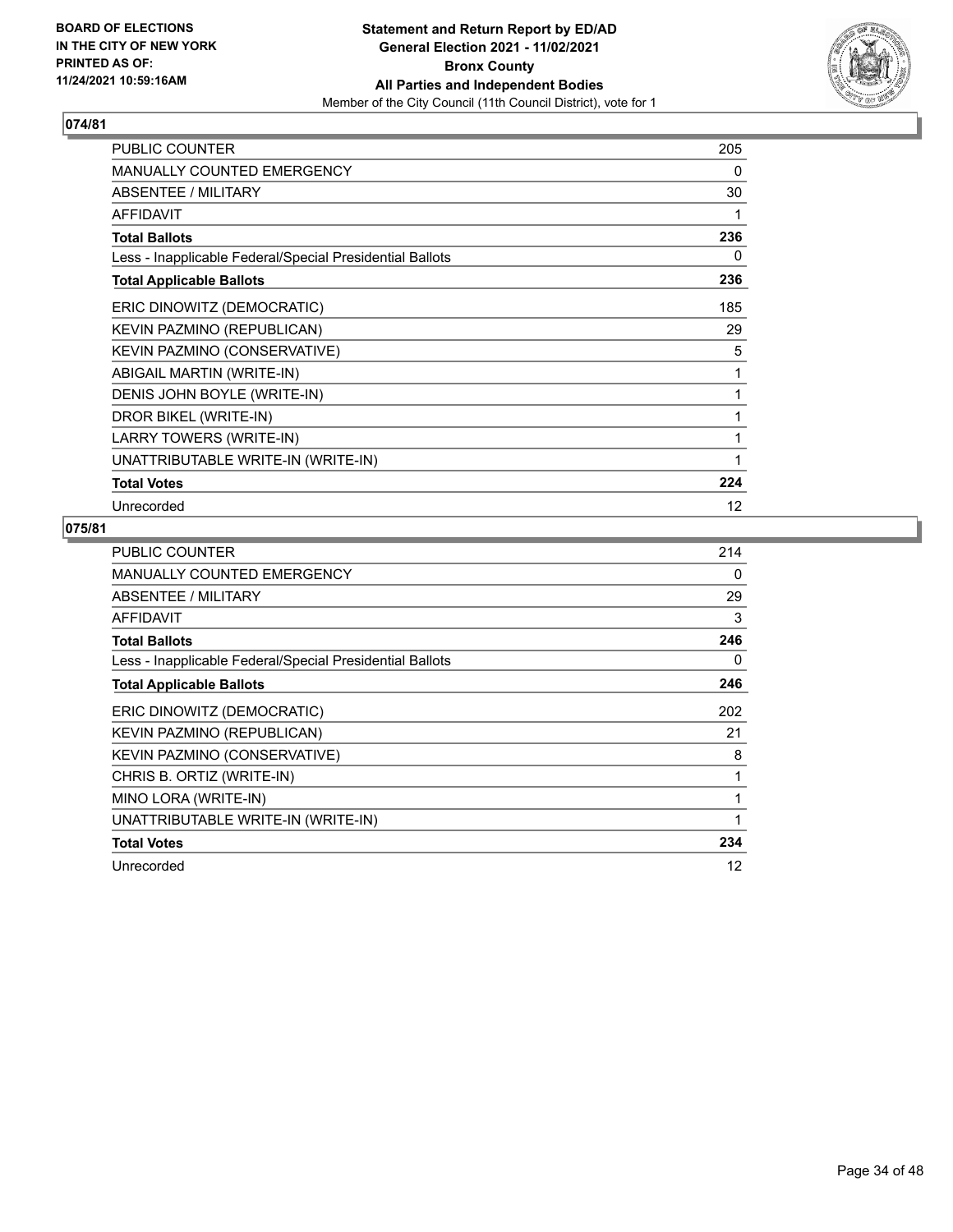

| <b>PUBLIC COUNTER</b>                                    | 229      |
|----------------------------------------------------------|----------|
| <b>MANUALLY COUNTED EMERGENCY</b>                        | 0        |
| ABSENTEE / MILITARY                                      | 41       |
| <b>AFFIDAVIT</b>                                         | $\Omega$ |
| <b>Total Ballots</b>                                     | 270      |
| Less - Inapplicable Federal/Special Presidential Ballots | 0        |
| <b>Total Applicable Ballots</b>                          | 270      |
| ERIC DINOWITZ (DEMOCRATIC)                               | 209      |
| KEVIN PAZMINO (REPUBLICAN)                               | 40       |
| KEVIN PAZMINO (CONSERVATIVE)                             | 3        |
| <b>Total Votes</b>                                       | 252      |
| Unrecorded                                               | 18       |

| <b>PUBLIC COUNTER</b>                                    | 173 |
|----------------------------------------------------------|-----|
| <b>MANUALLY COUNTED EMERGENCY</b>                        | 0   |
| ABSENTEE / MILITARY                                      | 32  |
| <b>AFFIDAVIT</b>                                         | 0   |
| <b>Total Ballots</b>                                     | 205 |
| Less - Inapplicable Federal/Special Presidential Ballots | 0   |
| <b>Total Applicable Ballots</b>                          | 205 |
| ERIC DINOWITZ (DEMOCRATIC)                               | 160 |
| KEVIN PAZMINO (REPUBLICAN)                               | 35  |
| KEVIN PAZMINO (CONSERVATIVE)                             | 1   |
| ABIGAIL MARTIN (WRITE-IN)                                | 1   |
| CHERYL CHIOVETTA (WRITE-IN)                              | 1   |
| DAN PADERNACHT (WRITE-IN)                                | 1   |
| MINO LORA (WRITE-IN)                                     | 1   |
| UNATTRIBUTABLE WRITE-IN (WRITE-IN)                       | 1   |
| <b>Total Votes</b>                                       | 201 |
| Unrecorded                                               | 4   |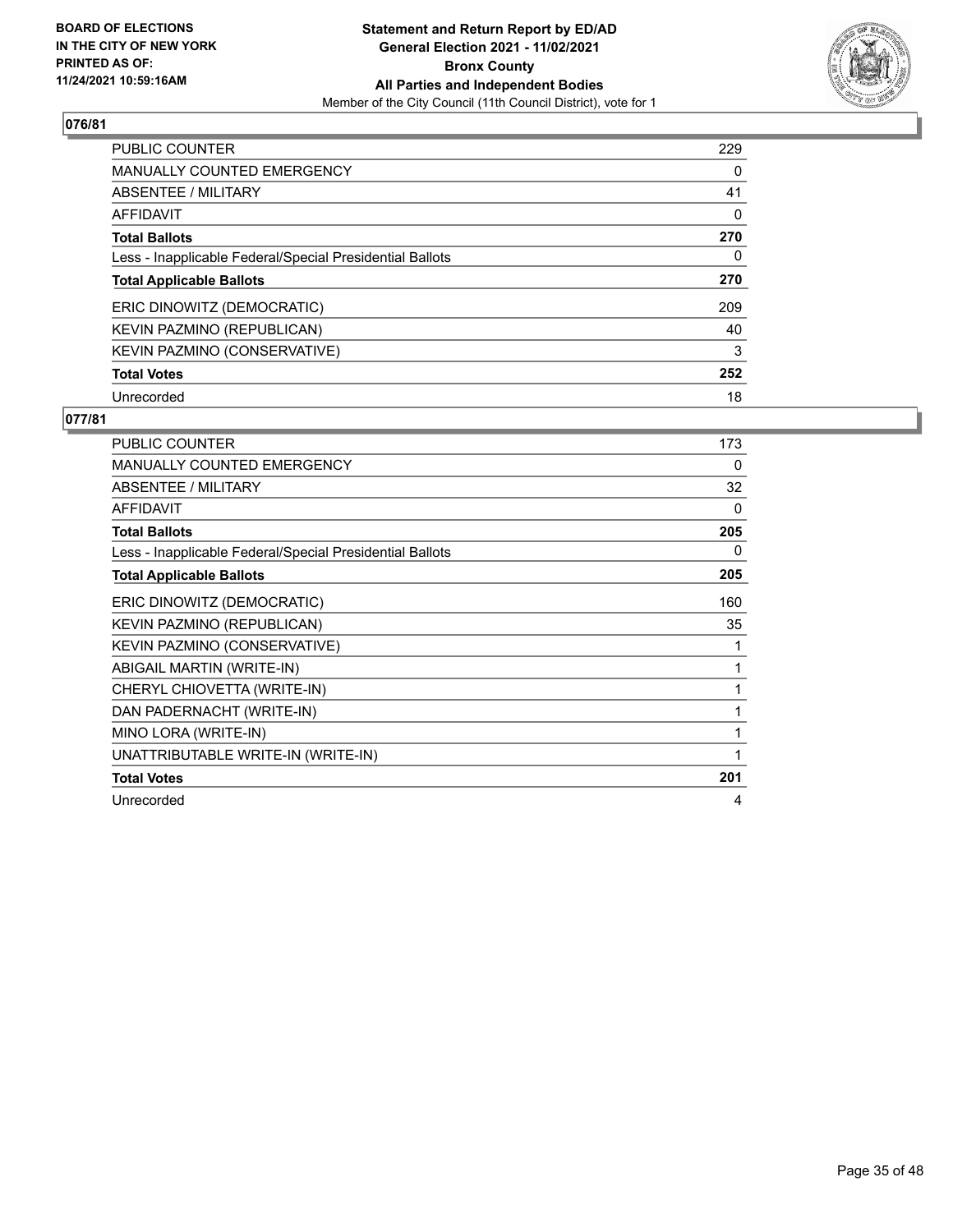

| <b>PUBLIC COUNTER</b>                                    | 342            |
|----------------------------------------------------------|----------------|
| MANUALLY COUNTED EMERGENCY                               | 0              |
| ABSENTEE / MILITARY                                      | 36             |
| <b>AFFIDAVIT</b>                                         | 0              |
| <b>Total Ballots</b>                                     | 378            |
| Less - Inapplicable Federal/Special Presidential Ballots | 0              |
| <b>Total Applicable Ballots</b>                          | 378            |
| ERIC DINOWITZ (DEMOCRATIC)                               | 300            |
| KEVIN PAZMINO (REPUBLICAN)                               | 42             |
| KEVIN PAZMINO (CONSERVATIVE)                             | 9              |
| DAN PADERNACHT (WRITE-IN)                                |                |
| <b>JESSICA HALLER (WRITE-IN)</b>                         | $\mathbf{1}$   |
| MINO LORA (WRITE-IN)                                     | 1              |
| UNATTRIBUTABLE WRITE-IN (WRITE-IN)                       | $\overline{2}$ |
| <b>Total Votes</b>                                       | 356            |
| Unrecorded                                               | 22             |

| <b>PUBLIC COUNTER</b>                                    | 292            |
|----------------------------------------------------------|----------------|
| MANUALLY COUNTED EMERGENCY                               | 0              |
| ABSENTEE / MILITARY                                      | 55             |
| <b>AFFIDAVIT</b>                                         | 0              |
| <b>Total Ballots</b>                                     | 347            |
| Less - Inapplicable Federal/Special Presidential Ballots | 0              |
| <b>Total Applicable Ballots</b>                          | 347            |
| ERIC DINOWITZ (DEMOCRATIC)                               | 261            |
| KEVIN PAZMINO (REPUBLICAN)                               | 53             |
| KEVIN PAZMINO (CONSERVATIVE)                             | 10             |
| CASSANDRA AGREDO (WRITE-IN)                              | 1              |
| JAMIN SEWELL (WRITE-IN)                                  | $\overline{2}$ |
| MINO LORA (WRITE-IN)                                     | 1              |
| UNATTRIBUTABLE WRITE-IN (WRITE-IN)                       | 1              |
| <b>Total Votes</b>                                       | 329            |
| Unrecorded                                               | 18             |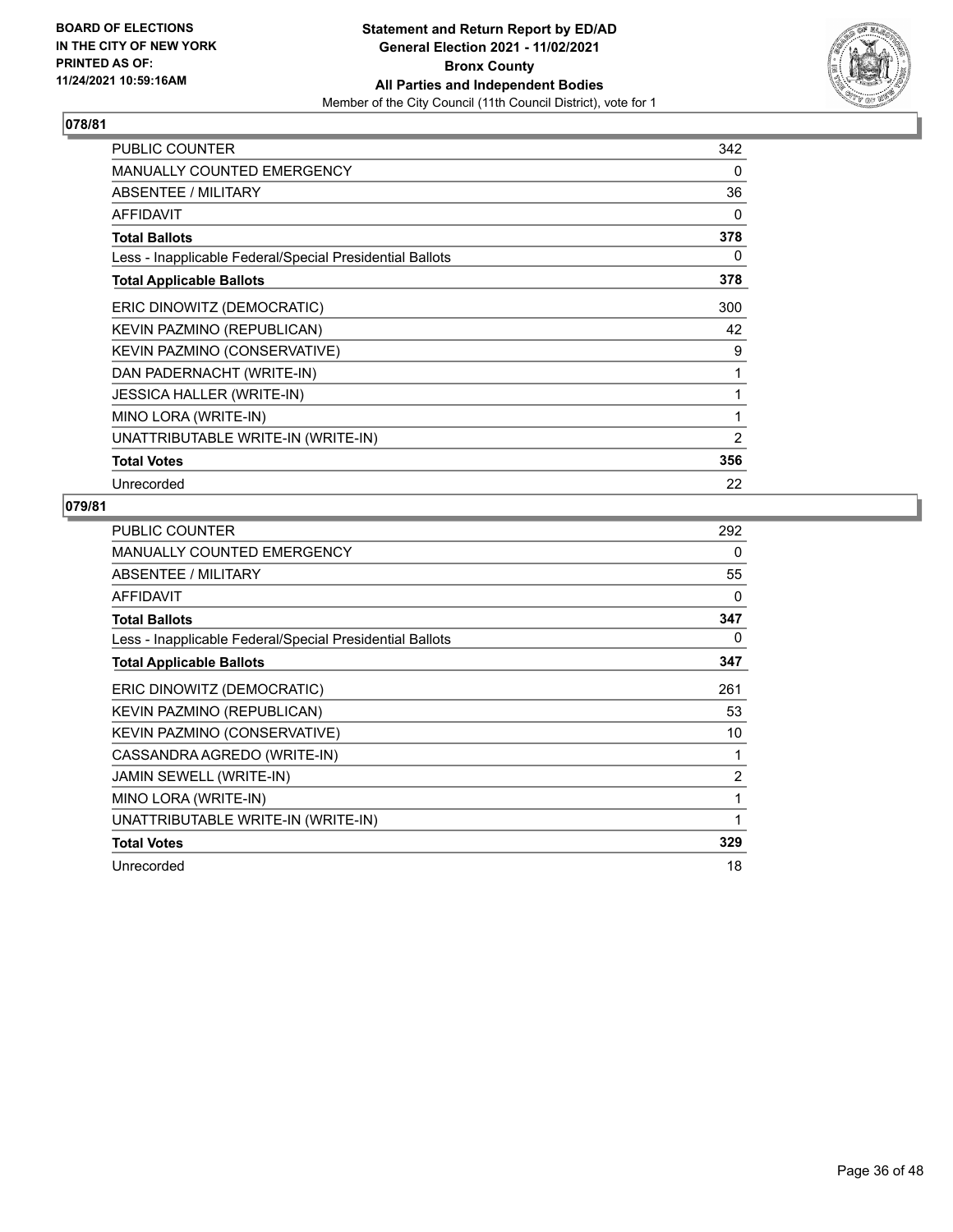

| <b>PUBLIC COUNTER</b>                                    | 262            |
|----------------------------------------------------------|----------------|
| MANUALLY COUNTED EMERGENCY                               | 0              |
| ABSENTEE / MILITARY                                      | 70             |
| AFFIDAVIT                                                | 2              |
| <b>Total Ballots</b>                                     | 334            |
| Less - Inapplicable Federal/Special Presidential Ballots | 0              |
| <b>Total Applicable Ballots</b>                          | 334            |
| ERIC DINOWITZ (DEMOCRATIC)                               | 272            |
| KEVIN PAZMINO (REPUBLICAN)                               | 33             |
| KEVIN PAZMINO (CONSERVATIVE)                             | 4              |
| JOSHUA ZAKHAROV (WRITE-IN)                               |                |
| MINO LORA (WRITE-IN)                                     | $\overline{2}$ |
| RUTH MULLEN (WRITE-IN)                                   | 1              |
| <b>Total Votes</b>                                       | 313            |
| Unrecorded                                               | 21             |

| <b>PUBLIC COUNTER</b>                                    | 195 |
|----------------------------------------------------------|-----|
| <b>MANUALLY COUNTED EMERGENCY</b>                        | 0   |
| ABSENTEE / MILITARY                                      | 25  |
| <b>AFFIDAVIT</b>                                         |     |
| <b>Total Ballots</b>                                     | 221 |
| Less - Inapplicable Federal/Special Presidential Ballots | 0   |
| <b>Total Applicable Ballots</b>                          | 221 |
| ERIC DINOWITZ (DEMOCRATIC)                               | 182 |
| KEVIN PAZMINO (REPUBLICAN)                               | 14  |
| KEVIN PAZMINO (CONSERVATIVE)                             | 4   |
| MINO LORA (WRITE-IN)                                     | 4   |
| <b>Total Votes</b>                                       | 204 |
| Unrecorded                                               | 17  |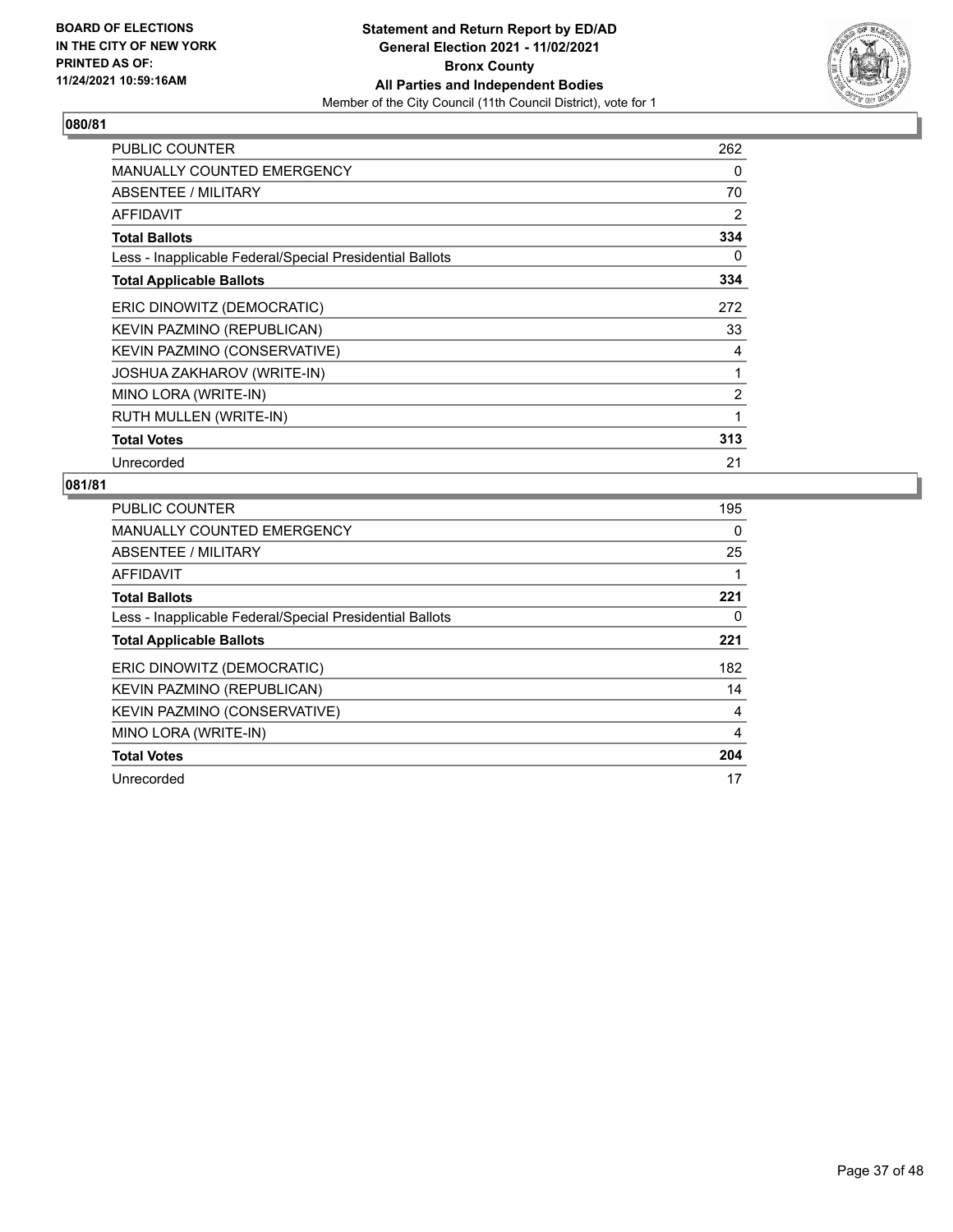

| <b>PUBLIC COUNTER</b>                                    | 201 |
|----------------------------------------------------------|-----|
| MANUALLY COUNTED EMERGENCY                               | 0   |
| ABSENTEE / MILITARY                                      | 39  |
| <b>AFFIDAVIT</b>                                         | 0   |
| <b>Total Ballots</b>                                     | 240 |
| Less - Inapplicable Federal/Special Presidential Ballots | 0   |
| <b>Total Applicable Ballots</b>                          | 240 |
| ERIC DINOWITZ (DEMOCRATIC)                               | 195 |
| KEVIN PAZMINO (REPUBLICAN)                               | 23  |
| KEVIN PAZMINO (CONSERVATIVE)                             | 2   |
| JACK MARTH (WRITE-IN)                                    | 1   |
| MINO LORA (WRITE-IN)                                     | 1   |
| ROBERT FAY (WRITE-IN)                                    | 1   |
| UNATTRIBUTABLE WRITE-IN (WRITE-IN)                       | 1   |
| WARD CALHOUN (WRITE-IN)                                  | 1   |
| <b>Total Votes</b>                                       | 225 |
| Unrecorded                                               | 15  |

| <b>PUBLIC COUNTER</b>                                    | 159 |
|----------------------------------------------------------|-----|
| <b>MANUALLY COUNTED EMERGENCY</b>                        | 0   |
| ABSENTEE / MILITARY                                      | 39  |
| <b>AFFIDAVIT</b>                                         | 2   |
| <b>Total Ballots</b>                                     | 200 |
| Less - Inapplicable Federal/Special Presidential Ballots | 0   |
| <b>Total Applicable Ballots</b>                          | 200 |
| ERIC DINOWITZ (DEMOCRATIC)                               | 155 |
| KEVIN PAZMINO (REPUBLICAN)                               | 20  |
| KEVIN PAZMINO (CONSERVATIVE)                             | 3   |
| FREDERIC GOLDEN (WRITE-IN)                               | 2   |
| MINO LORA (WRITE-IN)                                     | 2   |
| UNATTRIBUTABLE WRITE-IN (WRITE-IN)                       | 1   |
| <b>Total Votes</b>                                       | 183 |
| Unrecorded                                               | 17  |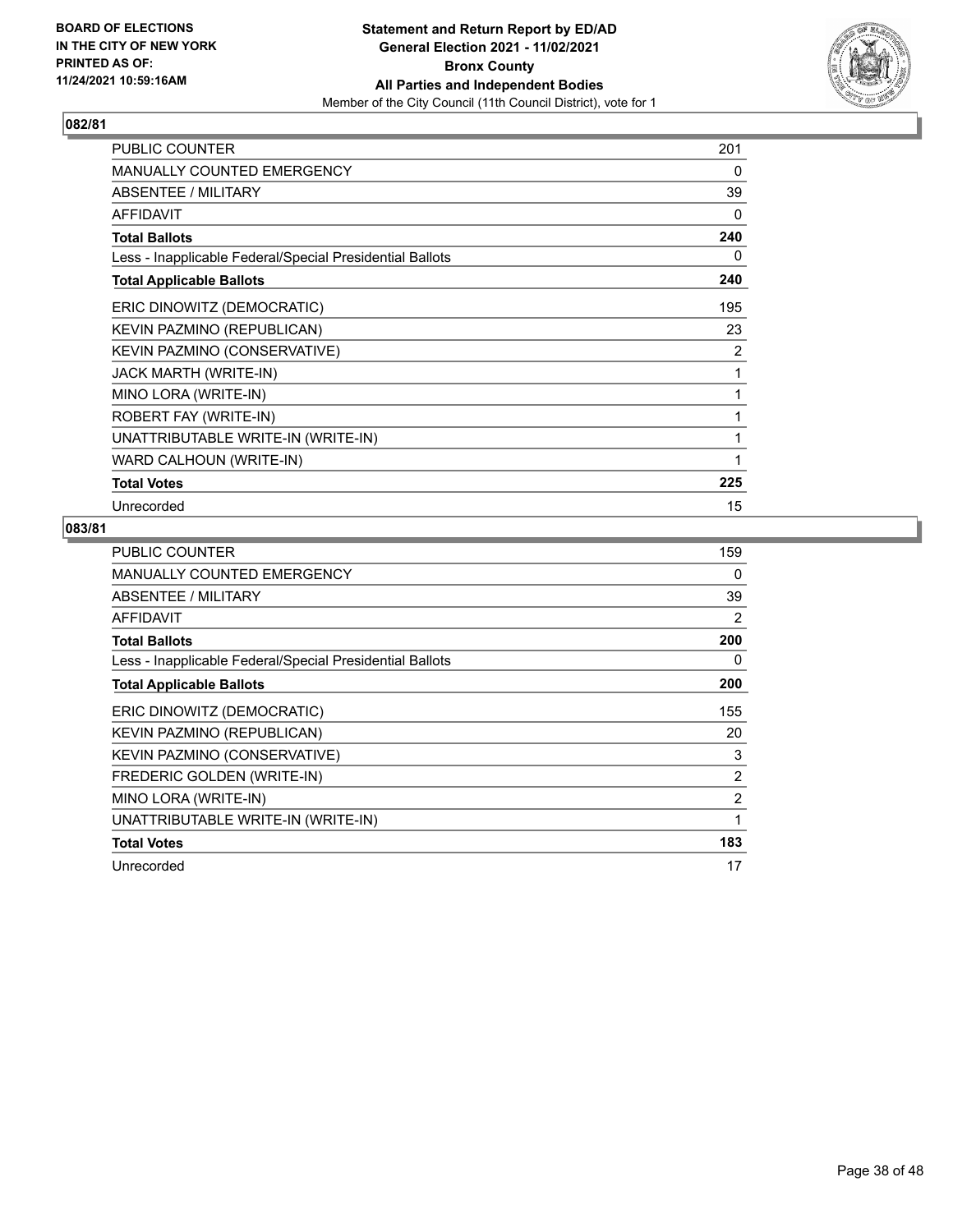

| <b>PUBLIC COUNTER</b>                                    | 312 |
|----------------------------------------------------------|-----|
| MANUALLY COUNTED EMERGENCY                               | 0   |
| ABSENTEE / MILITARY                                      | 70  |
| <b>AFFIDAVIT</b>                                         | 0   |
| <b>Total Ballots</b>                                     | 382 |
| Less - Inapplicable Federal/Special Presidential Ballots | 0   |
| <b>Total Applicable Ballots</b>                          | 382 |
| ERIC DINOWITZ (DEMOCRATIC)                               | 295 |
| KEVIN PAZMINO (REPUBLICAN)                               | 43  |
| KEVIN PAZMINO (CONSERVATIVE)                             | 10  |
| BRENT S SCHNEIDER (WRITE-IN)                             | 1   |
| <b>GAVIN SCHNEIDER (WRITE-IN)</b>                        | 1   |
| <b>JESSICA HALLER (WRITE-IN)</b>                         | 1   |
| JUDY S SCHNEIDER (WRITE-IN)                              | 1   |
| SASHA KESSLER (WRITE-IN)                                 | 1   |
| UNATTRIBUTABLE WRITE-IN (WRITE-IN)                       | 1   |
| <b>Total Votes</b>                                       | 354 |
| Unrecorded                                               | 28  |

| <b>PUBLIC COUNTER</b>                                    | 128 |
|----------------------------------------------------------|-----|
| <b>MANUALLY COUNTED EMERGENCY</b>                        | 0   |
| ABSENTEE / MILITARY                                      | 12  |
| AFFIDAVIT                                                | 0   |
| <b>Total Ballots</b>                                     | 140 |
| Less - Inapplicable Federal/Special Presidential Ballots | 0   |
| <b>Total Applicable Ballots</b>                          | 140 |
| ERIC DINOWITZ (DEMOCRATIC)                               | 108 |
| KEVIN PAZMINO (REPUBLICAN)                               | 21  |
| KEVIN PAZMINO (CONSERVATIVE)                             | 4   |
| UNATTRIBUTABLE WRITE-IN (WRITE-IN)                       |     |
| <b>Total Votes</b>                                       | 134 |
| Unrecorded                                               | 6   |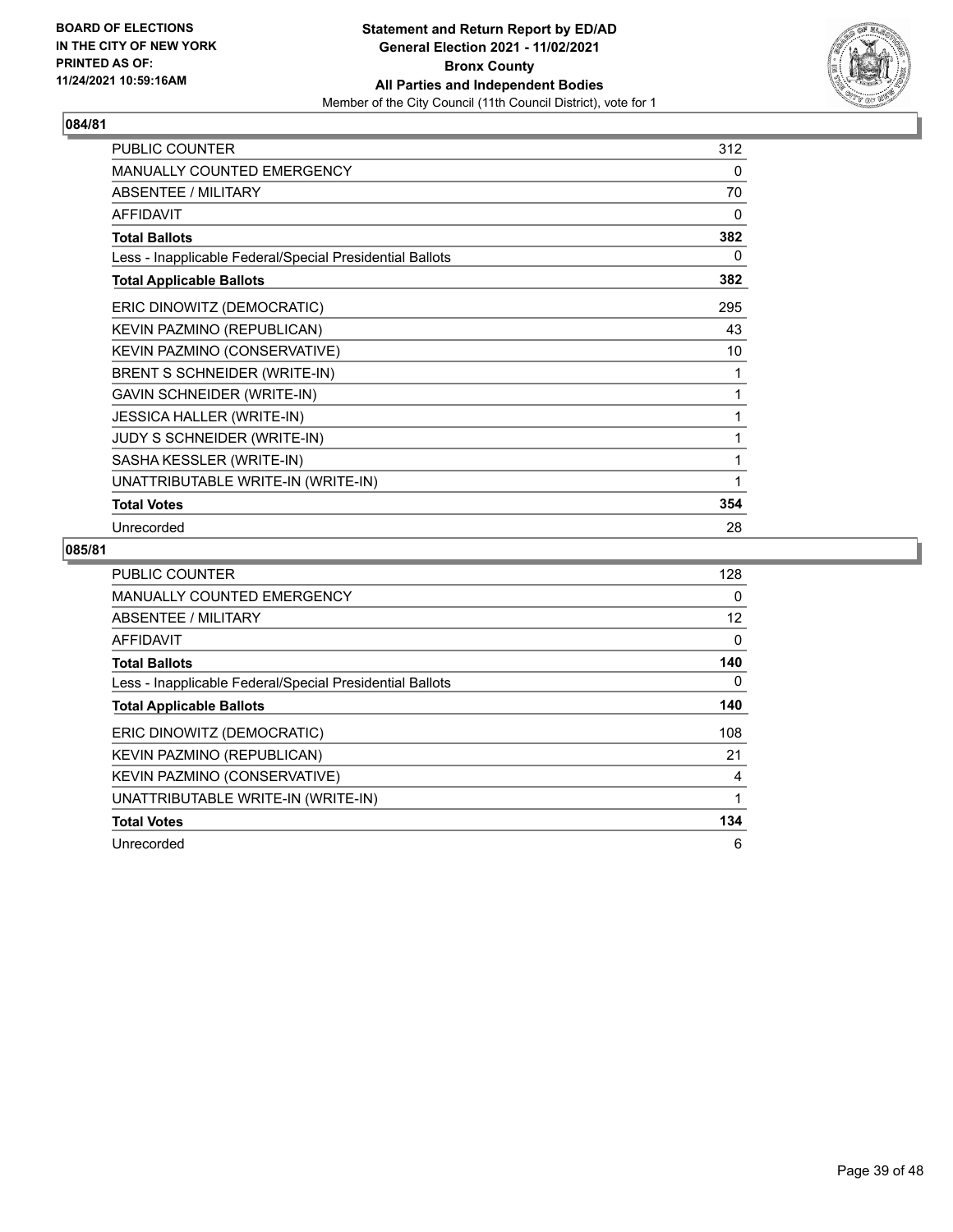

| <b>PUBLIC COUNTER</b>                                    | 252      |
|----------------------------------------------------------|----------|
| <b>MANUALLY COUNTED EMERGENCY</b>                        | 0        |
| ABSENTEE / MILITARY                                      | 37       |
| <b>AFFIDAVIT</b>                                         | $\Omega$ |
| <b>Total Ballots</b>                                     | 289      |
| Less - Inapplicable Federal/Special Presidential Ballots | 0        |
| <b>Total Applicable Ballots</b>                          | 289      |
| ERIC DINOWITZ (DEMOCRATIC)                               | 231      |
| KEVIN PAZMINO (REPUBLICAN)                               | 34       |
| KEVIN PAZMINO (CONSERVATIVE)                             | 7        |
| ADAM STOLER (WRITE-IN)                                   |          |
| CIATTA BAYSAH (WRITE-IN)                                 |          |
| MINO LORA (WRITE-IN)                                     |          |
| <b>Total Votes</b>                                       | 275      |
| Unrecorded                                               | 14       |

#### **087/81**

| <b>PUBLIC COUNTER</b>                                    | 170 |
|----------------------------------------------------------|-----|
| <b>MANUALLY COUNTED EMERGENCY</b>                        | 0   |
| ABSENTEE / MILITARY                                      | 28  |
| AFFIDAVIT                                                | 7   |
| <b>Total Ballots</b>                                     | 205 |
| Less - Inapplicable Federal/Special Presidential Ballots | 0   |
| <b>Total Applicable Ballots</b>                          | 205 |
| ERIC DINOWITZ (DEMOCRATIC)                               | 159 |
| KEVIN PAZMINO (REPUBLICAN)                               | 27  |
| KEVIN PAZMINO (CONSERVATIVE)                             | 3   |
| <b>Total Votes</b>                                       | 189 |
| Unrecorded                                               | 16  |

| PUBLIC COUNTER                                           | 256      |
|----------------------------------------------------------|----------|
| MANUALLY COUNTED EMERGENCY                               | $\Omega$ |
| ABSENTEE / MILITARY                                      | 14       |
| AFFIDAVIT                                                | 3        |
| <b>Total Ballots</b>                                     | 273      |
| Less - Inapplicable Federal/Special Presidential Ballots | $\Omega$ |
| <b>Total Applicable Ballots</b>                          | 273      |
| ERIC DINOWITZ (DEMOCRATIC)                               | 179      |
| KEVIN PAZMINO (REPUBLICAN)                               | 56       |
| KEVIN PAZMINO (CONSERVATIVE)                             | 15       |
| <b>Total Votes</b>                                       | 250      |
| Unrecorded                                               | 23       |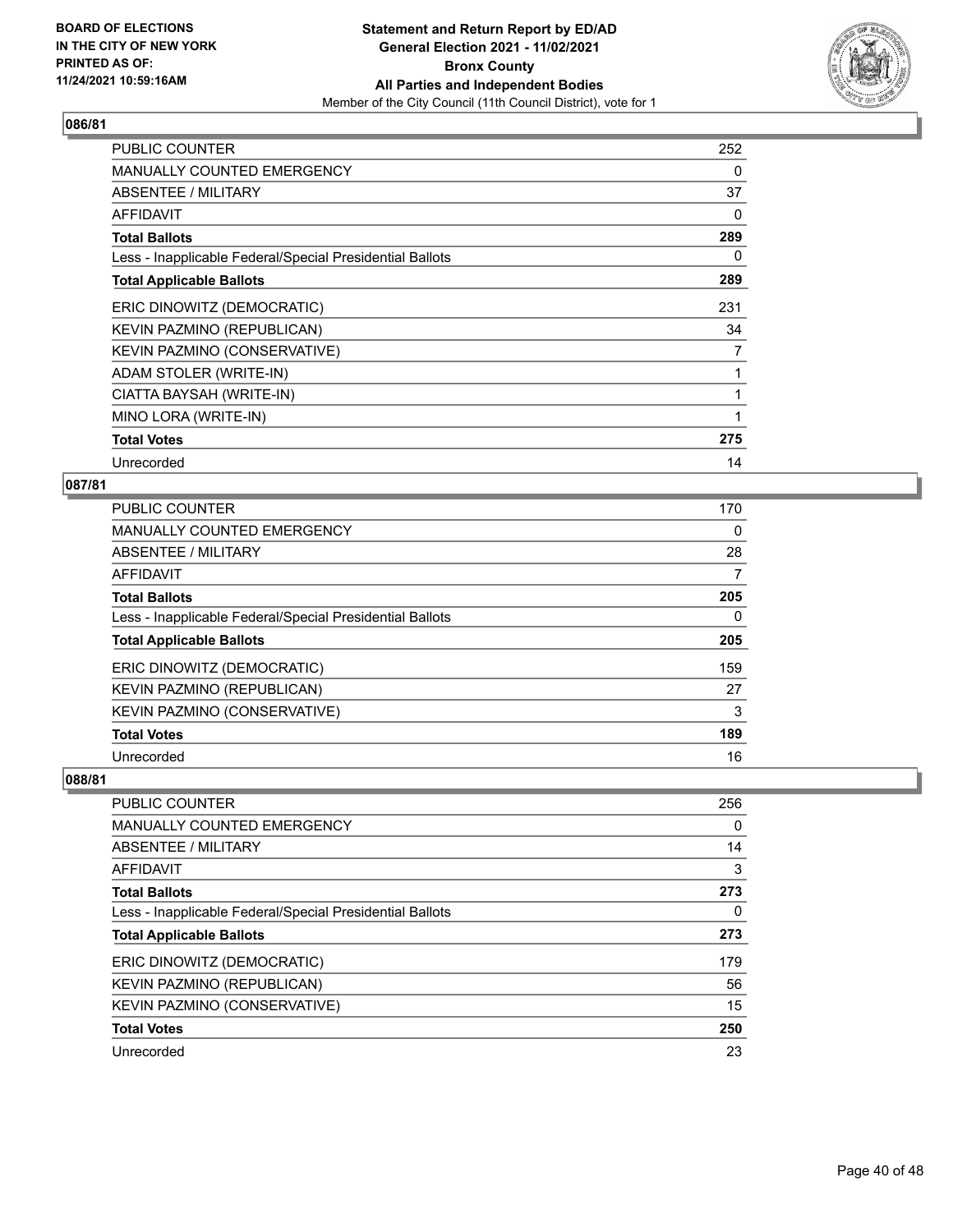

| <b>PUBLIC COUNTER</b>                                    | 222            |
|----------------------------------------------------------|----------------|
| <b>MANUALLY COUNTED EMERGENCY</b>                        | 0              |
| ABSENTEE / MILITARY                                      | 18             |
| <b>AFFIDAVIT</b>                                         |                |
| <b>Total Ballots</b>                                     | 241            |
| Less - Inapplicable Federal/Special Presidential Ballots | 0              |
| <b>Total Applicable Ballots</b>                          | 241            |
| ERIC DINOWITZ (DEMOCRATIC)                               | 201            |
| KEVIN PAZMINO (REPUBLICAN)                               | 22             |
| KEVIN PAZMINO (CONSERVATIVE)                             | $\overline{2}$ |
| DAN PADERNACHT (WRITE-IN)                                | 2              |
| <b>Total Votes</b>                                       | 227            |
| Unrecorded                                               | 14             |

# **090/81**

| <b>PUBLIC COUNTER</b>                                    | 237            |
|----------------------------------------------------------|----------------|
| <b>MANUALLY COUNTED EMERGENCY</b>                        | 0              |
| ABSENTEE / MILITARY                                      | 31             |
| AFFIDAVIT                                                | 1              |
| <b>Total Ballots</b>                                     | 269            |
| Less - Inapplicable Federal/Special Presidential Ballots | 0              |
| <b>Total Applicable Ballots</b>                          | 269            |
| ERIC DINOWITZ (DEMOCRATIC)                               | 218            |
| KEVIN PAZMINO (REPUBLICAN)                               | 30             |
| KEVIN PAZMINO (CONSERVATIVE)                             | 8              |
| EDUARDO MORA (WRITE-IN)                                  | 1              |
| UNATTRIBUTABLE WRITE-IN (WRITE-IN)                       | $\overline{2}$ |
| <b>Total Votes</b>                                       | 259            |
| Unrecorded                                               | 10             |

| PUBLIC COUNTER                                           | 0        |
|----------------------------------------------------------|----------|
| <b>MANUALLY COUNTED EMERGENCY</b>                        | 0        |
| ABSENTEE / MILITARY                                      | 163      |
| AFFIDAVIT                                                | 0        |
| <b>Total Ballots</b>                                     | 163      |
| Less - Inapplicable Federal/Special Presidential Ballots | $\Omega$ |
| <b>Total Applicable Ballots</b>                          | 163      |
| ERIC DINOWITZ (DEMOCRATIC)                               | 129      |
| KEVIN PAZMINO (REPUBLICAN)                               | 15       |
| KEVIN PAZMINO (CONSERVATIVE)                             | 8        |
| <b>Total Votes</b>                                       | 152      |
| Unrecorded                                               | 11       |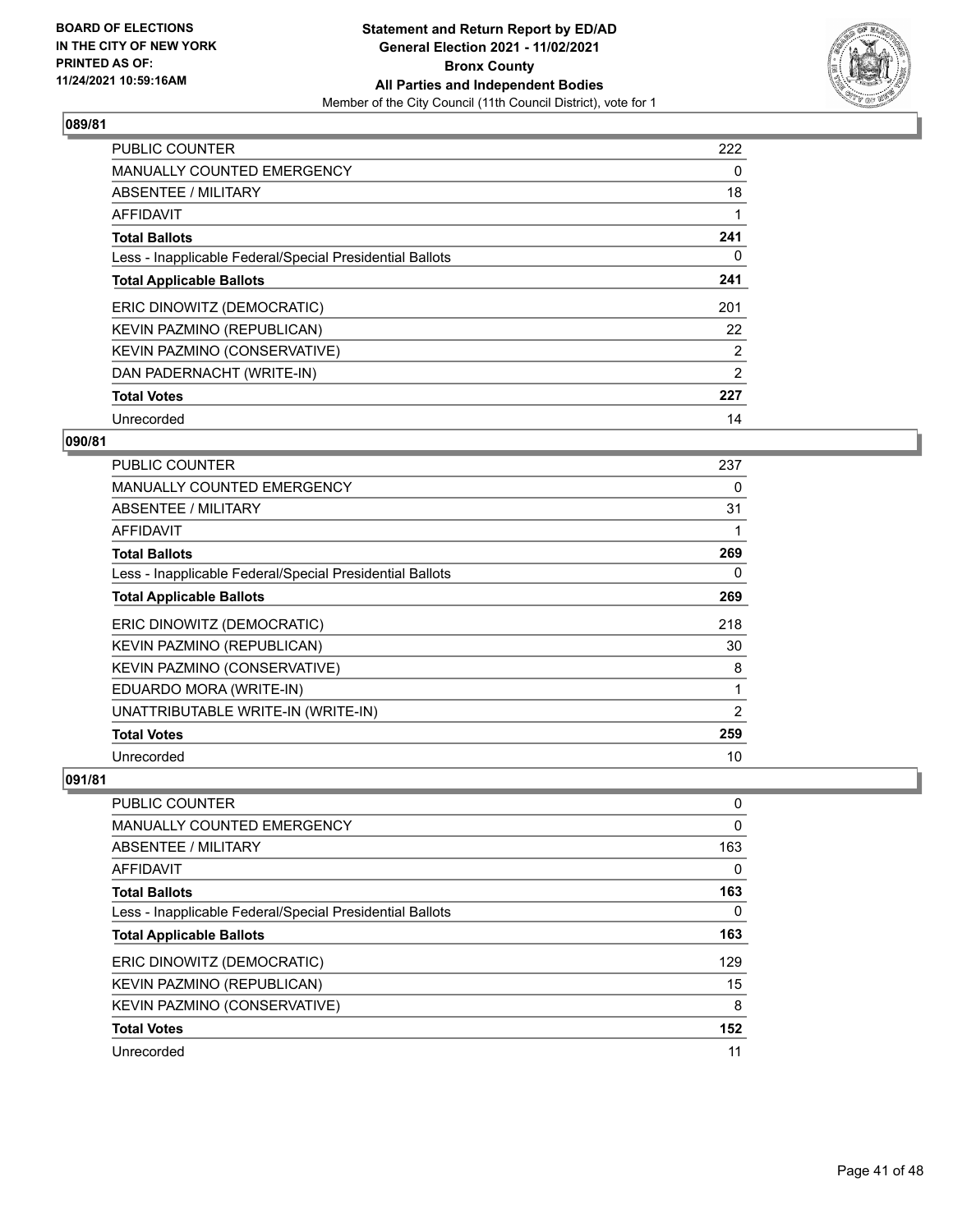

| PUBLIC COUNTER                                           | 73             |
|----------------------------------------------------------|----------------|
| <b>MANUALLY COUNTED EMERGENCY</b>                        | 0              |
| ABSENTEE / MILITARY                                      | 0              |
| AFFIDAVIT                                                | 0              |
| <b>Total Ballots</b>                                     | 73             |
| Less - Inapplicable Federal/Special Presidential Ballots | 0              |
| <b>Total Applicable Ballots</b>                          | 73             |
| ERIC DINOWITZ (DEMOCRATIC)                               | 52             |
| KEVIN PAZMINO (REPUBLICAN)                               | 7              |
| KEVIN PAZMINO (CONSERVATIVE)                             | $\overline{2}$ |
| <b>JESSICA HALLER (WRITE-IN)</b>                         |                |
| <b>Total Votes</b>                                       | 62             |
| Unrecorded                                               | 11             |

#### **093/81**

| <b>PUBLIC COUNTER</b>                                    | 123      |
|----------------------------------------------------------|----------|
| <b>MANUALLY COUNTED EMERGENCY</b>                        | 0        |
| ABSENTEE / MILITARY                                      | 13       |
| AFFIDAVIT                                                | $\Omega$ |
| <b>Total Ballots</b>                                     | 136      |
| Less - Inapplicable Federal/Special Presidential Ballots | 0        |
| <b>Total Applicable Ballots</b>                          | 136      |
| ERIC DINOWITZ (DEMOCRATIC)                               | 105      |
| KEVIN PAZMINO (REPUBLICAN)                               | 11       |
| KEVIN PAZMINO (CONSERVATIVE)                             | 3        |
| <b>Total Votes</b>                                       | 119      |
| Unrecorded                                               | 17       |

| <b>PUBLIC COUNTER</b>                                    | 89             |
|----------------------------------------------------------|----------------|
| <b>MANUALLY COUNTED EMERGENCY</b>                        | 0              |
| ABSENTEE / MILITARY                                      | 14             |
| AFFIDAVIT                                                | 2              |
| <b>Total Ballots</b>                                     | 105            |
| Less - Inapplicable Federal/Special Presidential Ballots | 0              |
|                                                          |                |
| <b>Total Applicable Ballots</b>                          | 105            |
| ERIC DINOWITZ (DEMOCRATIC)                               | 89             |
| KEVIN PAZMINO (REPUBLICAN)                               | 4              |
| KEVIN PAZMINO (CONSERVATIVE)                             | $\overline{4}$ |
| <b>Total Votes</b>                                       | 97             |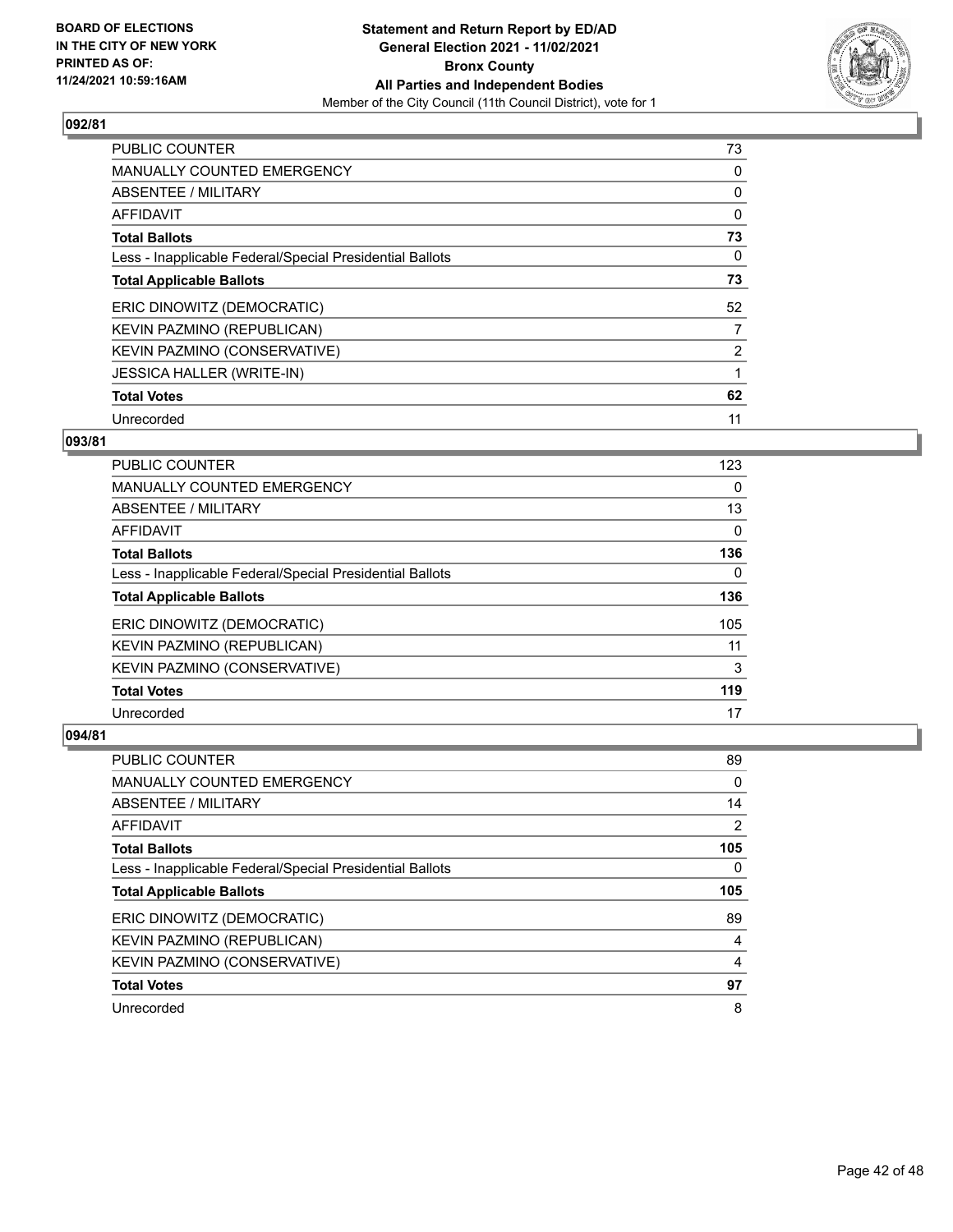

| PUBLIC COUNTER                                           | 69             |
|----------------------------------------------------------|----------------|
| <b>MANUALLY COUNTED EMERGENCY</b>                        | 0              |
| ABSENTEE / MILITARY                                      | $\overline{2}$ |
| AFFIDAVIT                                                | $\overline{2}$ |
| <b>Total Ballots</b>                                     | 73             |
| Less - Inapplicable Federal/Special Presidential Ballots | $\Omega$       |
| <b>Total Applicable Ballots</b>                          | 73             |
| ERIC DINOWITZ (DEMOCRATIC)                               | 47             |
| KEVIN PAZMINO (REPUBLICAN)                               | 15             |
| <b>KEVIN PAZMINO (CONSERVATIVE)</b>                      | 3              |
| <b>Total Votes</b>                                       | 65             |
| Unrecorded                                               | 8              |

#### **096/81**

| <b>PUBLIC COUNTER</b>                                    | 84             |
|----------------------------------------------------------|----------------|
| MANUALLY COUNTED EMERGENCY                               | 0              |
| ABSENTEE / MILITARY                                      | $\overline{7}$ |
| <b>AFFIDAVIT</b>                                         | 0              |
| <b>Total Ballots</b>                                     | 91             |
| Less - Inapplicable Federal/Special Presidential Ballots | 0              |
| <b>Total Applicable Ballots</b>                          | 91             |
| ERIC DINOWITZ (DEMOCRATIC)                               | 65             |
| KEVIN PAZMINO (REPUBLICAN)                               | 11             |
| KEVIN PAZMINO (CONSERVATIVE)                             |                |
| MINO LORA (WRITE-IN)                                     |                |
| <b>Total Votes</b>                                       | 78             |
| Unrecorded                                               | 13             |

| <b>PUBLIC COUNTER</b>                                    | 169 |
|----------------------------------------------------------|-----|
| <b>MANUALLY COUNTED EMERGENCY</b>                        | 0   |
| ABSENTEE / MILITARY                                      | 6   |
| AFFIDAVIT                                                | 2   |
| <b>Total Ballots</b>                                     | 177 |
| Less - Inapplicable Federal/Special Presidential Ballots | 0   |
| <b>Total Applicable Ballots</b>                          | 177 |
| ERIC DINOWITZ (DEMOCRATIC)                               | 137 |
| KEVIN PAZMINO (REPUBLICAN)                               | 16  |
| KEVIN PAZMINO (CONSERVATIVE)                             | 5   |
| <b>Total Votes</b>                                       | 158 |
| Unrecorded                                               | 19  |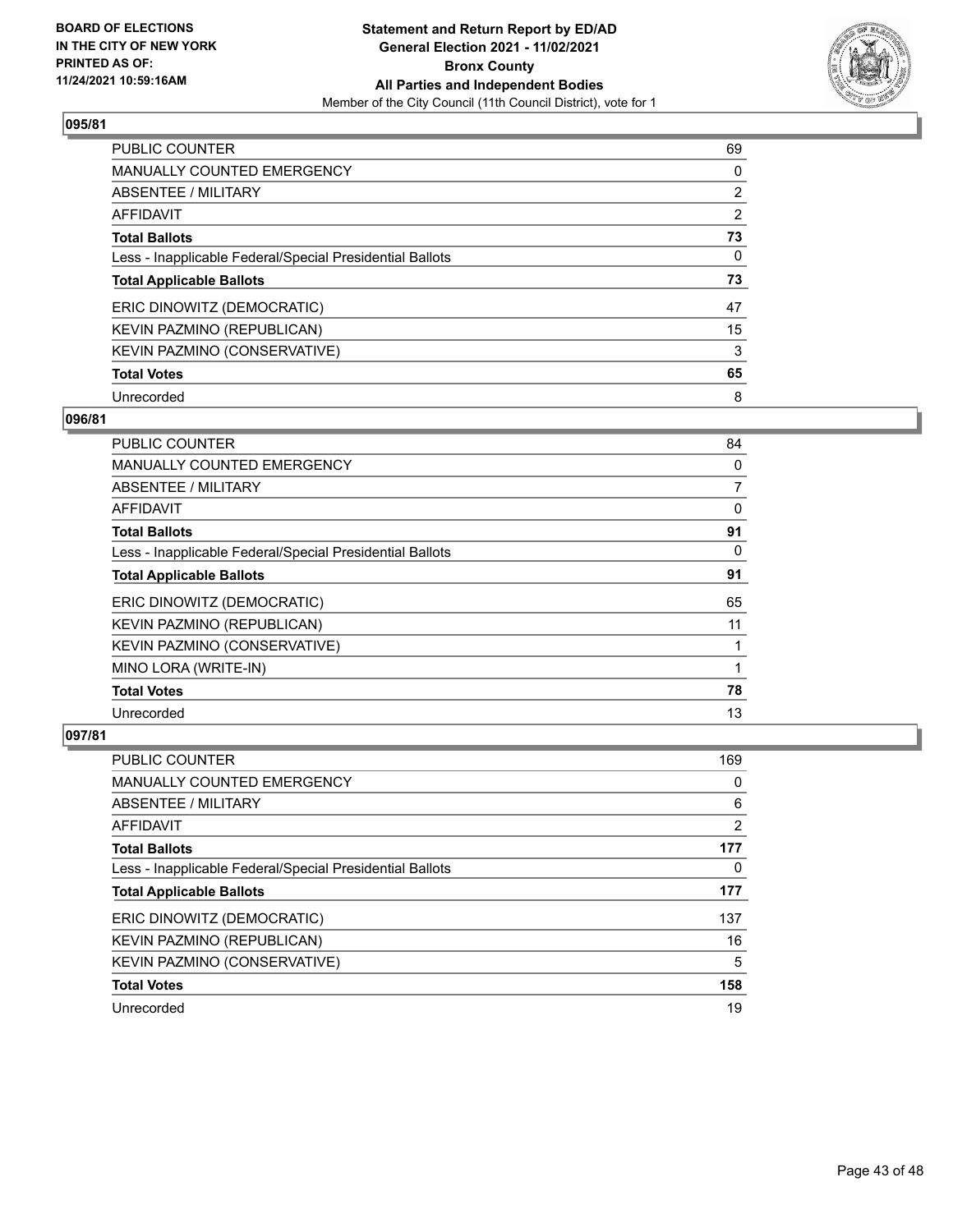

| <b>PUBLIC COUNTER</b>                                    | 125               |
|----------------------------------------------------------|-------------------|
| <b>MANUALLY COUNTED EMERGENCY</b>                        | 0                 |
| ABSENTEE / MILITARY                                      | $12 \overline{ }$ |
| AFFIDAVIT                                                | 2                 |
| <b>Total Ballots</b>                                     | 139               |
| Less - Inapplicable Federal/Special Presidential Ballots | 0                 |
| <b>Total Applicable Ballots</b>                          | 139               |
| ERIC DINOWITZ (DEMOCRATIC)                               | 117               |
| KEVIN PAZMINO (REPUBLICAN)                               | 8                 |
| KEVIN PAZMINO (CONSERVATIVE)                             |                   |
| MINO LORA (WRITE-IN)                                     | 1                 |
| ROBIN ANNE GRENELL (WRITE-IN)                            |                   |
| <b>Total Votes</b>                                       | 128               |
| Unrecorded                                               | 11                |

# **099/81**

| <b>PUBLIC COUNTER</b>                                    | 162            |
|----------------------------------------------------------|----------------|
| <b>MANUALLY COUNTED EMERGENCY</b>                        | 0              |
| ABSENTEE / MILITARY                                      | 16             |
| <b>AFFIDAVIT</b>                                         | 2              |
| <b>Total Ballots</b>                                     | 180            |
| Less - Inapplicable Federal/Special Presidential Ballots | 0              |
| <b>Total Applicable Ballots</b>                          | 180            |
| ERIC DINOWITZ (DEMOCRATIC)                               | 130            |
| KEVIN PAZMINO (REPUBLICAN)                               | 21             |
| KEVIN PAZMINO (CONSERVATIVE)                             | 4              |
| <b>JESSICA HALLER (WRITE-IN)</b>                         | $\overline{2}$ |
| UNATTRIBUTABLE WRITE-IN (WRITE-IN)                       | 1              |
| <b>Total Votes</b>                                       | 158            |
| Unrecorded                                               | 22             |

| 86 |
|----|
| 0  |
| 5  |
| 0  |
| 91 |
| 0  |
| 91 |
| 62 |
| 10 |
| 2  |
| 74 |
| 17 |
|    |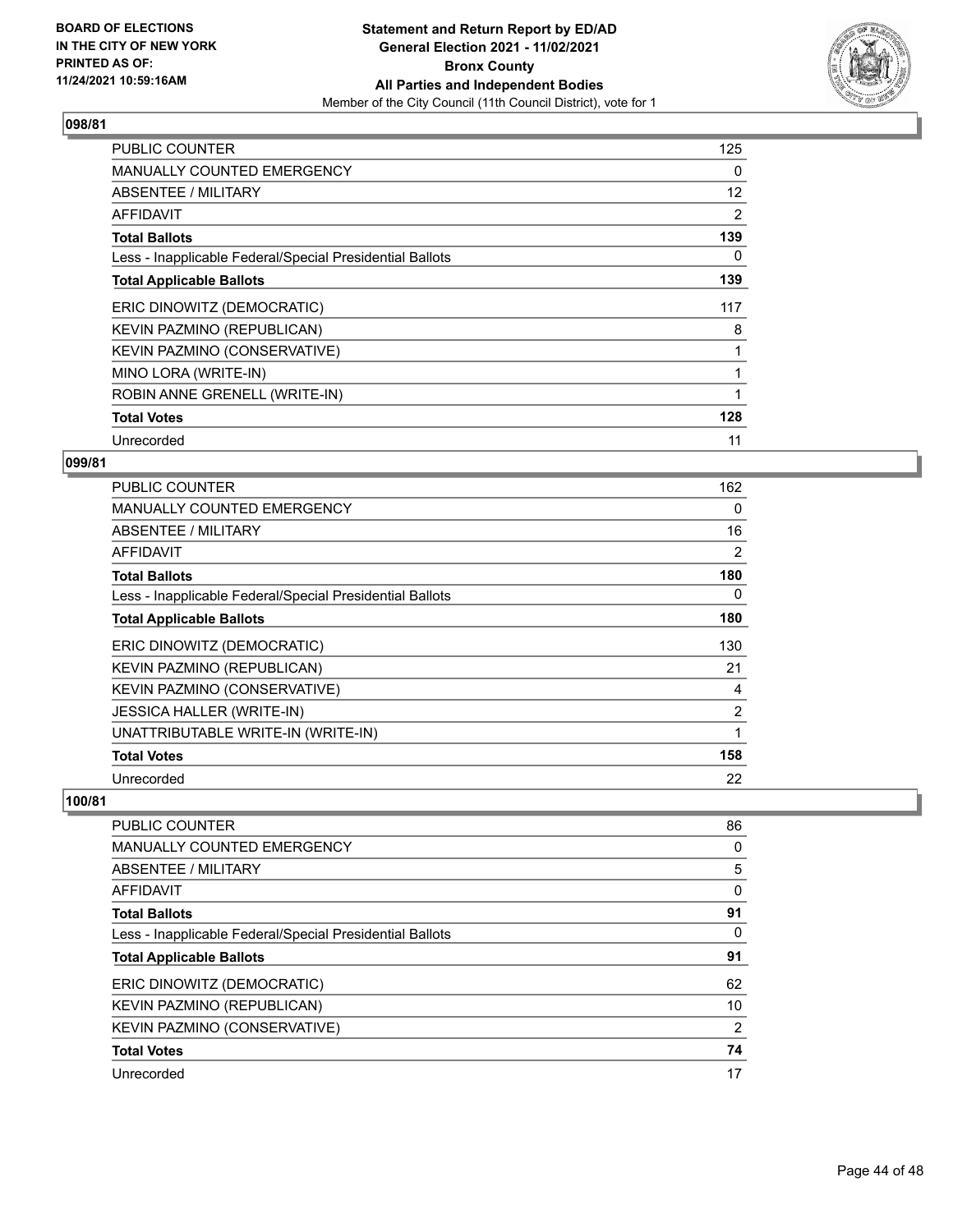

| <b>PUBLIC COUNTER</b>                                    | 0        |
|----------------------------------------------------------|----------|
| <b>MANUALLY COUNTED EMERGENCY</b>                        | 0        |
| ABSENTEE / MILITARY                                      | $\Omega$ |
| AFFIDAVIT                                                | 0        |
| <b>Total Ballots</b>                                     | 0        |
| Less - Inapplicable Federal/Special Presidential Ballots | 0        |
| <b>Total Applicable Ballots</b>                          | 0        |
| ERIC DINOWITZ (DEMOCRATIC)                               | $\Omega$ |
| KEVIN PAZMINO (REPUBLICAN)                               | $\Omega$ |
| KEVIN PAZMINO (CONSERVATIVE)                             | $\Omega$ |
| <b>Total Votes</b>                                       | 0        |
|                                                          |          |

#### **104/81 COMBINED into: 107/81**

### **105/81**

| <b>Total Votes</b>                                       | 0        |
|----------------------------------------------------------|----------|
| KEVIN PAZMINO (CONSERVATIVE)                             | $\Omega$ |
| KEVIN PAZMINO (REPUBLICAN)                               | $\Omega$ |
| ERIC DINOWITZ (DEMOCRATIC)                               | 0        |
| <b>Total Applicable Ballots</b>                          | 0        |
| Less - Inapplicable Federal/Special Presidential Ballots | $\Omega$ |
| <b>Total Ballots</b>                                     | 0        |
| <b>AFFIDAVIT</b>                                         | 0        |
| <b>ABSENTEE / MILITARY</b>                               | $\Omega$ |
| <b>MANUALLY COUNTED EMERGENCY</b>                        | 0        |
| PUBLIC COUNTER                                           | 0        |

| <b>PUBLIC COUNTER</b>                                    | 0        |
|----------------------------------------------------------|----------|
| <b>MANUALLY COUNTED EMERGENCY</b>                        | $\Omega$ |
| ABSENTEE / MILITARY                                      | $\Omega$ |
| AFFIDAVIT                                                | $\Omega$ |
| <b>Total Ballots</b>                                     | 0        |
| Less - Inapplicable Federal/Special Presidential Ballots | 0        |
| <b>Total Applicable Ballots</b>                          | 0        |
| ERIC DINOWITZ (DEMOCRATIC)                               | $\Omega$ |
| KEVIN PAZMINO (REPUBLICAN)                               | $\Omega$ |
| KEVIN PAZMINO (CONSERVATIVE)                             | $\Omega$ |
| <b>Total Votes</b>                                       | 0        |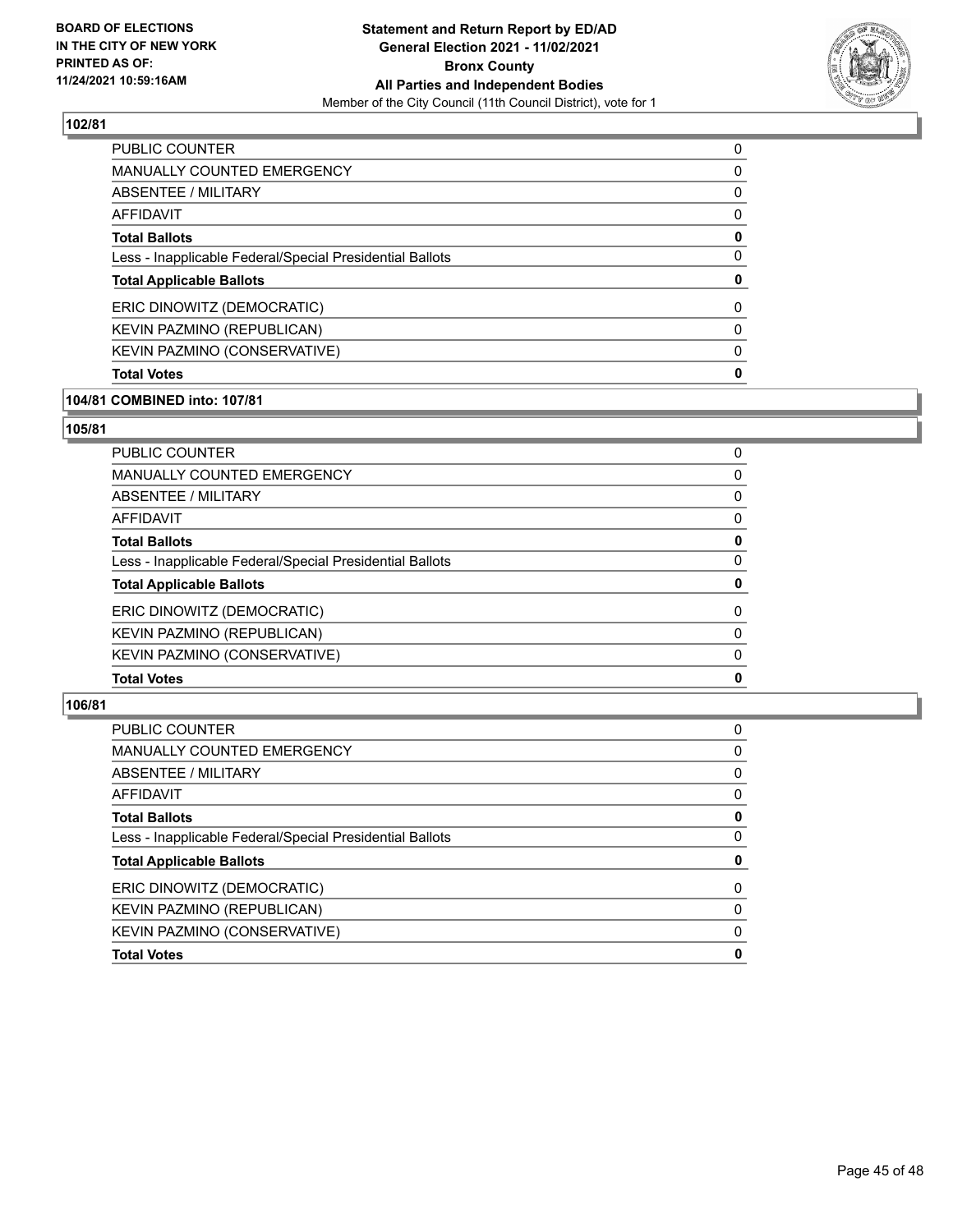

| <b>PUBLIC COUNTER</b>                                    | 45       |
|----------------------------------------------------------|----------|
| <b>MANUALLY COUNTED EMERGENCY</b>                        | 0        |
| ABSENTEE / MILITARY                                      | 9        |
| <b>AFFIDAVIT</b>                                         | 0        |
| <b>Total Ballots</b>                                     | 54       |
| Less - Inapplicable Federal/Special Presidential Ballots | $\Omega$ |
| <b>Total Applicable Ballots</b>                          | 54       |
| ERIC DINOWITZ (DEMOCRATIC)                               | 41       |
| KEVIN PAZMINO (REPUBLICAN)                               | 3        |
| KEVIN PAZMINO (CONSERVATIVE)                             | 0        |
| ABIGAIL MARTIN (WRITE-IN)                                |          |
| <b>Total Votes</b>                                       | 45       |
| Unrecorded                                               | 9        |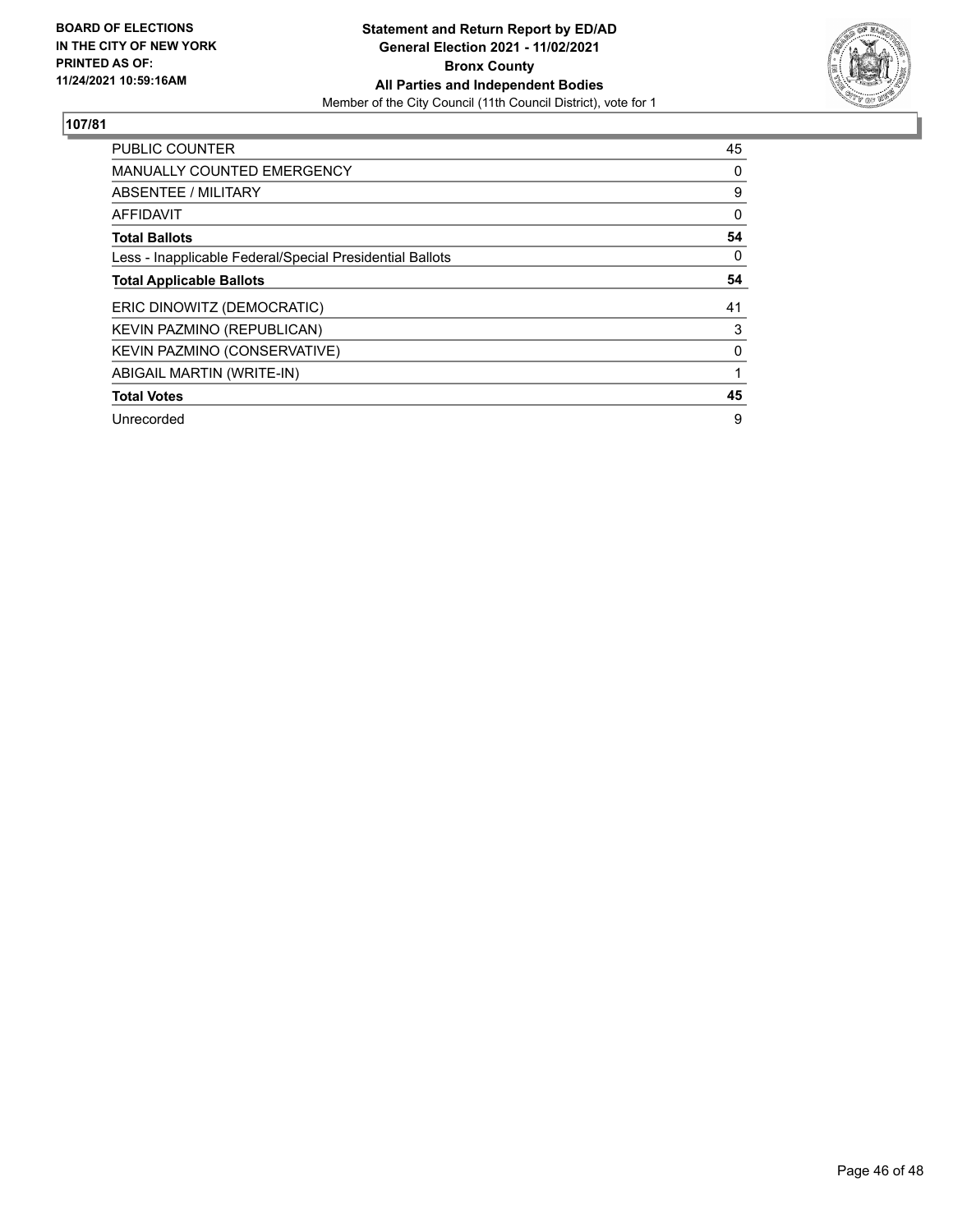

| <b>PUBLIC COUNTER</b>                                    | 160      |
|----------------------------------------------------------|----------|
| <b>MANUALLY COUNTED EMERGENCY</b>                        | 0        |
| ABSENTEE / MILITARY                                      | 5        |
| AFFIDAVIT                                                | $\Omega$ |
| <b>Total Ballots</b>                                     | 165      |
| Less - Inapplicable Federal/Special Presidential Ballots | 0        |
| <b>Total Applicable Ballots</b>                          | 165      |
| ERIC DINOWITZ (DEMOCRATIC)                               | 151      |
| KEVIN PAZMINO (REPUBLICAN)                               | 2        |
| KEVIN PAZMINO (CONSERVATIVE)                             | 3        |
| <b>Total Votes</b>                                       | 156      |
| Unrecorded                                               | 9        |